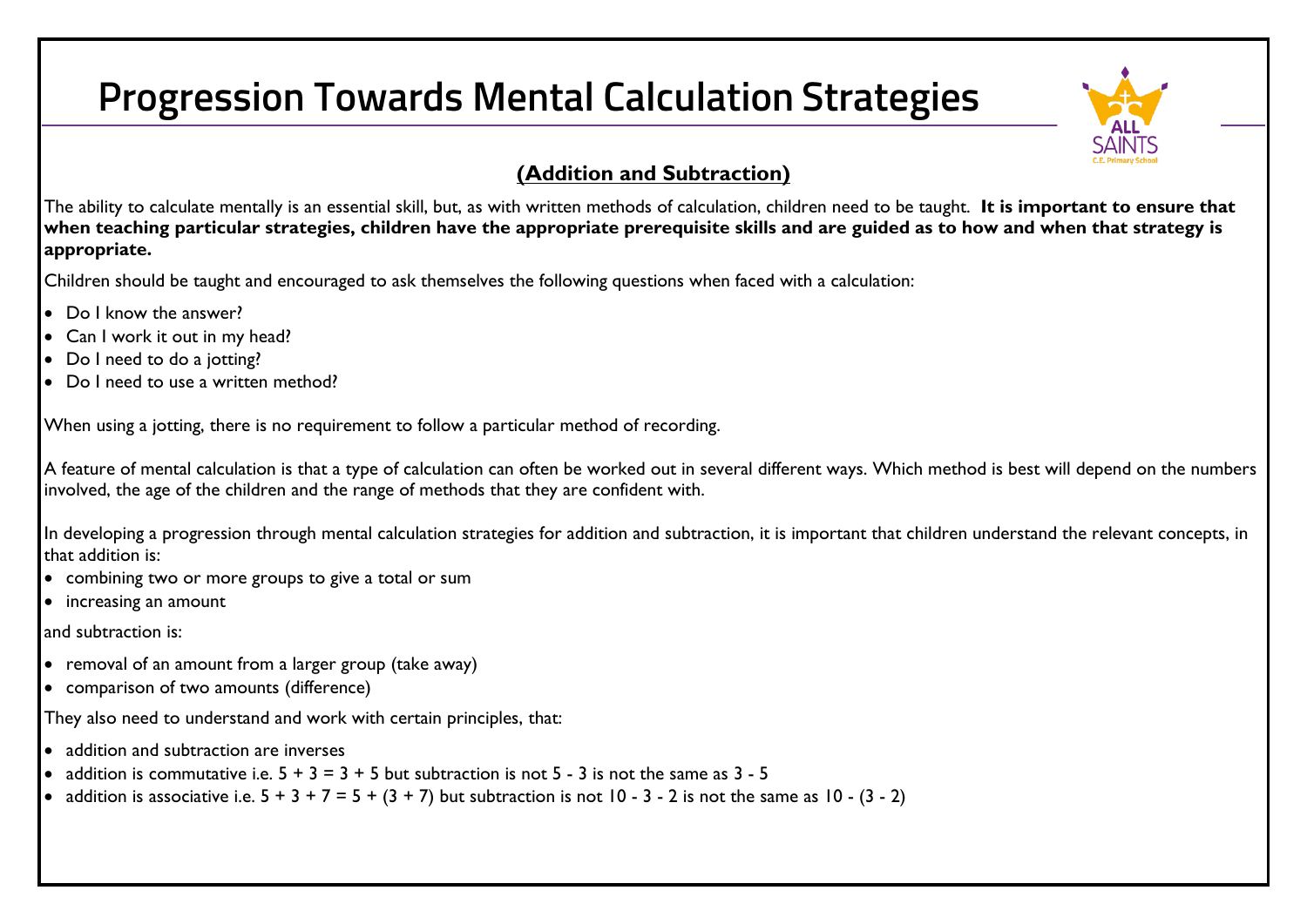Commutativity and associativity mean that calculations can be rearranged, e.g.  $4 + 13 = 17$  is the same as  $13 + 4 = 17$ .

**YR**

**Early Learning Goal:** *Using quantities and objects, children add and subtract two single digit numbers and count on or back to find the answer.*

In the EYFS, children are encouraged to develop a mental picture of the number system in their heads to use for calculation. They should experience practical calculation opportunities using a wide variety of practical equipment, including small world play, role play, counters, cubes etc.

To solve addition and subtraction problems, they may know familiar calculations such as  $5 + 5$  or  $10 - 1$ , but for other calculations, they may use either a counting all or counting on strategy for addition and a taking away strategy for subtraction. They will subtract by using practical equipment to count out the first number and then remove or take away the second number to find the solution by counting how many are left.

Counting forwards is the preferable strategy at this stage as counting back requires an abstract understanding of the number system.

**Y1**

**End of Year Objective:** *Add and subtract one-digit and two-digit numbers to 20, including zero.*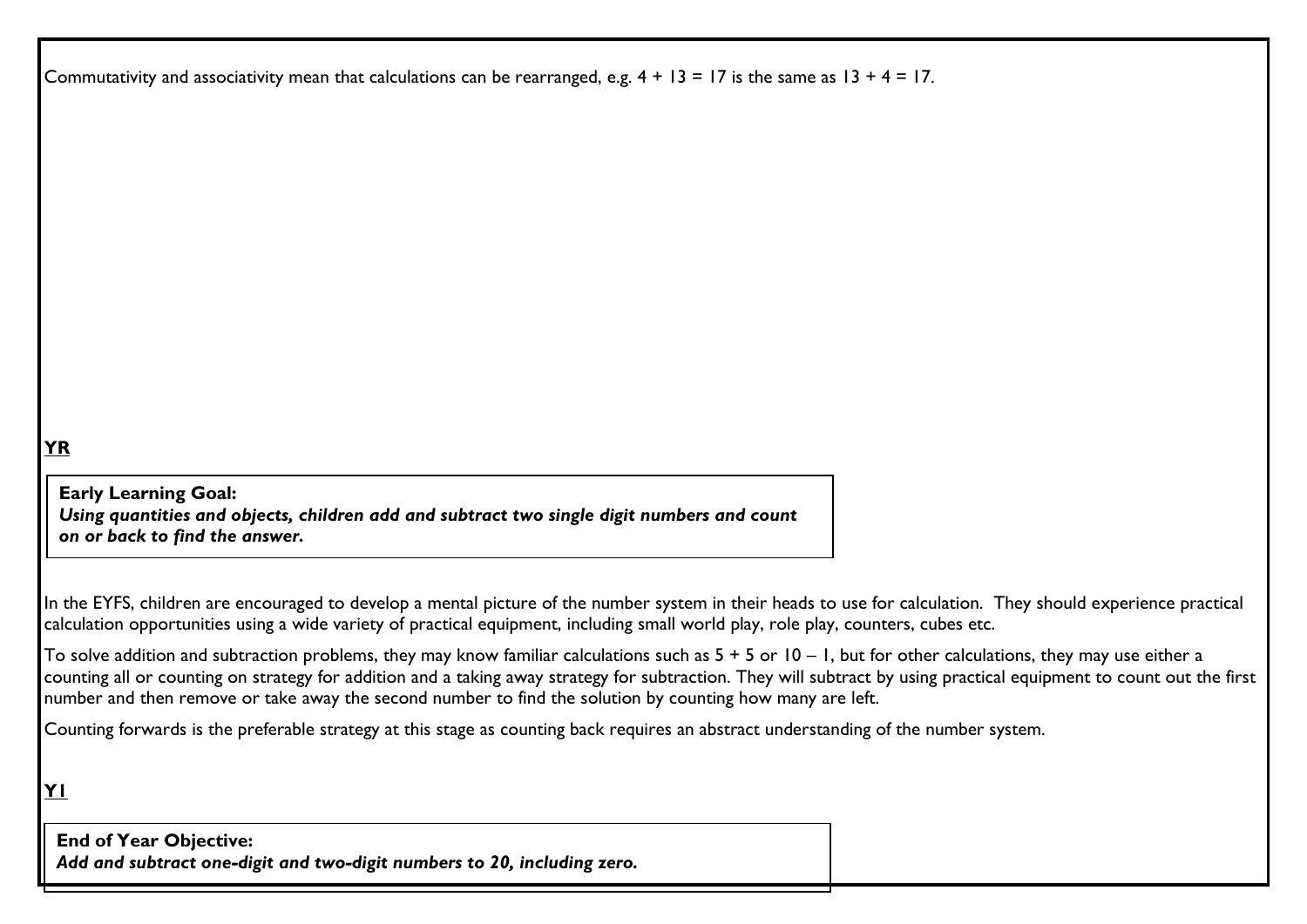# **Rapid Recall**

Children should be able to:

• represent and use number bonds and related subtraction facts within 20

Number bonds can be represented practically using:

Double sided counters:



Ten frames:



**Beadstrings** 



**Mental Strategies**

*Count on or back in ones (chain count and linked to objects, i.e. 1-1 correspondence)*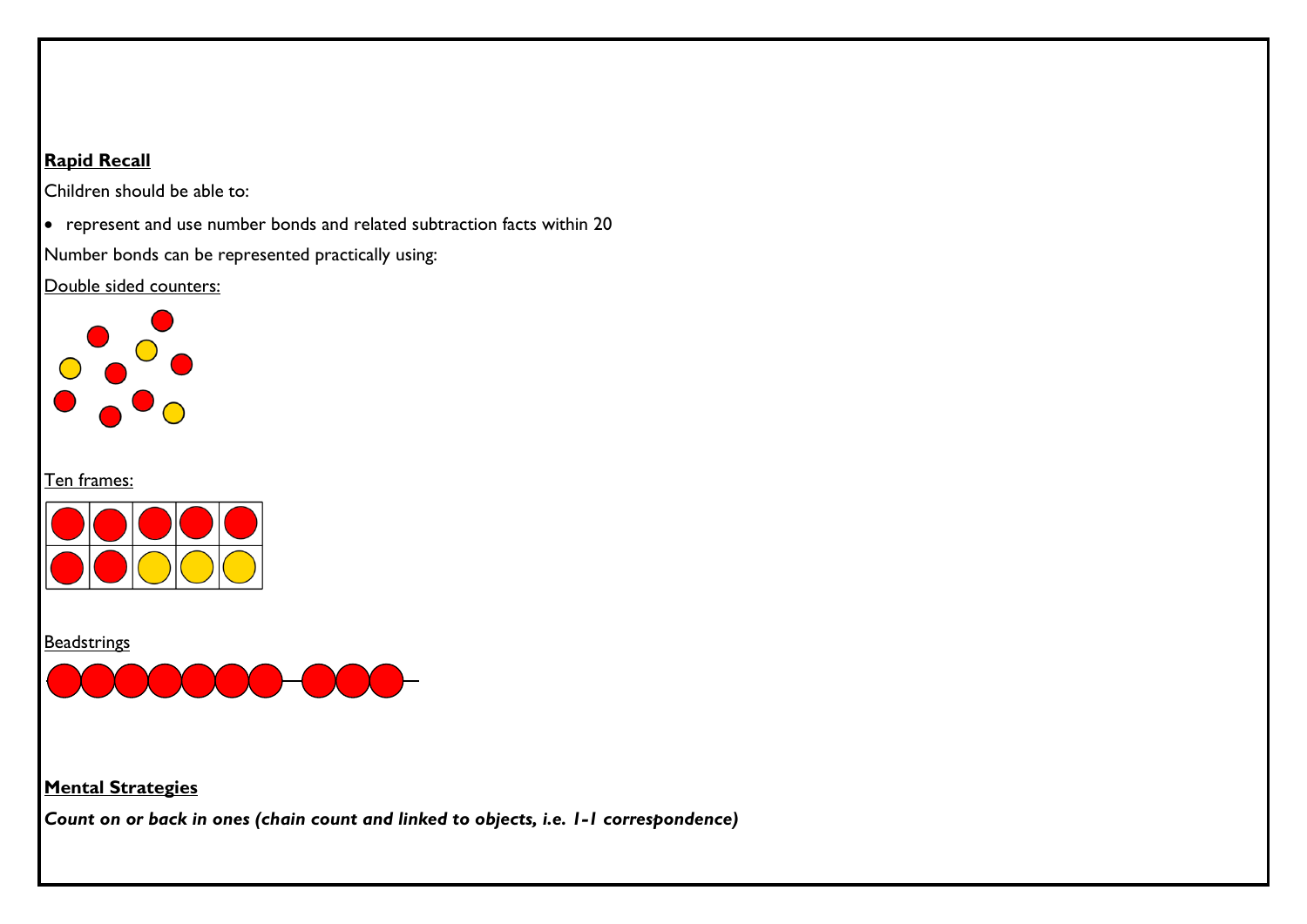Initially, children's counting for addition and subtraction should be linked to the objects that they are using to represent the calculation, e.g. cubes, counters etc. It is important that at this stage the counting and calculating are supported by practical equipment and/or be in context so that they support children's developing understanding of the concepts of addition and subtraction in a concrete rather than abstract way.

Children can begin to use chain counting (i.e. unsupported by objects) when they are confident with the concepts of addition and subtraction and have developed their understanding of using counting on or back, rather than counting all, as a strategy for these calculations.

*Examples of calculations:*

- $4 + 5$  count on in ones from 4 (or in ones from 5)
- 8 3 count back in ones from 8
- $10 + 7$  count on in ones from 10 (or use place value)
- 13 + 5 count on in ones from 13
- $17 3$  count back in ones from 17

*Prerequisite skills:*

- Count using one to one correspondence
- Count forwards and backwards in ones

To develop an understanding of addition and subtraction, the progression through learning should be:

Concrete  $\longrightarrow$  Model  $\longrightarrow$  Abstract

An example of this might be:

Using counters  $\longrightarrow$  Using a beadstring  $\longrightarrow$  Placing cubes on a number track  $\longrightarrow$  Using a numberline (Concrete – random) (Concrete – organised) (Model) (Abstract)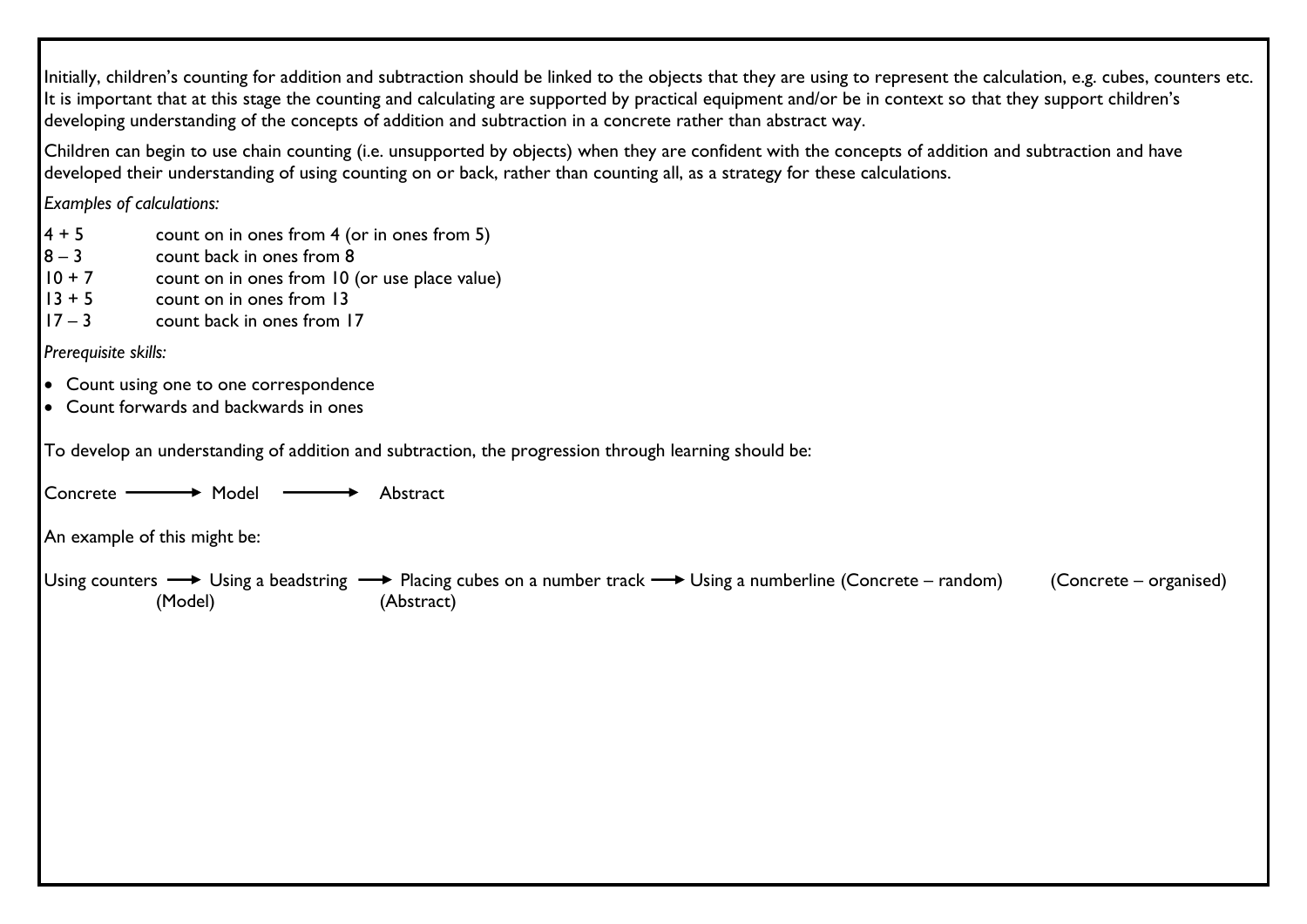



# Beadstring

Number track stage 1

Number track stage 2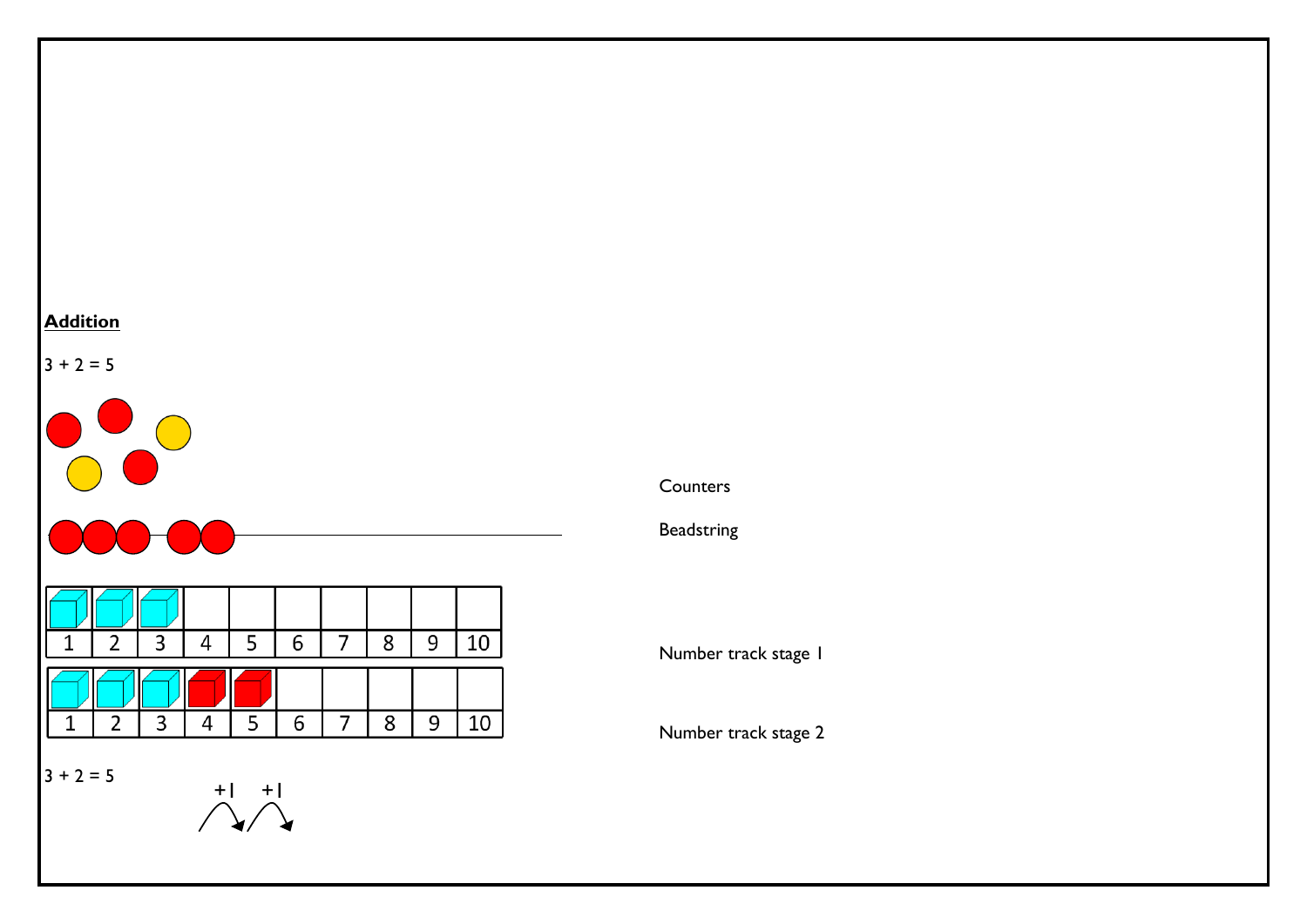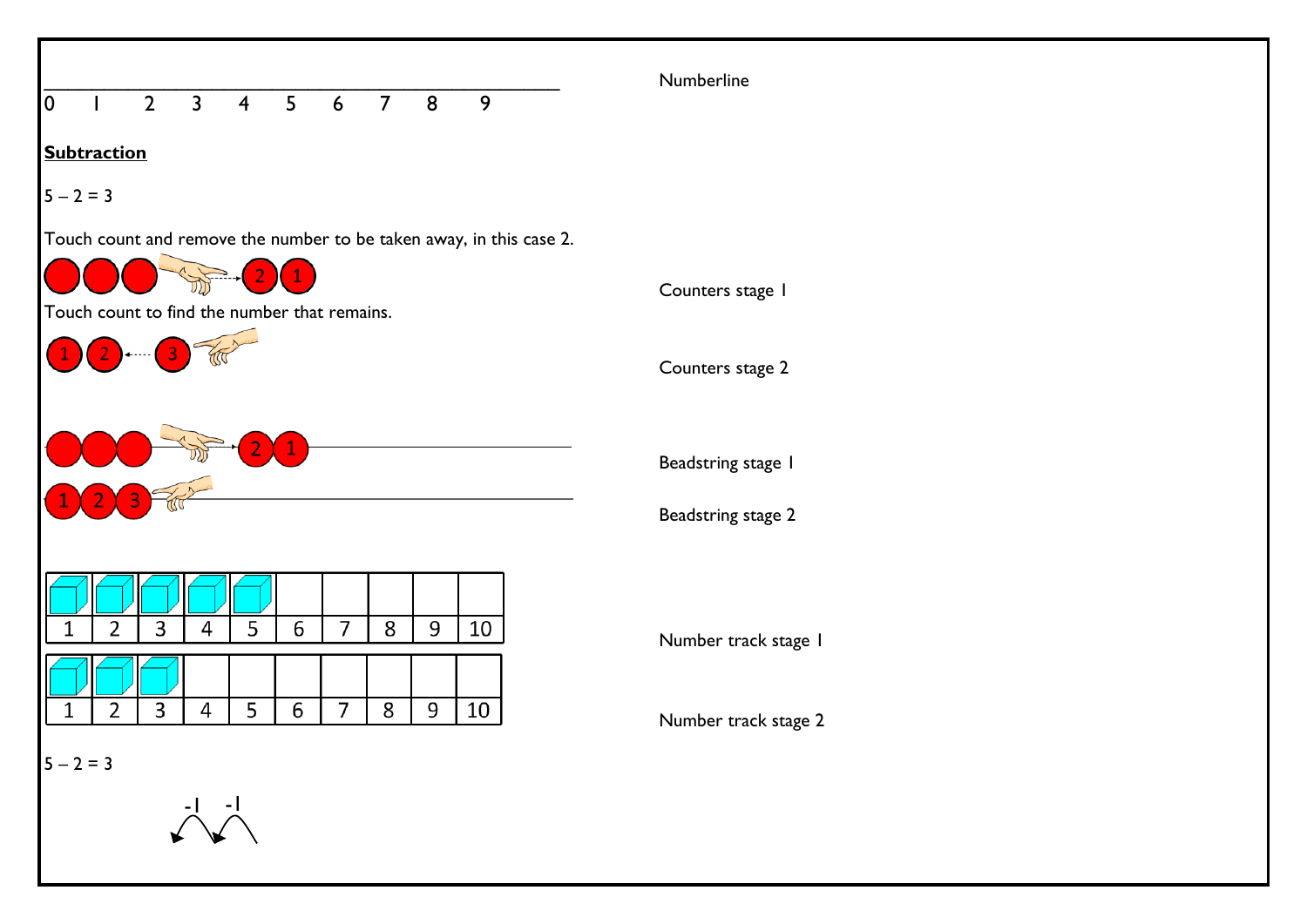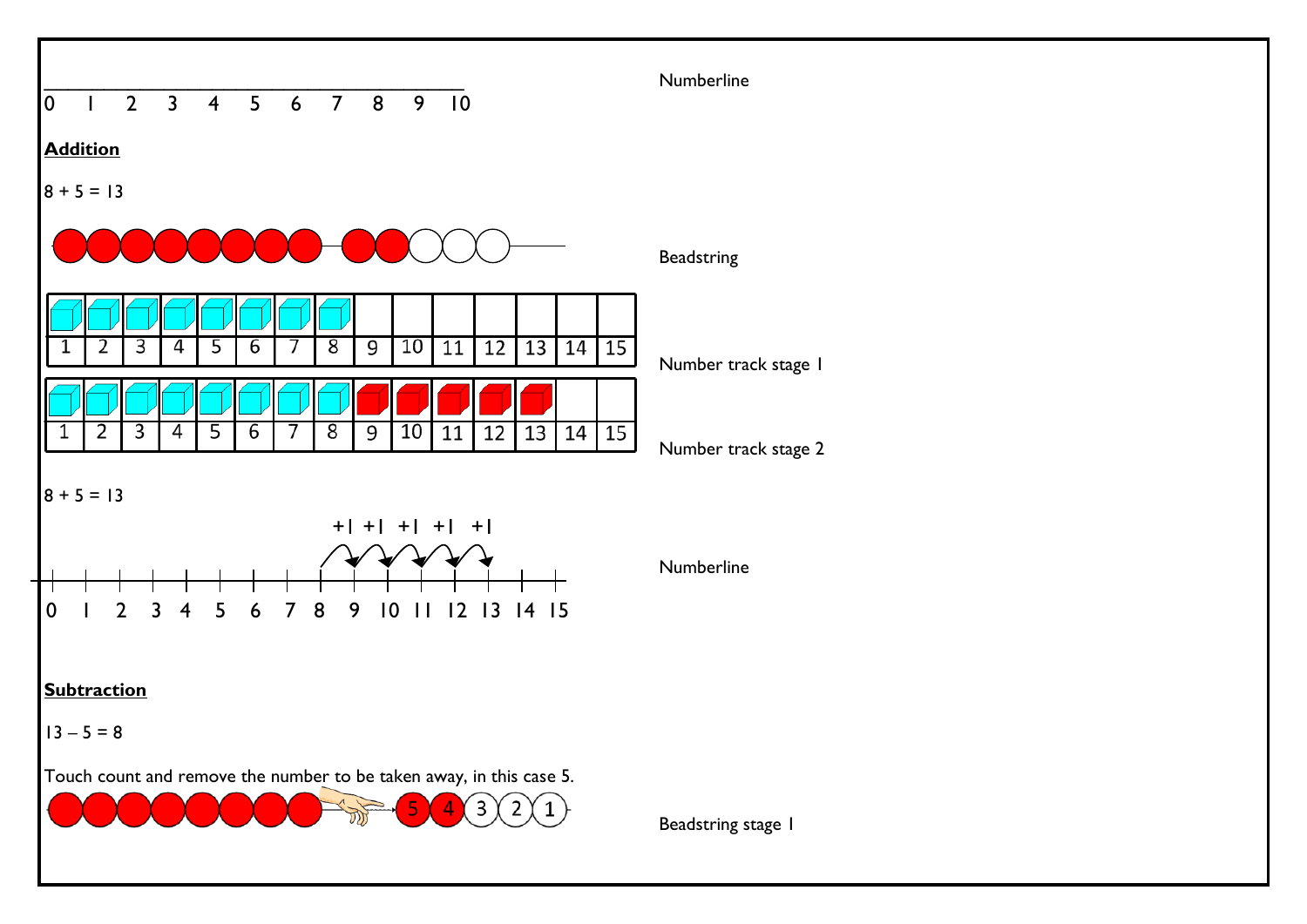

#### *Reorder numbers in a calculation*

In YI, children need to recognise that they can rearrange an addition, but not a subtraction. They also need to understand that the principle behind reordering a calculation is to make it more efficient, particularly when utilising a counting on strategy. Children need to be encouraged to identify calculations which should be reordered and those that are already in the most efficient format.

*Examples of calculations:*

- $8 + 3$  doesn't need reordering as the greater number is first already
- $2 + 7$  reorder as  $7 + 2$
- $\overline{5} + \overline{13}$  reorder as  $\overline{13} + \overline{5}$
- $|11 + 6$  doesn't need reordering as the greater number is first already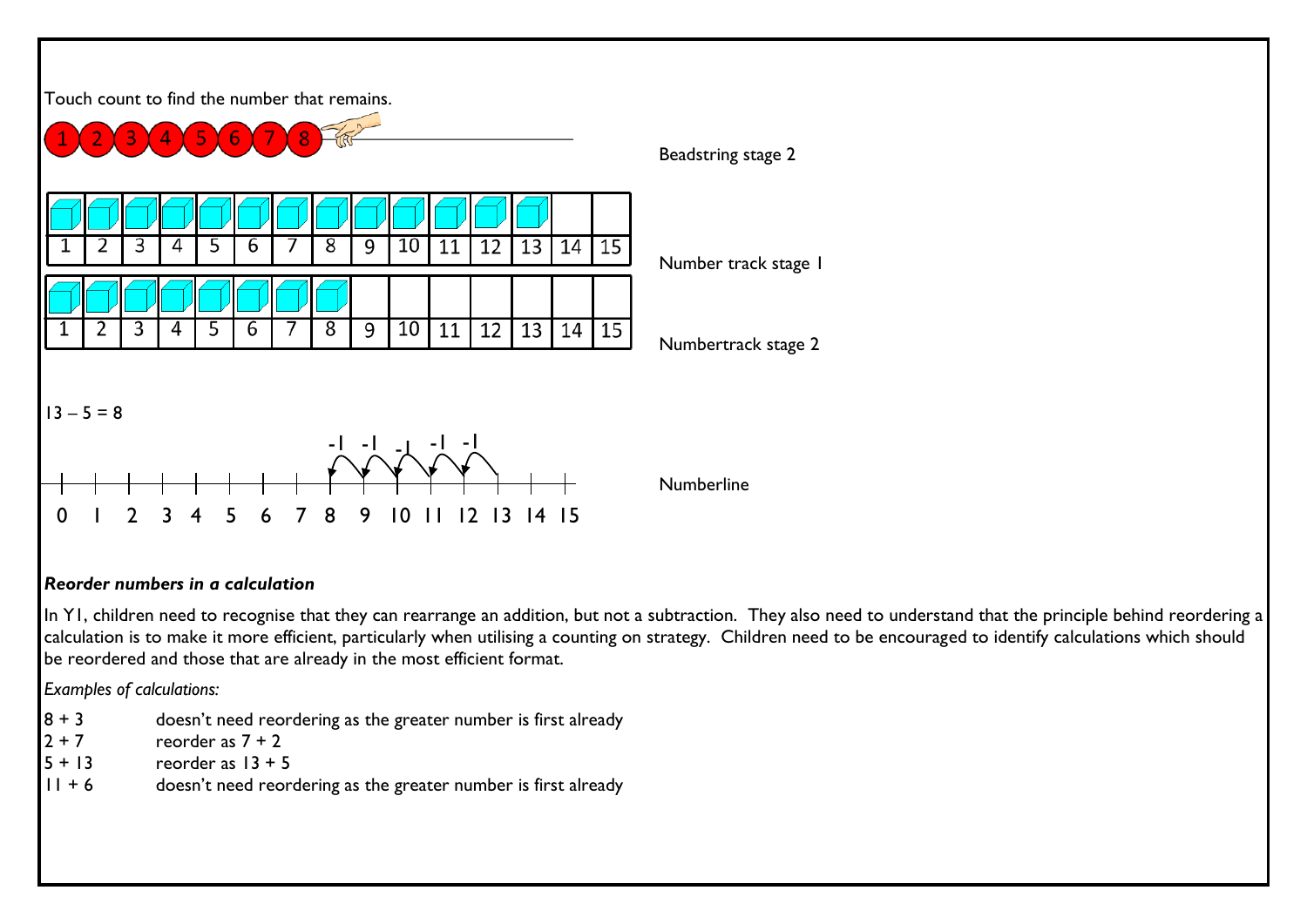*Prerequisite skills:*

- Understand the place value of numbers to identify which number is the greater
- Understand that reordering works (at this stage) for addition but not subtraction\* *(because children are not at the level when they are solving calculations such as 16 – 3 – 6, when reordering would be appropriate).*

#### *Partition small numbers, e.g. 8 + 3 = 8 + 2 + 1*

Utilising partitioning in this way is useful as a strategy for bridging across 10 or multiples of 10 to make calculations more efficient.

*Examples of calculations:*

 $7 + 5$  partitioned as  $7 + 3 + 2$  $9 + 7$  partitioned as  $9 + 1 + 6$  $6 + 8$  partitioned as  $6 + 4 + 4$ 

*Prerequisite skills:*

- Partition numbers in different ways, e.g. 5 as  $2 + 3$  to enable  $8 + 5$  as  $8 + 2 + 3$
- Know, or quickly derive, number bonds for numbers up to and including 10

This method can be supported by the use of practical equipment, e.g.

# **Addition**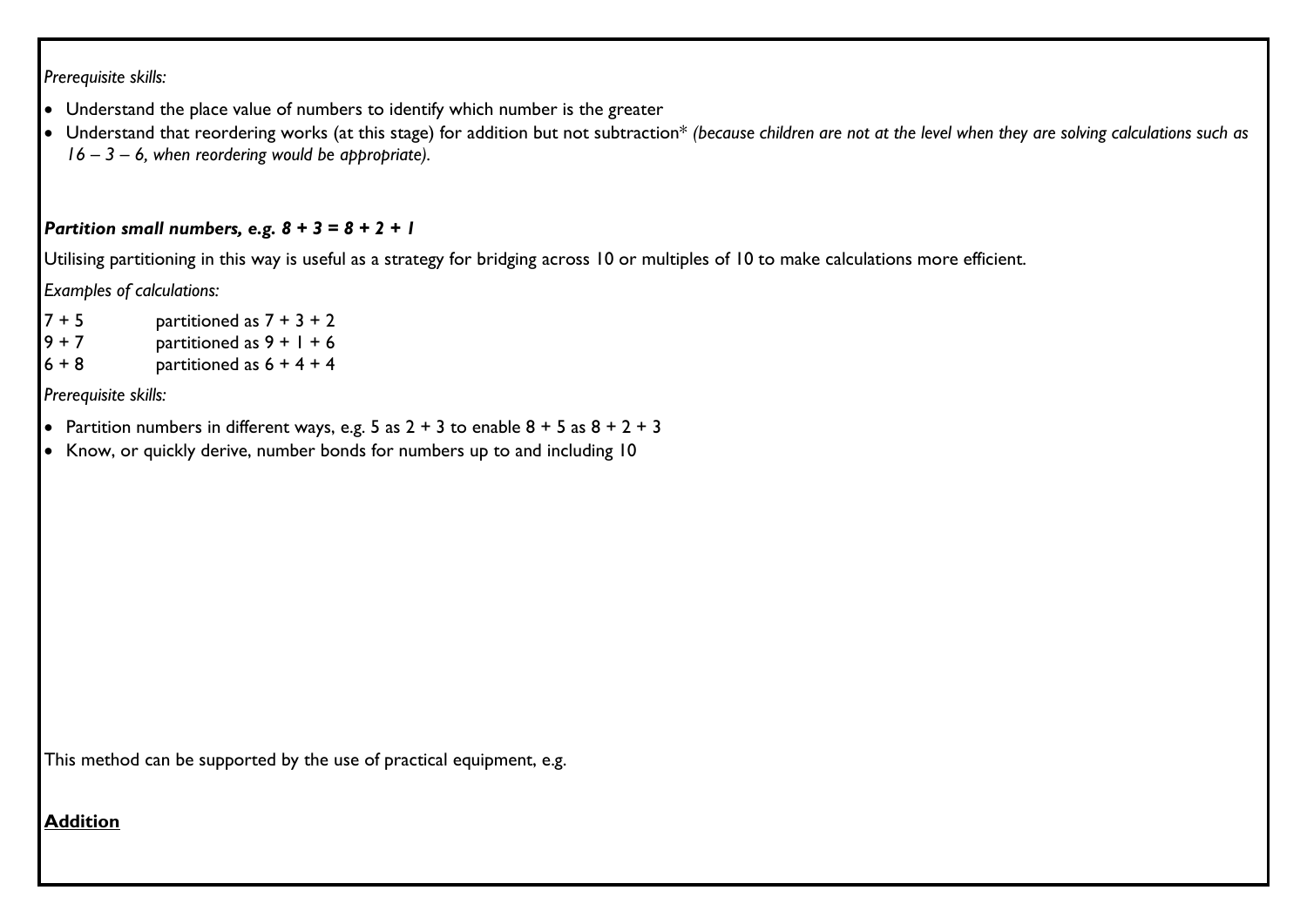

Ten frame

Numberline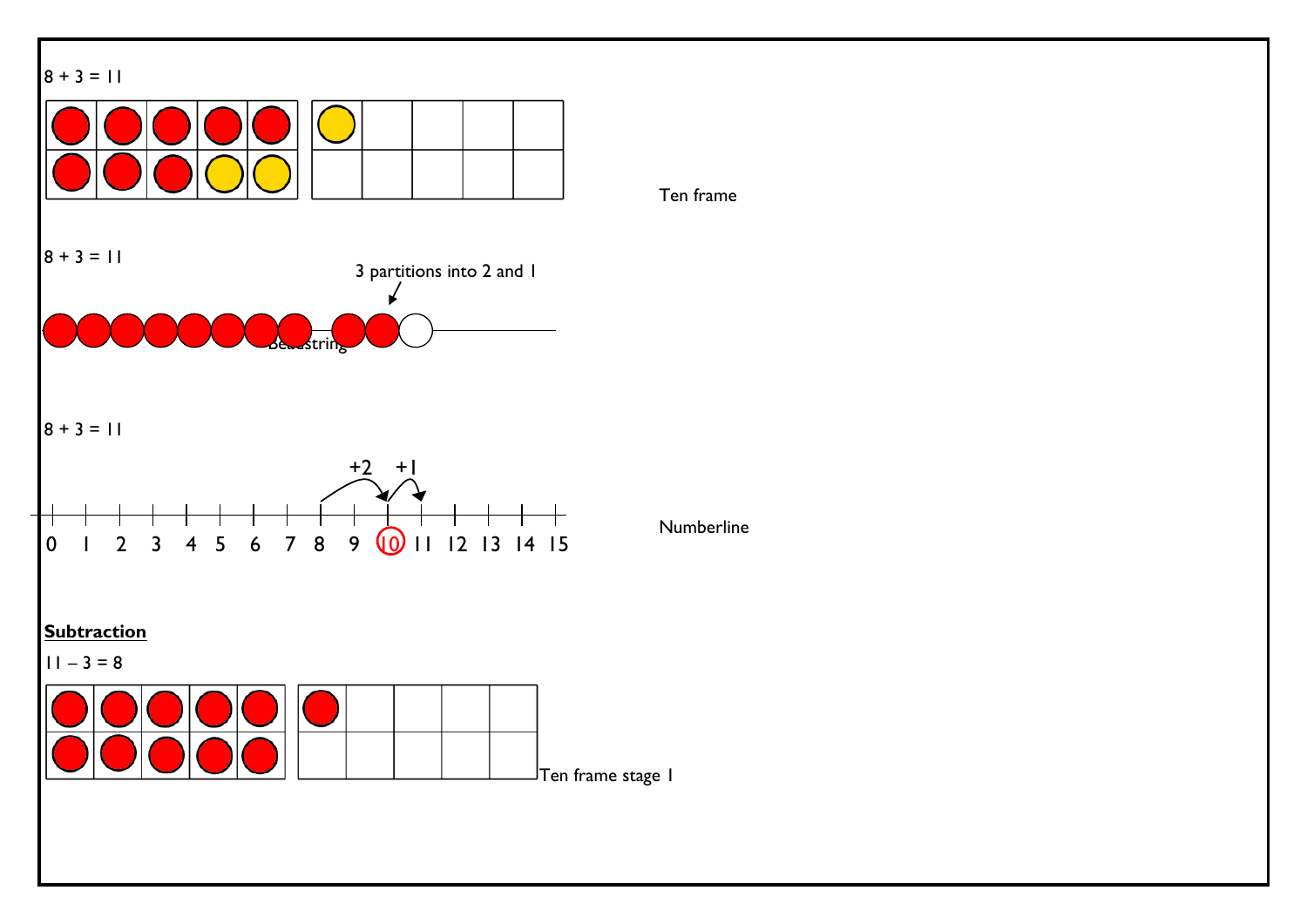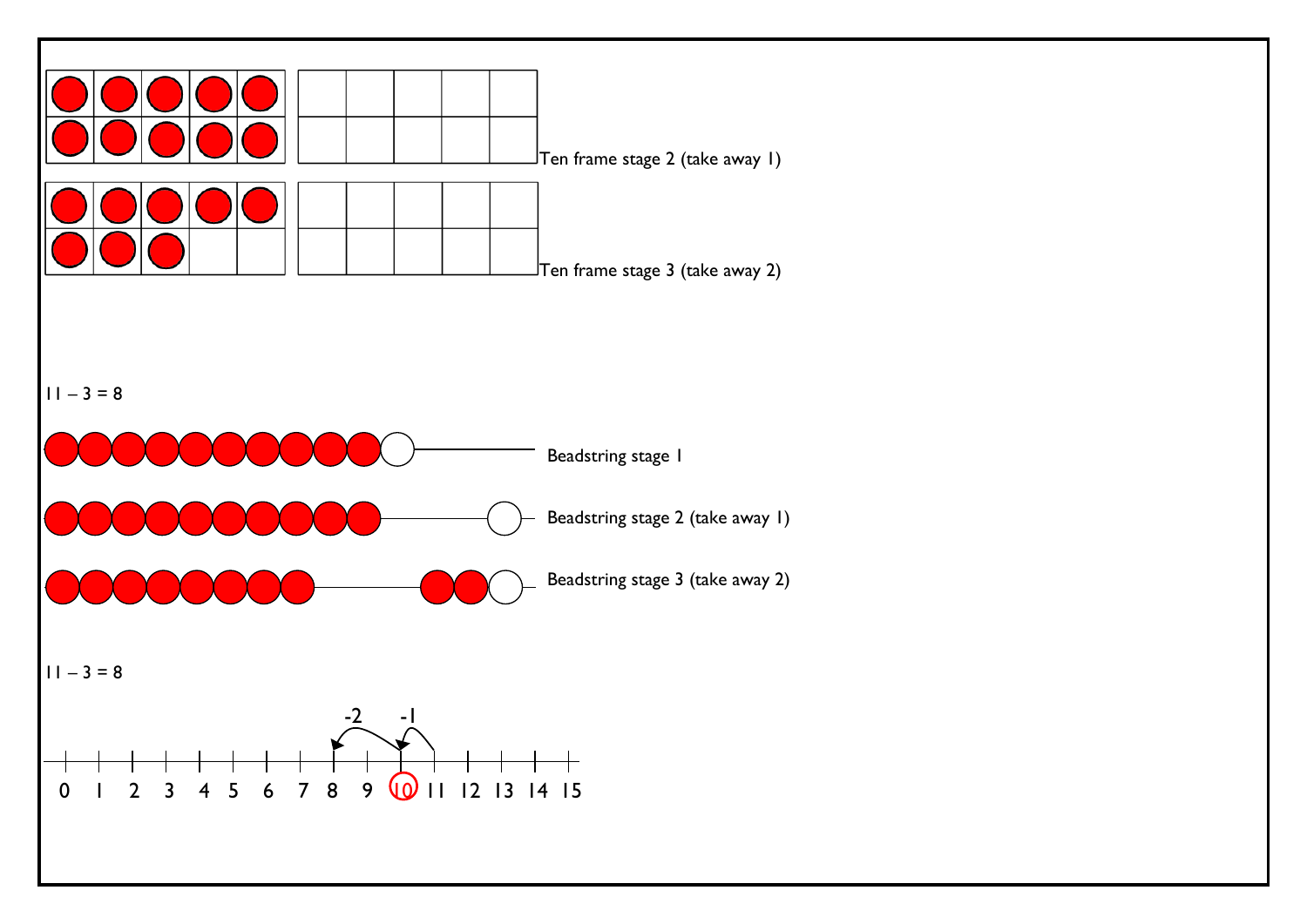# **Y2**

#### **End of Year Objective:** *Add and subtract numbers mentally, including: a two-digit number and ones; a two-digit number and tens; two two-digit numbers; three one-digit numbers.*

#### **Rapid Recall**

Children should be able to:

- recall and use addition and subtraction facts to 20 fluently
- derive and use related facts up to 100

Beadstrings are useful for deriving and using related facts up to 100.

 $60 + 40 = 100$ 

#### **Mental Strategies**

#### *Partition and combine multiples of tens and ones*

Partitioning numbers is a core strategy for adding and subtracting pairs of numbers. Children can either partition both of the numbers in the calculation, or keep the first number the same and just partition the second. They should be encouraged to use mental methods when adding or subtracting:

- multiples of 10
- $TU + or U$  (not crossing tens boundaries)
- $TU + or TU$  (not crossing tens boundaries)

*Examples of calculations*

 $40 + 37$  40 add 30 and  $7 = 40$  add 30 add 7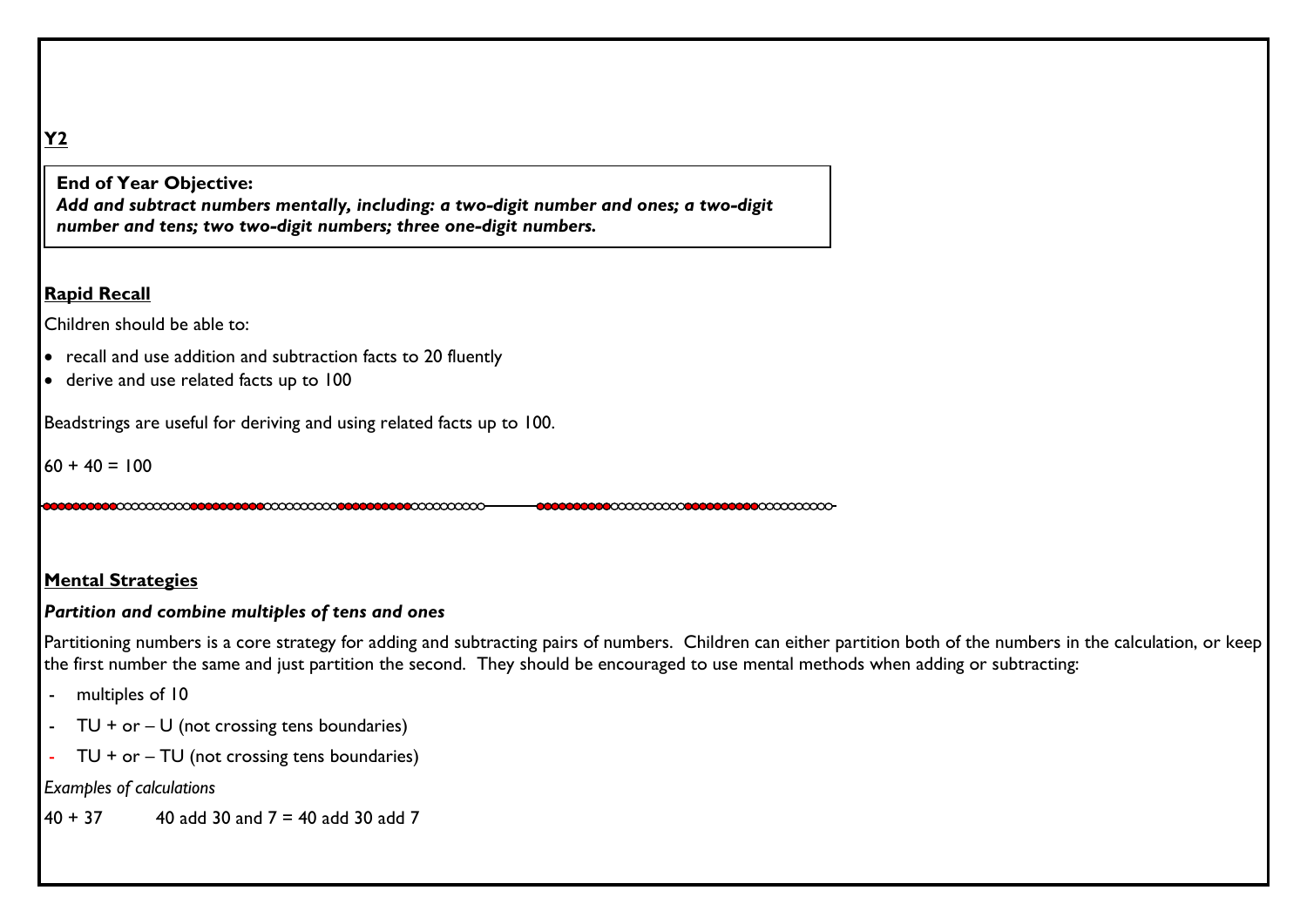- $15 + 14$  10 and 5 add 10 and 4 = 10 add 10 add 5 add 4 or 15 add 10 add 4<br>37 + 12 37 add 10 and 2 = 37 add 10 add 2
- $37 + 12$  37 add 10 and  $2 = 37$  add 10 add 2<br> $78 42$  78 take away 40 and  $2 = 78$  take av
- 78 take away 40 and  $2 = 78$  take away 40 take away 2
- $\sqrt{80} 35$  80 take away 30 and  $5 = 80$  take away 30 take away 5

*Prerequisite skills:*

- Count using one to one correspondence
- Count forwards and backwards in ones and tens from any one- or two-digit number
- Understand place value, understand which digit represents tens and which digit represents ones and identify what changes if one is added or subtracted, and what changes if ten is added or subtracted.
- Partition numbers into tens and ones

# **Addition**

 $34 + 3 = 37$  (shown using Base 10 equipment)

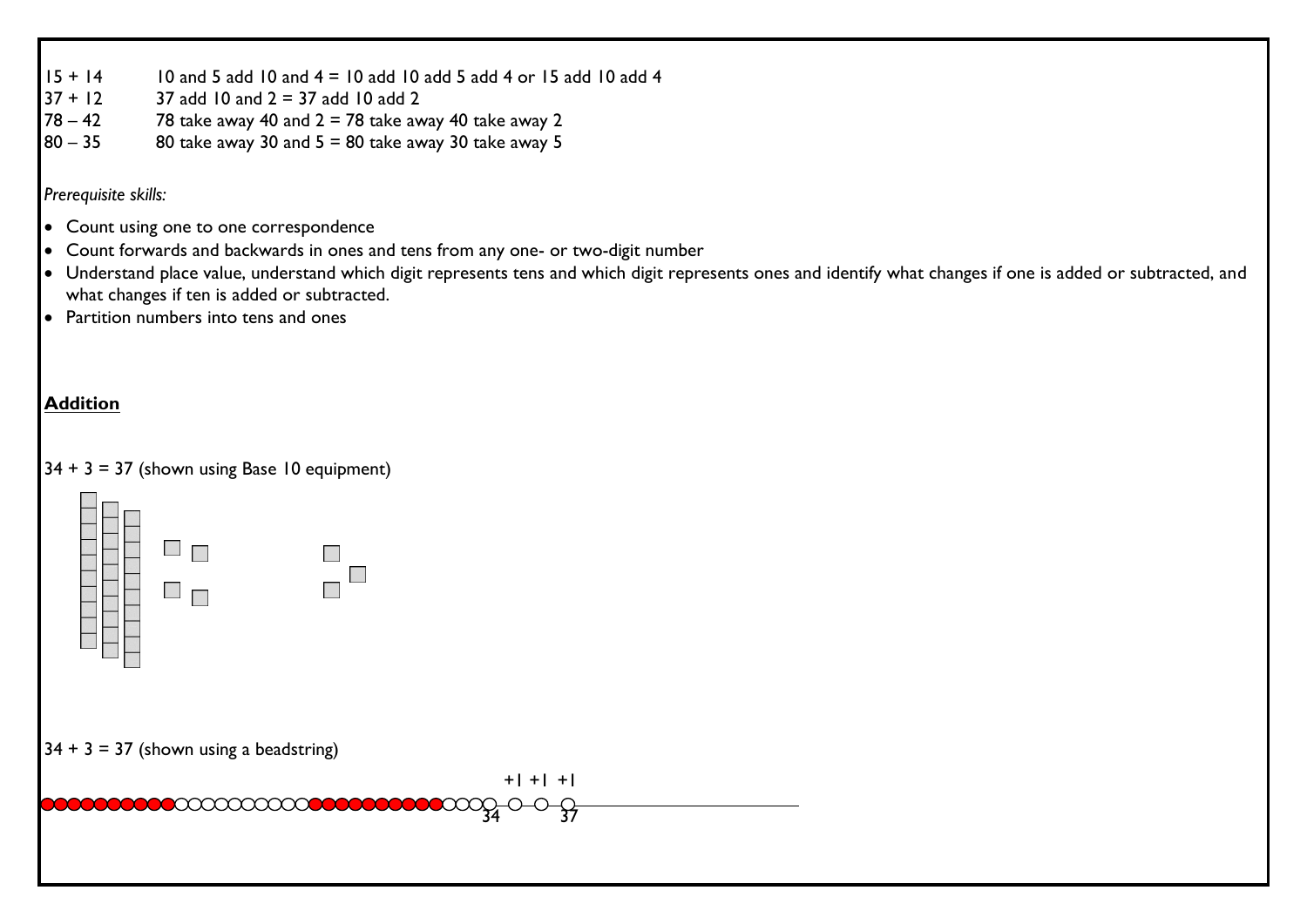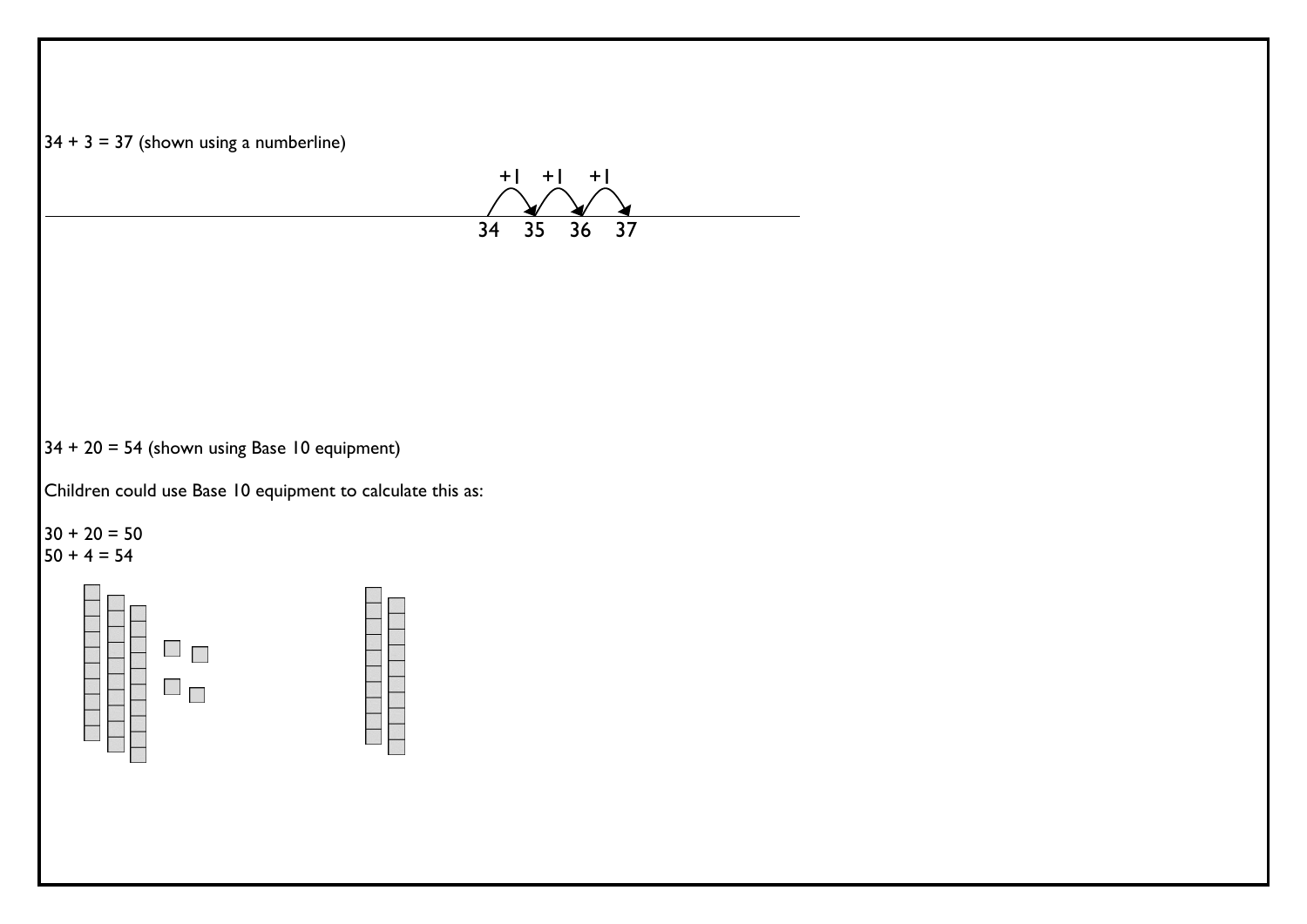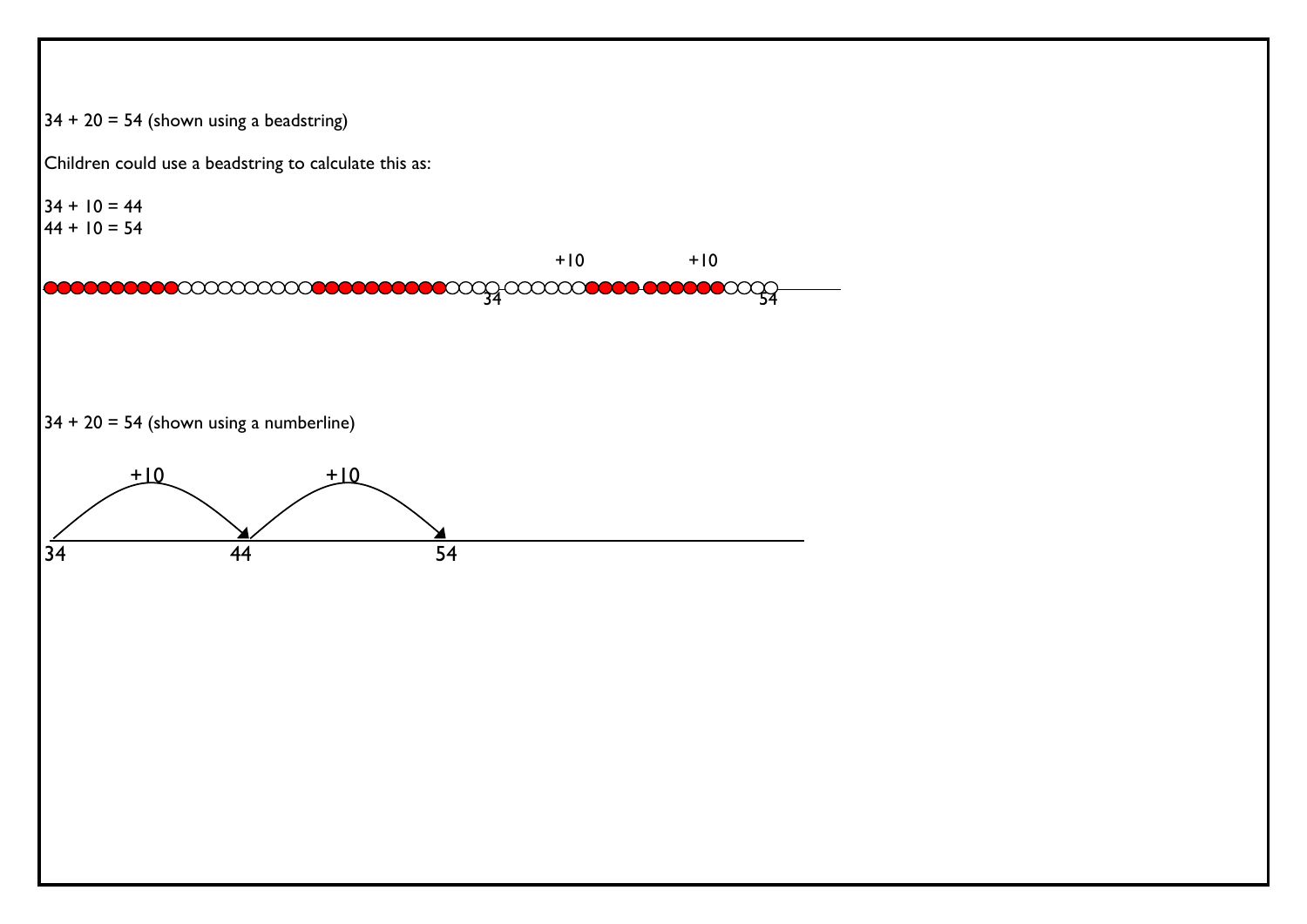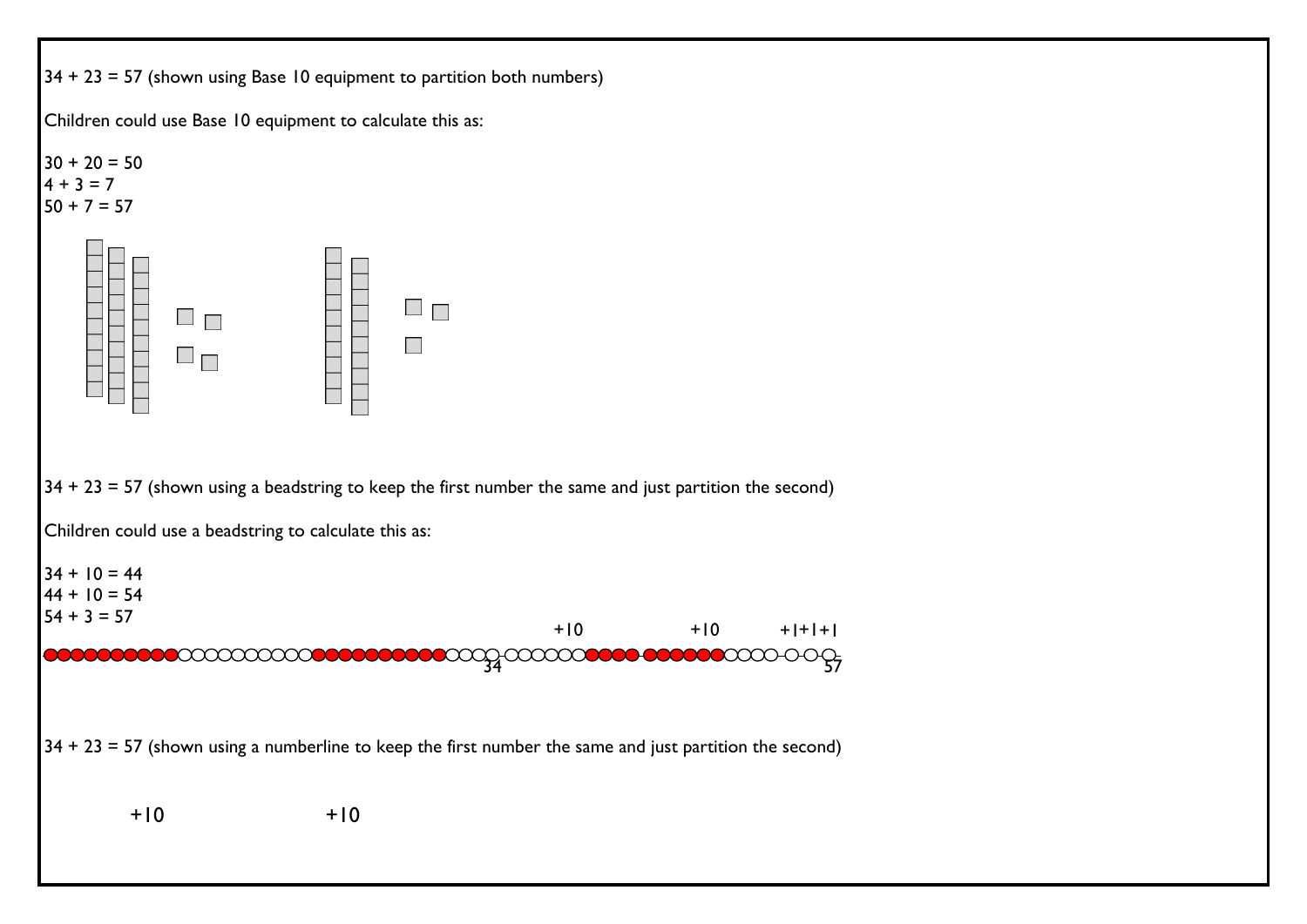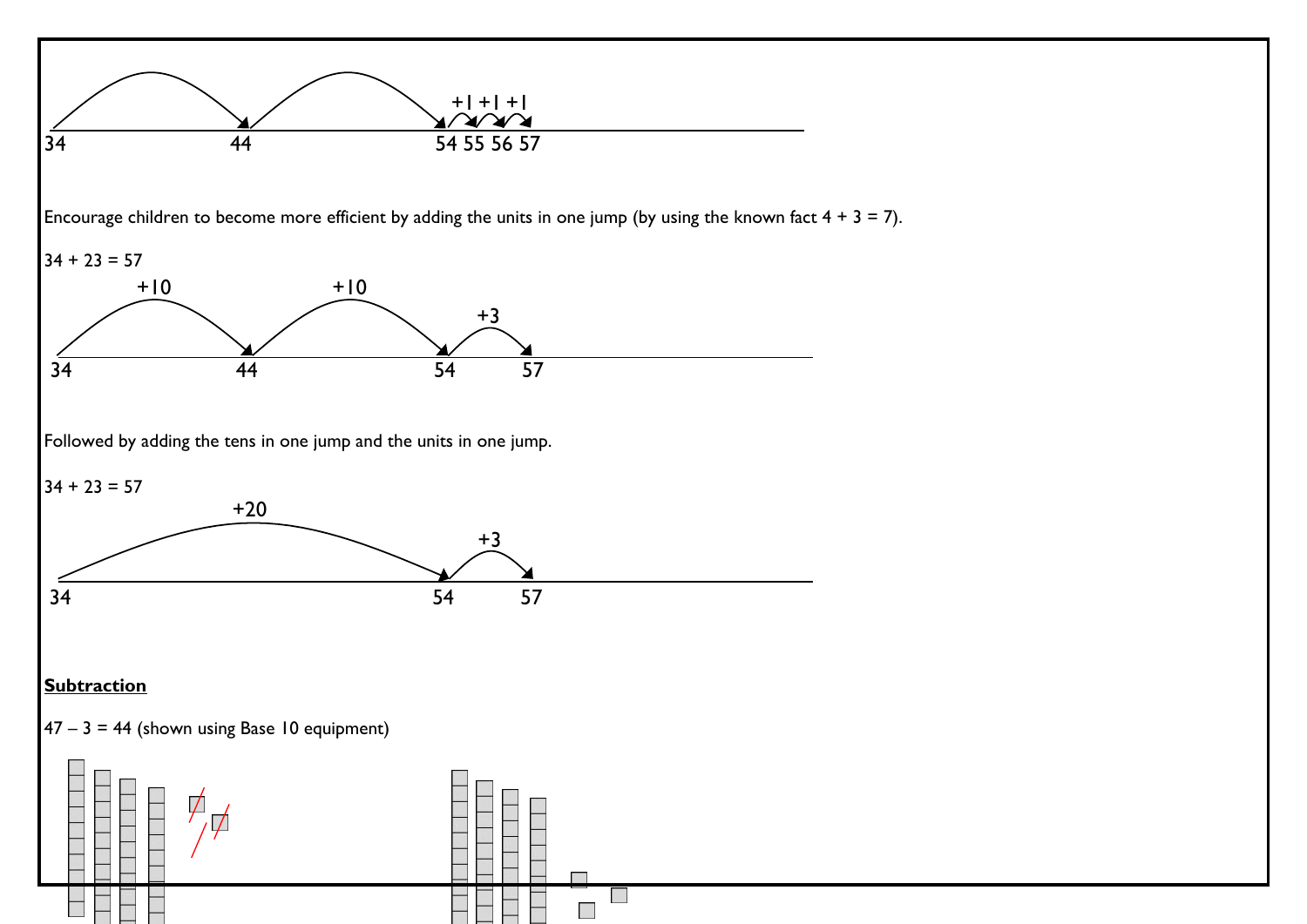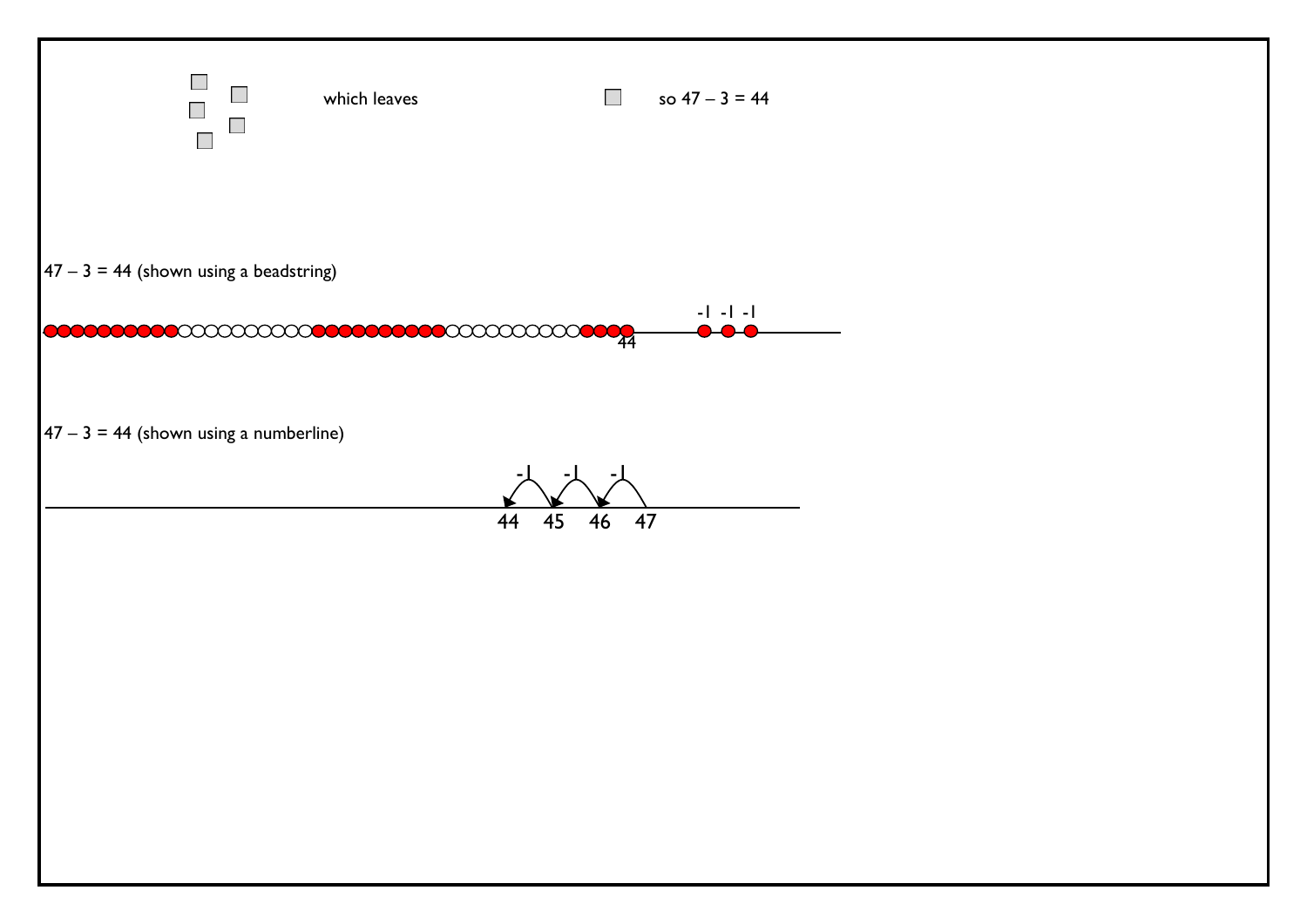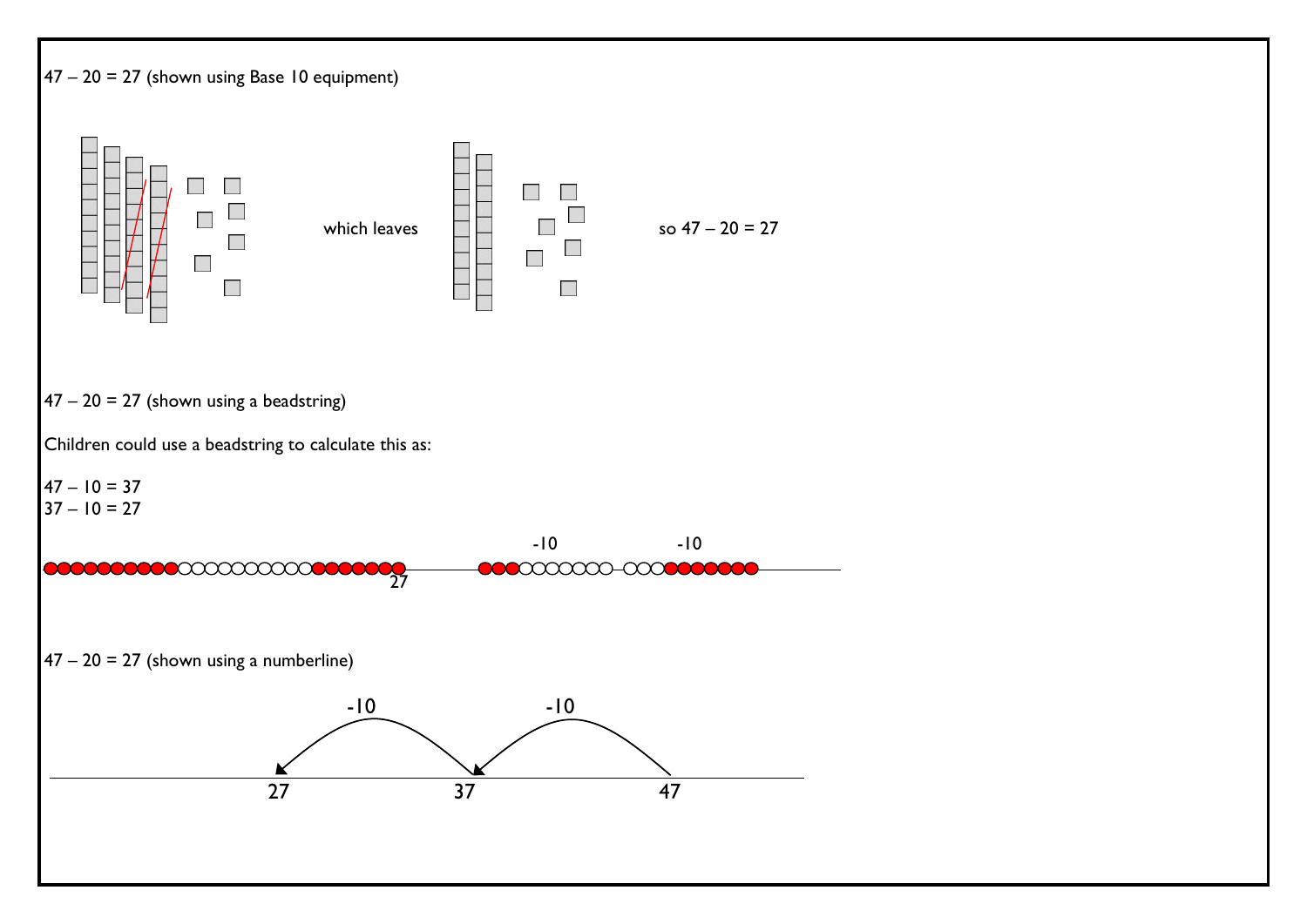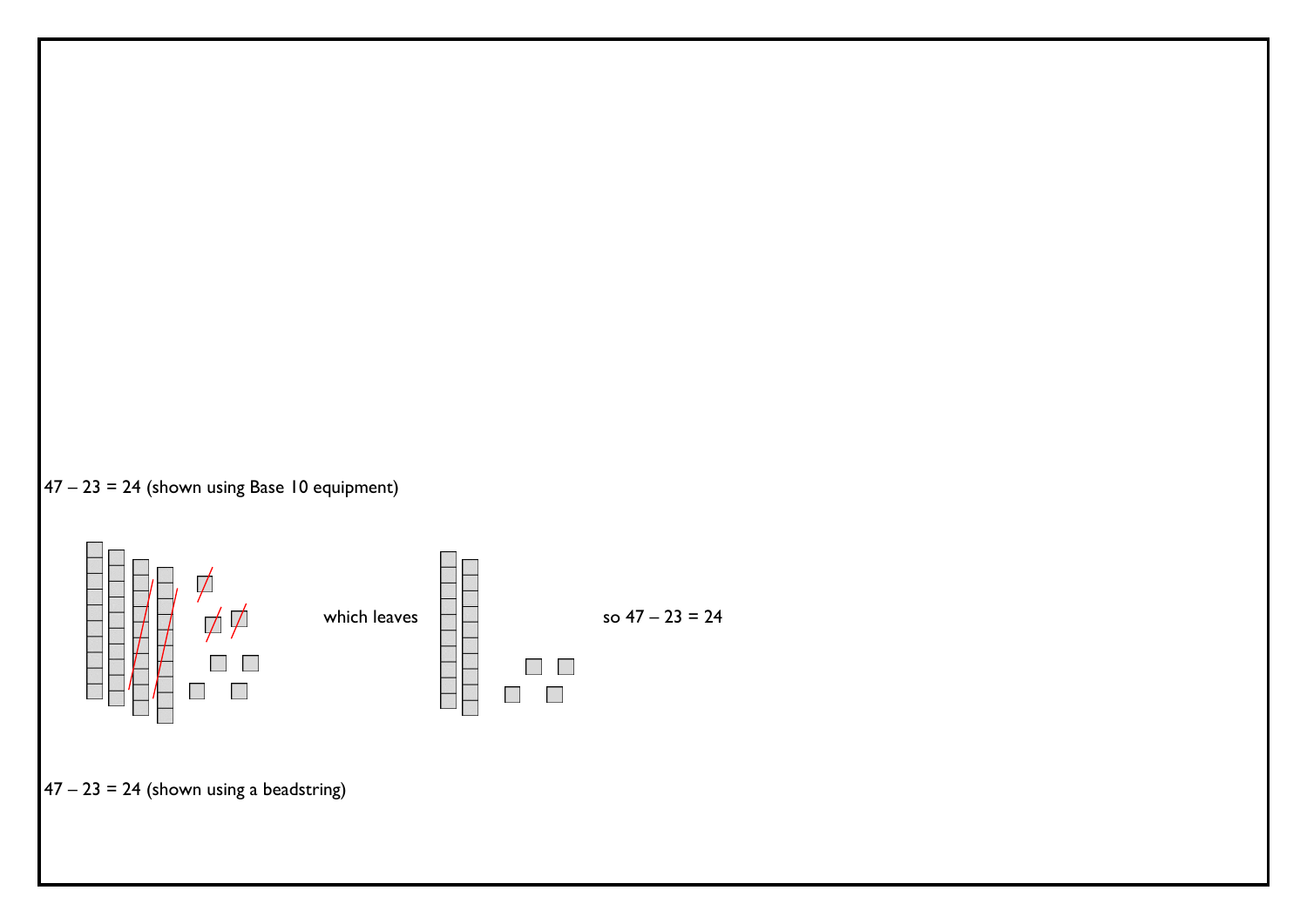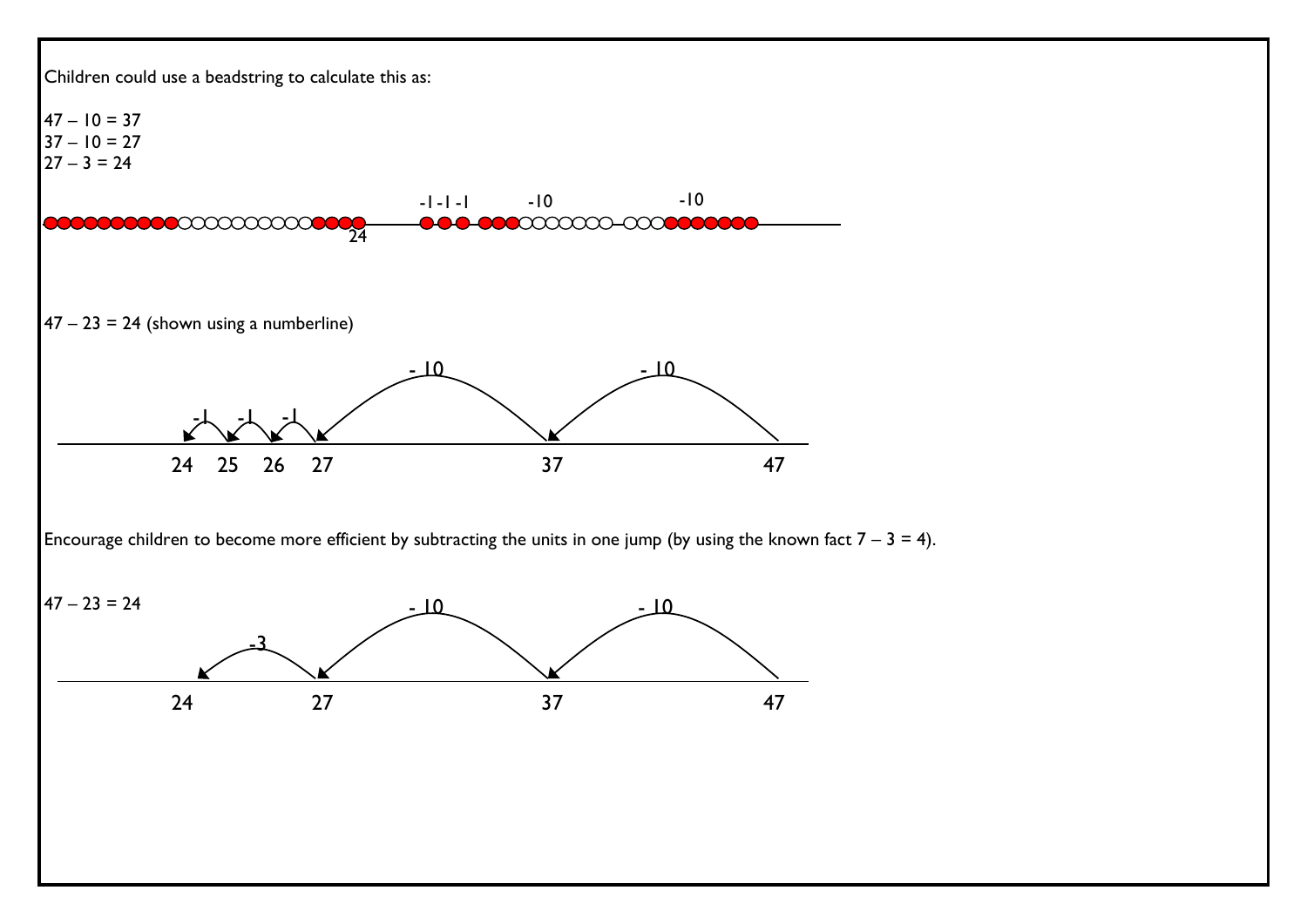Followed by subtracting the tens in one jump and the units in one jump.



#### *Reorder numbers in a calculation*

In Y2, children need to recognise that they can rearrange an addition, but not a subtraction. They also need to understand that the principle behind reordering a calculation is to make it more efficient, particularly when utilising a counting on strategy. Children need to be encouraged to identify calculations which should be reordered and those that are already in the most efficient format. When adding three single digit numbers, reordering should be based on number bonds or doubles with which the child is familiar.

*Examples of calculations:*

| $15 + 34$    | $34 + 5$                                                       |
|--------------|----------------------------------------------------------------|
| $142 + 11$   | doesn't need reordering as the greater number is first already |
| $15 + 7 + 5$ | $5 + 5 + 7$ (utilising knowledge of number bonds or doubles)   |

*Prerequisite skills:*

- Understand the place value of numbers to identify which number is the greater
- Understand that reordering works for addition but not subtraction\* *(because children are not at the level when they are solving calculations such as*  $16 3 6$ *, when reordering would be appropriate).*

#### *Find a small difference by counting up from the lesser to the greater number*

Children should, using their knowledge of place value, be able to identify when numbers are close together. When that is the case, it is more efficient, when subtracting, to count on to find the difference, rather than taking away. For example, in the calculation 52 – 47, to solve this by: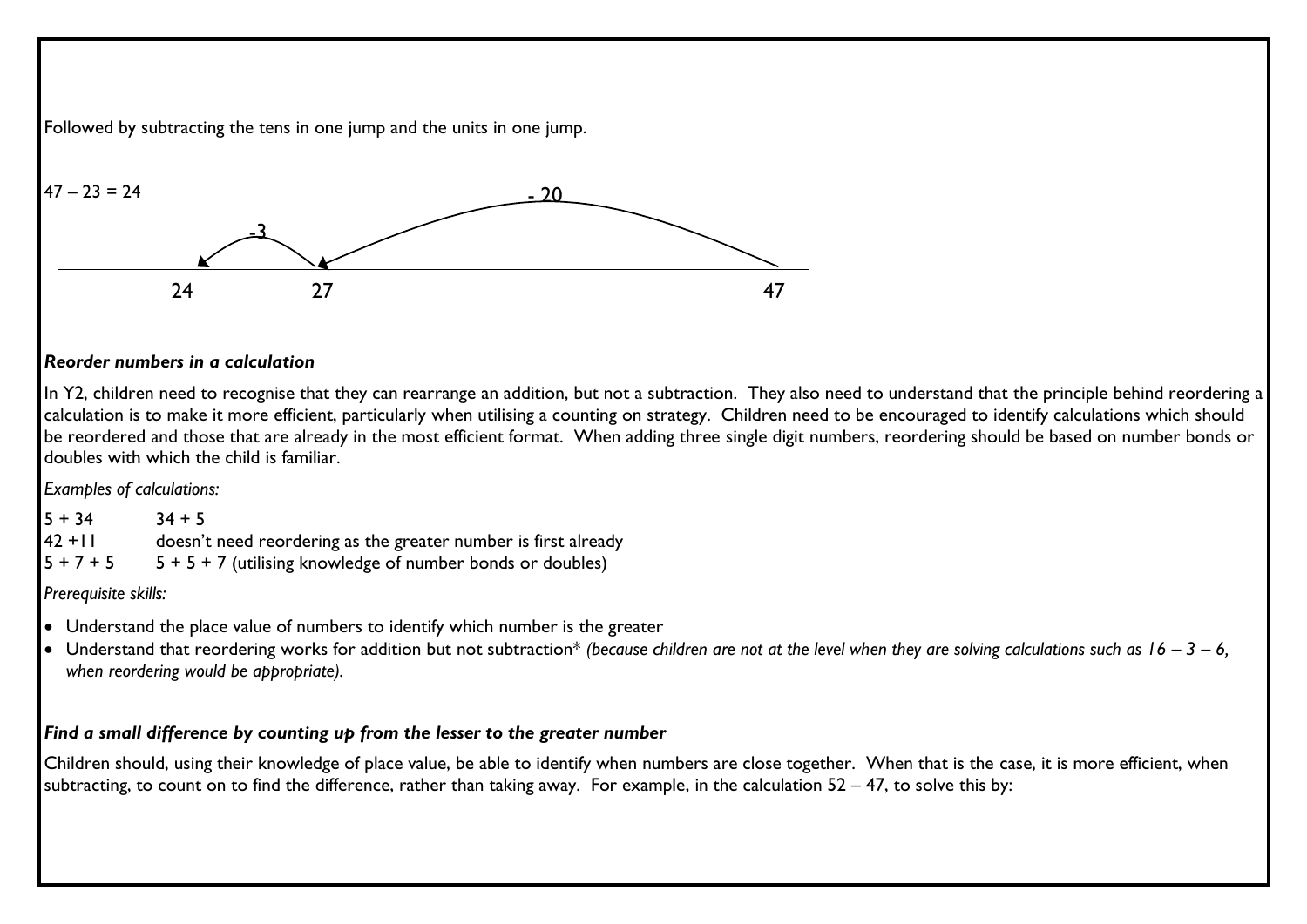

3 more cubes are needed to make them the same size, so the difference between 7 and 4 is 3. This could be compared to taking away 4 from 7 so that children can see that it is the same answer.

The next stage from this would be to encourage children to use the cubes to make lines rather than towers.



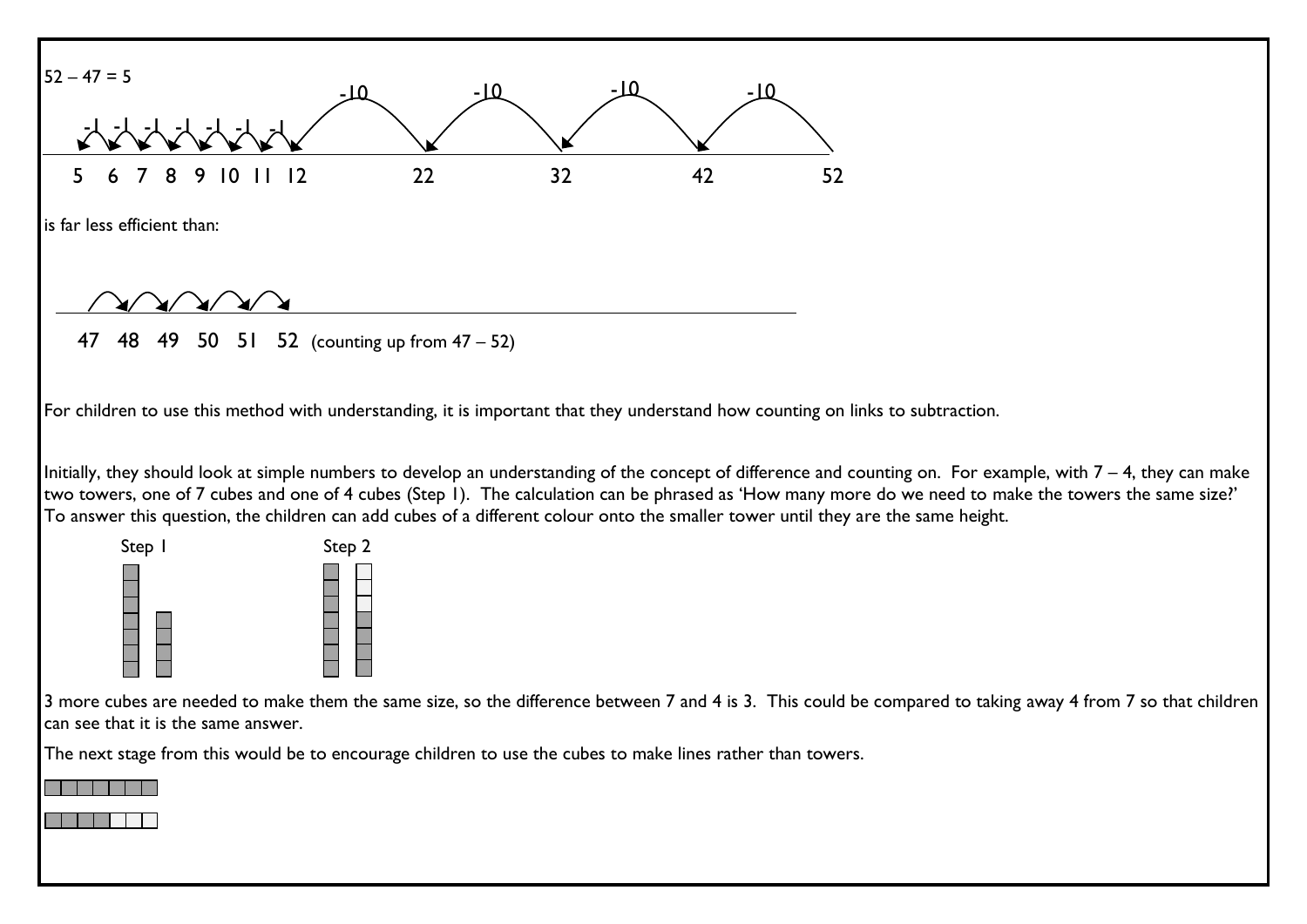| Once children can find the difference using this method using numbers up to 20, they can continue to use this strategy to solve calculations with two-digit                                                                                                                                                                      |  |  |
|----------------------------------------------------------------------------------------------------------------------------------------------------------------------------------------------------------------------------------------------------------------------------------------------------------------------------------|--|--|
| numbers, using base 10 materials rather than cubes. For example, with the calculation 61 - 52, children can use base 10 to set out two lines, one for each<br>number (the base 10 in the illustration are two colours to enable tens to be identified, this does not need to be the case with the materials children are using). |  |  |
|                                                                                                                                                                                                                                                                                                                                  |  |  |
|                                                                                                                                                                                                                                                                                                                                  |  |  |
|                                                                                                                                                                                                                                                                                                                                  |  |  |
| To find how many more are needed, or the difference, children would use a second colour of base ten ones to make the lines the same:                                                                                                                                                                                             |  |  |
|                                                                                                                                                                                                                                                                                                                                  |  |  |
|                                                                                                                                                                                                                                                                                                                                  |  |  |
| how many more /                                                                                                                                                                                                                                                                                                                  |  |  |
| the difference                                                                                                                                                                                                                                                                                                                   |  |  |
| To make this a more sustainable method, it can be modelled alongside a number line jotting, e.g.                                                                                                                                                                                                                                 |  |  |
|                                                                                                                                                                                                                                                                                                                                  |  |  |
|                                                                                                                                                                                                                                                                                                                                  |  |  |
|                                                                                                                                                                                                                                                                                                                                  |  |  |
|                                                                                                                                                                                                                                                                                                                                  |  |  |
|                                                                                                                                                                                                                                                                                                                                  |  |  |
|                                                                                                                                                                                                                                                                                                                                  |  |  |
|                                                                                                                                                                                                                                                                                                                                  |  |  |
| <b>Examples of calculations</b>                                                                                                                                                                                                                                                                                                  |  |  |
| $52 - 47$<br>$74 - 66$                                                                                                                                                                                                                                                                                                           |  |  |
| $81 - 79$                                                                                                                                                                                                                                                                                                                        |  |  |
| $32 - 25$                                                                                                                                                                                                                                                                                                                        |  |  |
|                                                                                                                                                                                                                                                                                                                                  |  |  |
| Prerequisite skills:                                                                                                                                                                                                                                                                                                             |  |  |
|                                                                                                                                                                                                                                                                                                                                  |  |  |
|                                                                                                                                                                                                                                                                                                                                  |  |  |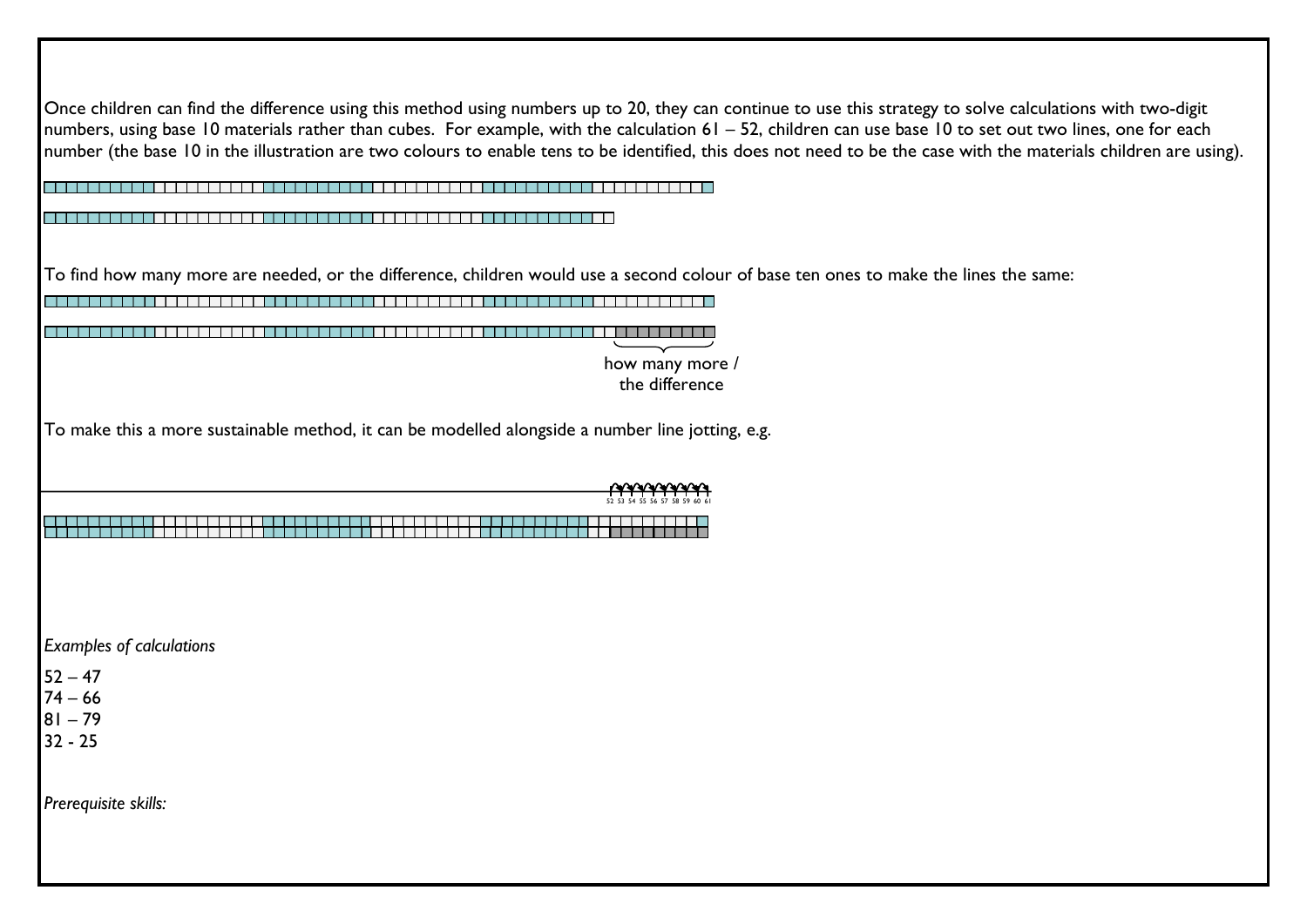

- Place numbers on a partially marked and then unmarked number line
- Establish whether numbers are close together
- Count forwards and backwards in ones and tens form any one- or two-digit number

## *Begin to bridge through 10 when adding a single digit number (partitioning, e.g. 58 + 5 = 58 + 2 + 3)*

Use of the bridging strategy relies heavily on children's efficient and accurate recall of number bonds to 10 or how far away a number is from a multiple of 10 (*see use of 10 frames in Year 1*). When calculating, e.g. 48 + 5, consider using bead strings or different coloured blocks of 10 cubes to illustrate it as 48 + 2 + 3 using the natural colour demarcations in the bead string to support this identification. This can also be shown using 10 frames (*see Year 1 'Partition small numbers' section for more information*).

 $48 + 5 = 53$ 

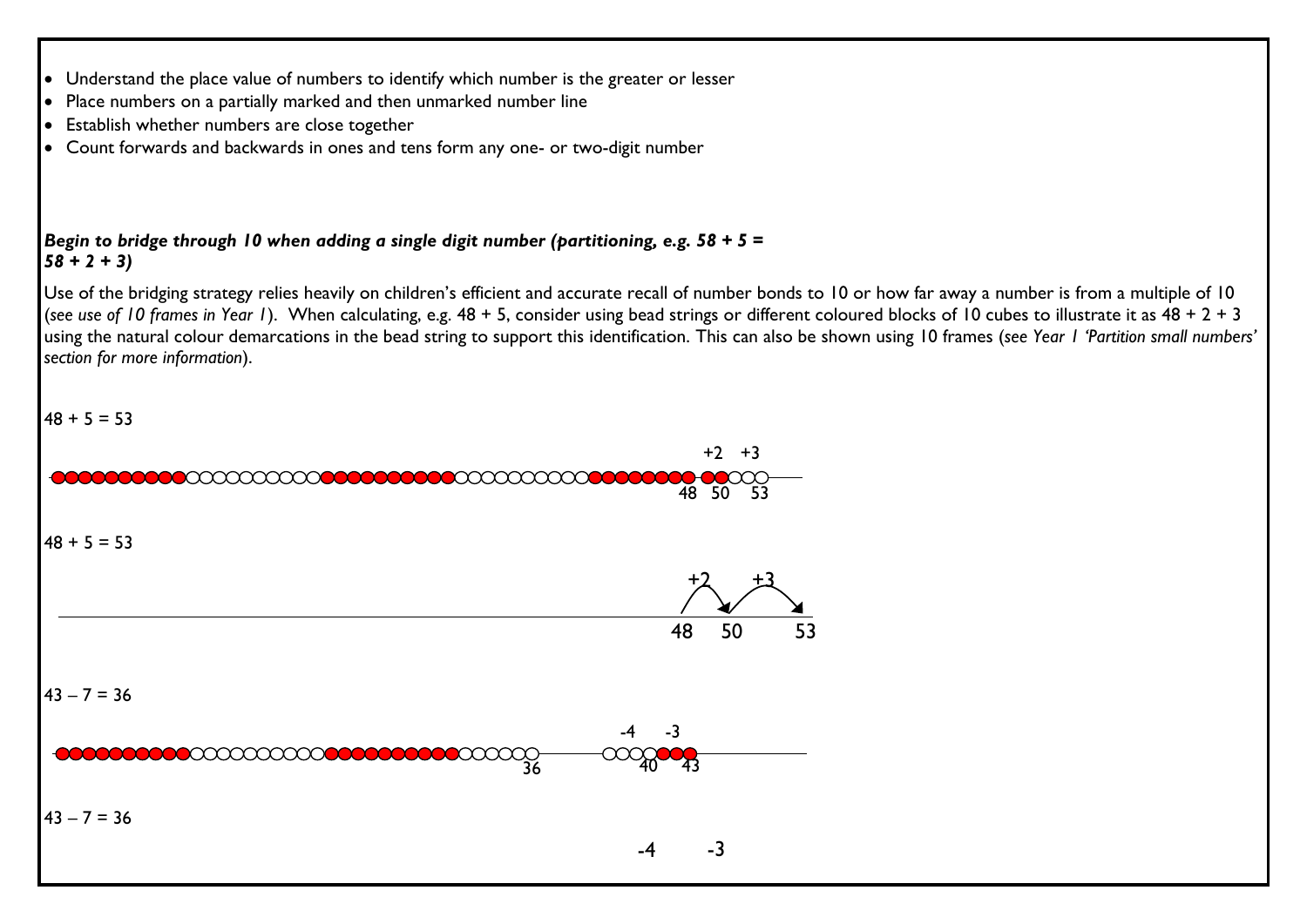

#### *Examples of calculations*

 $25 + 6$  as  $25 + 5 + 1$  $12 - 7$  as  $12 - 2 - 5$  $66 + 7$  as  $66 + 4 + 3$  $\begin{array}{|c|c|c|c|}\n43 & -7 & \text{as } 43 & -3 & -4\n\end{array}$ 

*Prerequisite skills:*

- Partition numbers in different ways, e.g. 5 as  $2 + 3$  to enable  $58 + 5$  as  $58 + 2 + 3$
- Know, or quickly derive, number bonds to 10

# *Add or subtract 9 and 19 by rounding and compensating*

Children need to understand both the number system and number bonds in order to understand how to use a compensation method.

For adding 9, children should be shown how to add nine by using base 10 materials and then add ten to the same number to identify what would need to be adjusted to make the calculation correct,

e.g. 23 + 9

 $73 + 9$ 

23 + 10 is one too many, so I have to subtract one n din bir

*NB Teaching children to add nine on a hundred square without developing their understanding will not support their ability to understand and use this method effectively.*

*Examples of calculations*  $34 + 9$  as  $34 + 10 - 1$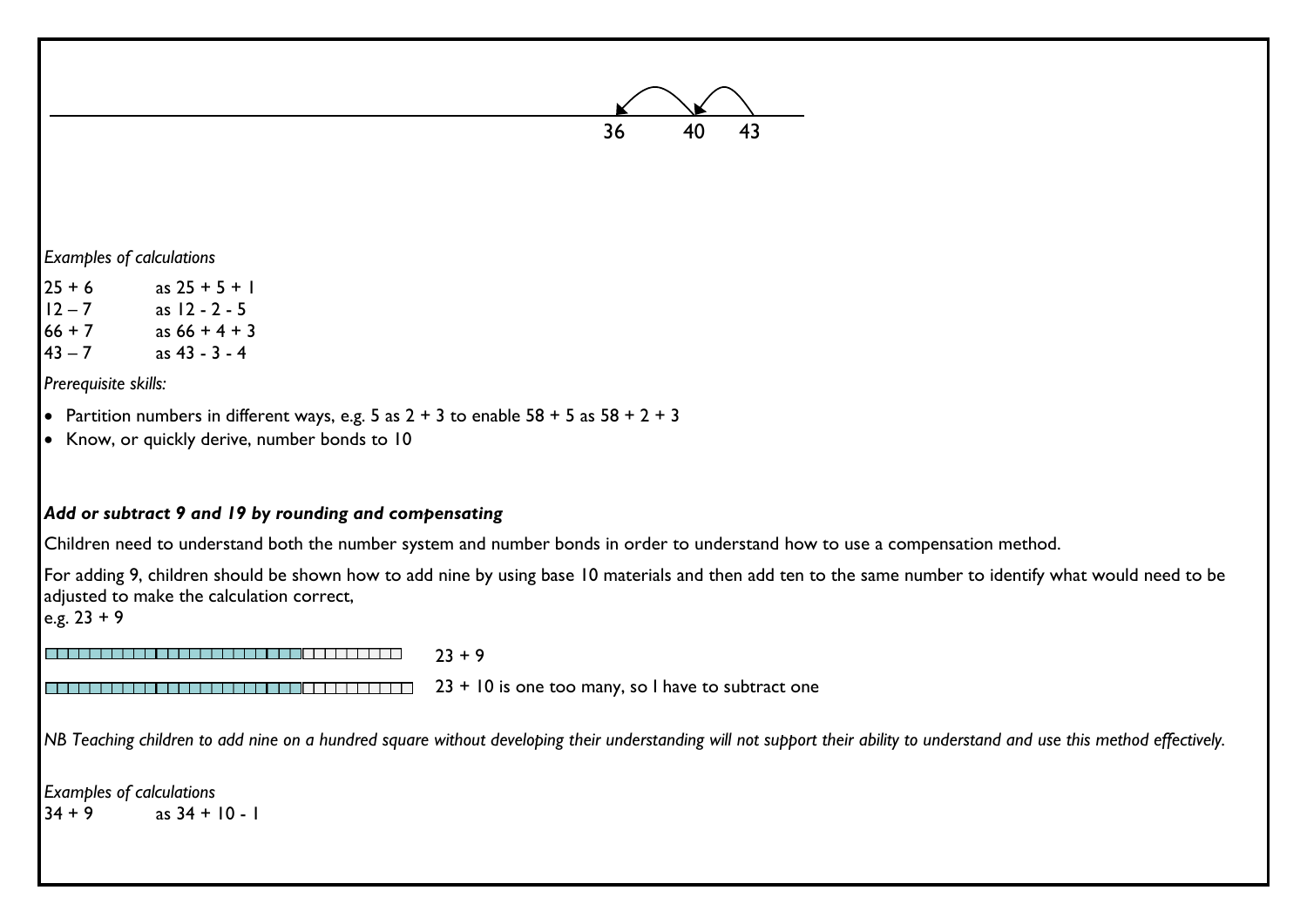$77 + 19$  as  $77 + 20 - 1$ , or  $77 + 10 + 10 - 1$ <br>46 - 9 as 46 -  $10 + 1$  $\begin{array}{ccc} 46 & -9 & \text{as } 46 & -10 & +1 \\ 63 & -19 & \text{as } 63 & -20 & +1 \end{array}$ as  $63 - 20 + 1$ , or  $63 - 10 - 10 + 1$ 

*Prerequisite skills:*

- Understand the relationship between 9 and 10 (i.e. a difference of 1)
- Be able to show visually using base 10 equipment

Empty numberlines could be used to model the calculation.

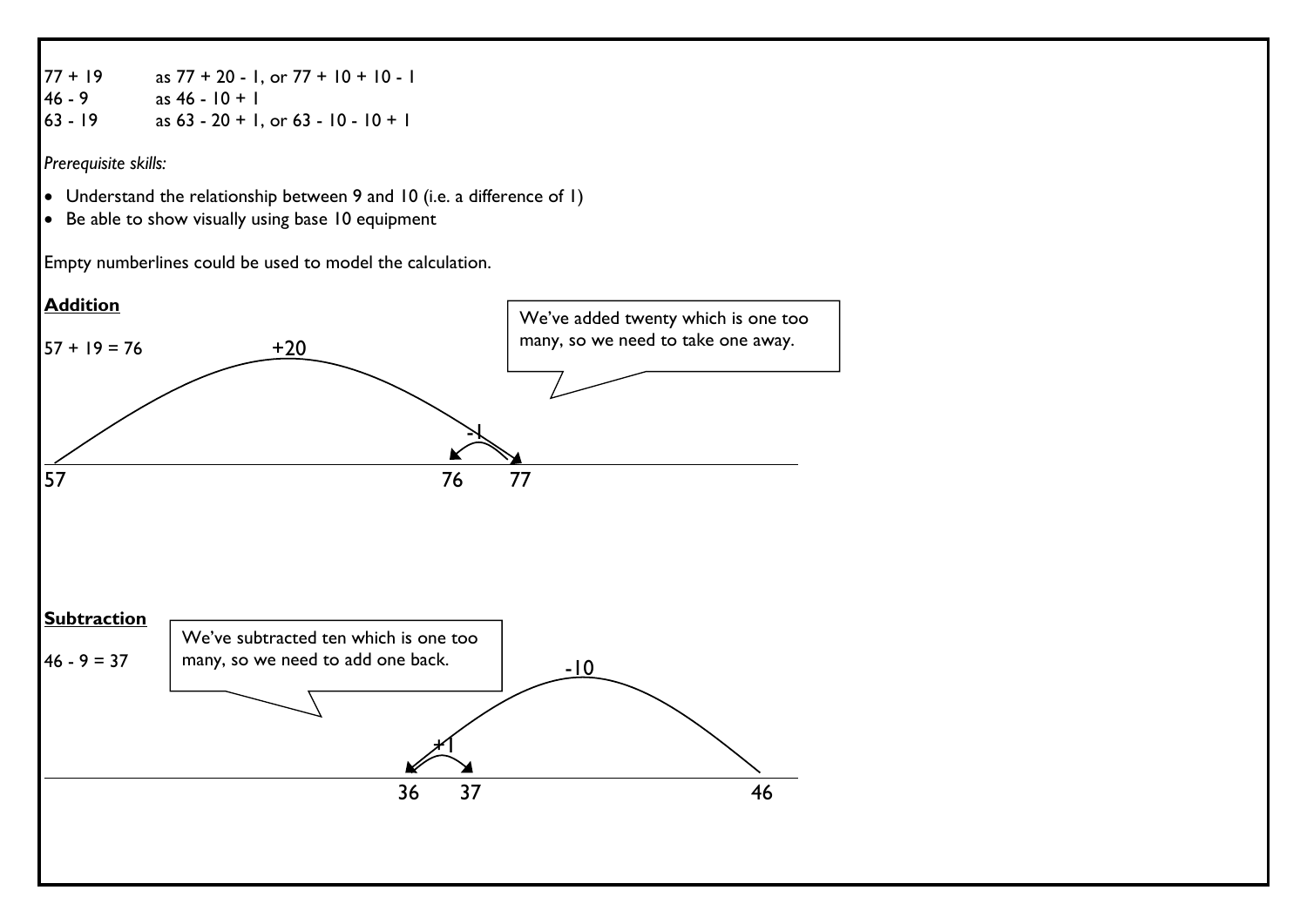# **Y3**

**End of Year Objective:** *Add and subtract numbers mentally, including: a three-digit number and ones; a three-digit number and tens; a three-digit number and hundreds.*

#### **Rapid Recall**

Children should be able to:

- recall and use addition and subtraction facts for 100 (multiples of 5 and 10)
- derive and use addition and subtraction facts for 100
- derive and use addition and subtraction facts for multiples of 100 that total 1000

## **Mental Strategies**

#### *Partition and combine multiples of hundreds, tens and ones*

Partitioning numbers is a core strategy for adding and subtracting pairs of numbers. Children can either partition both of the numbers in the calculation, or keep the first number the same and just partition the second. *(See Y2 for more information).*

#### *Examples of calculations:*

- 526 + 200 counting on in hundreds
- 137 + 40 counting on in tens
- $272 + 8$  counting on in ones
- 428 200 counting back in hundreds
- 323 70 counting back in tens
- 693 8 counting back in ones
- $37 + 15$  37 add 10 and  $5 = 37$  add 10 add 5 (crossing tens boundaries)
- $42 25$  42 take away 20 and  $5 = 42$  take away 20 take away 5 (crossing tens boundaries)

*Prerequisite skills:*

• Count forwards and backwards in ones, tens and hundreds from any one-, two- or three-digit number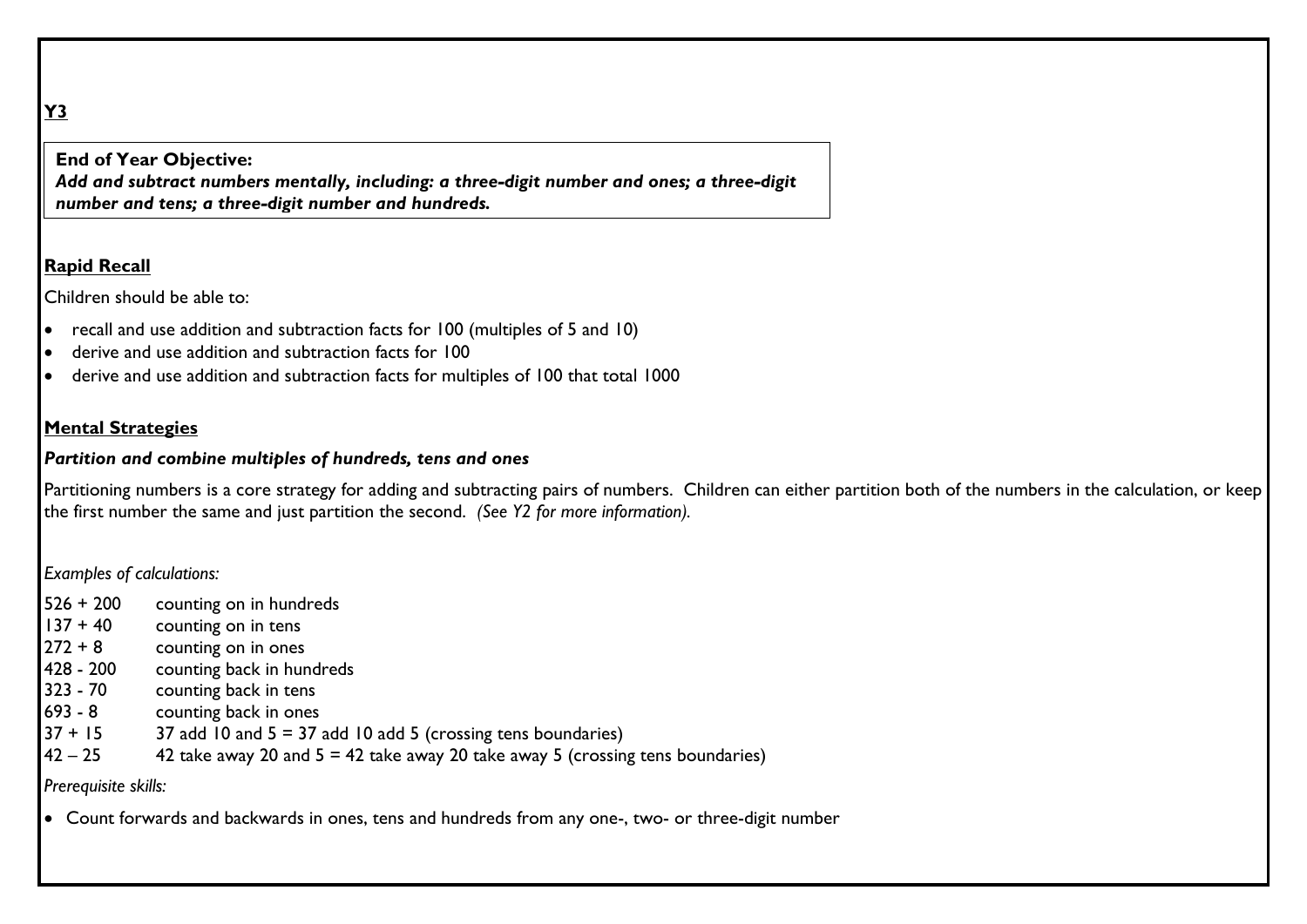

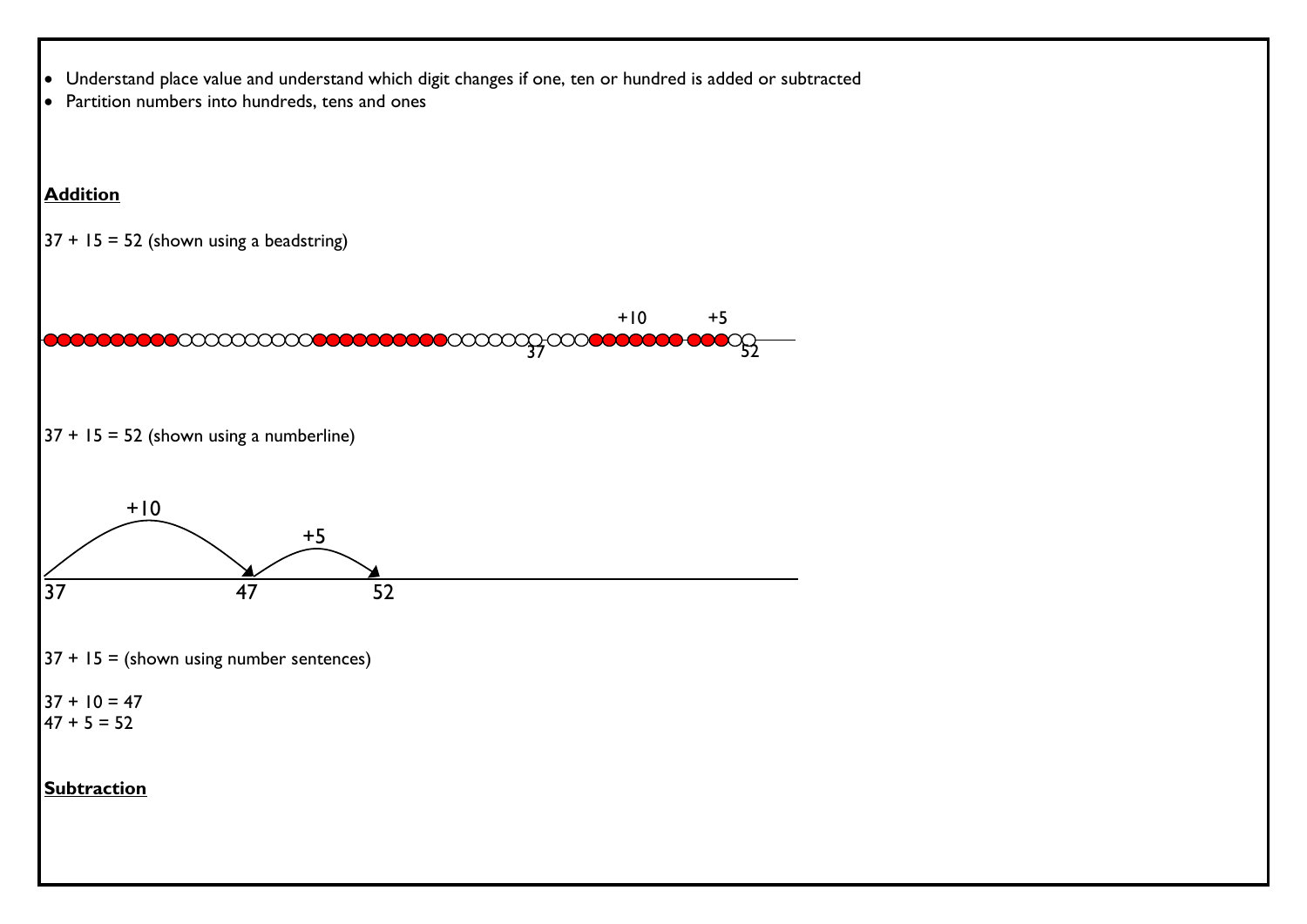

 $23 + 54$   $54 + 23$  $12 + 19 + 12$  12 + 12 + 19 (using knowledge of doubles)  $6 + 8 + 4$  6 + 4 + 8 (using knowledge of number bonds to 10)  $70 + 50 + 30$   $70 + 30 + 50$  (using knowledge of number bonds to 100)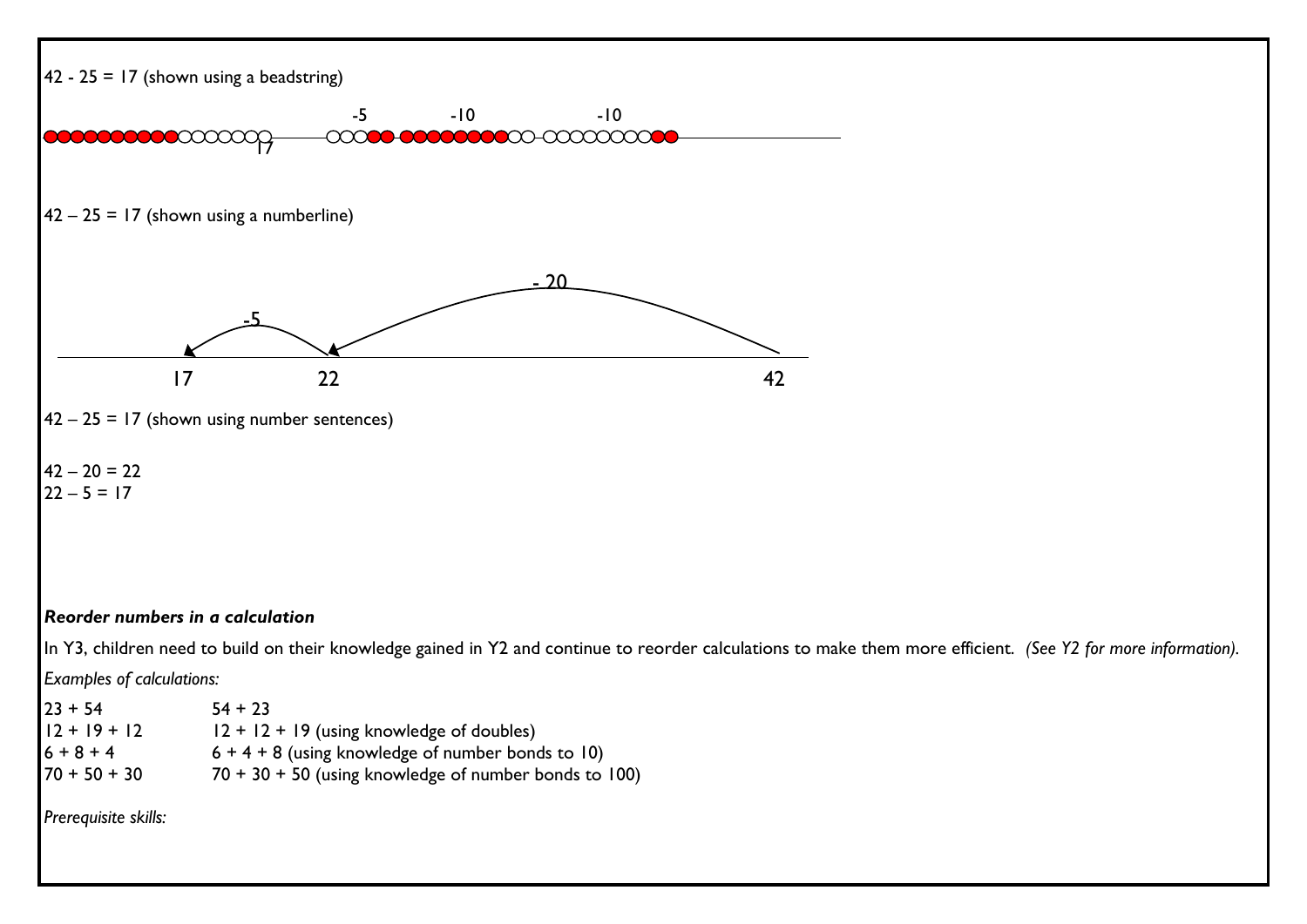- Understand the place value of numbers to identify which number is the greater
- Understand that reordering works for addition but not subtraction\* *(because children are not at the level when they are solving calculations such as*  $16 3 6$ *, when reordering would be appropriate).*

#### *Identify and use knowledge of number bonds within a calculation*

Number bonds to 10 and 100 can be used to make calculations more efficient when combined with other strategies such as reordering and partitioning.

*Examples of calculations:*

 $42 + 38$  42 + 30 + 8 (recognising that 2 and 8 is a number bond to 10, so the answer will be a multiple of 10)  $60 - 28$  60 – 20 – 8 (utilising knowledge that  $10 - 8 = 2$ , so  $40 - 8 = 32$ ) 120 – 50 120 – 20 – 30 (utilising knowledge of number bonds to 100, leaving an answer of 70)

*Prerequisite skills:* 

- Know, or quickly derive, number bonds to 10 and 100
- Identify number bonds within other numbers, e.g. identifying  $7 + 3$  within the calculation  $57 + 33$
- Identify that when adding two two-digit numbers, that  $57 + 43 = 100$  but  $57 + 53$  does not and why

#### *Find differences by counting up through the next multiple of 10 or 100*

In Y3, children need to build on their knowledge and understanding gained in Y2 to find larger differences that cross 10 and 100 boundaries. Some of these calculations are preparing children for time and money calculations throughout KS2.

*Examples of calculations:*

- 60 43 useful for time calculations, e.g. a journey time from 2:43 until 3:00
- 53 38 efficient because the numbers are close to each other
- 104 95 efficient because the numbers are close to each other
- $200 86$  useful for money calculations, e.g. change from  $£2$  when spending 86p

*Prerequisite skills:*

• Understand the place value of numbers to identify which number is the greater or lesser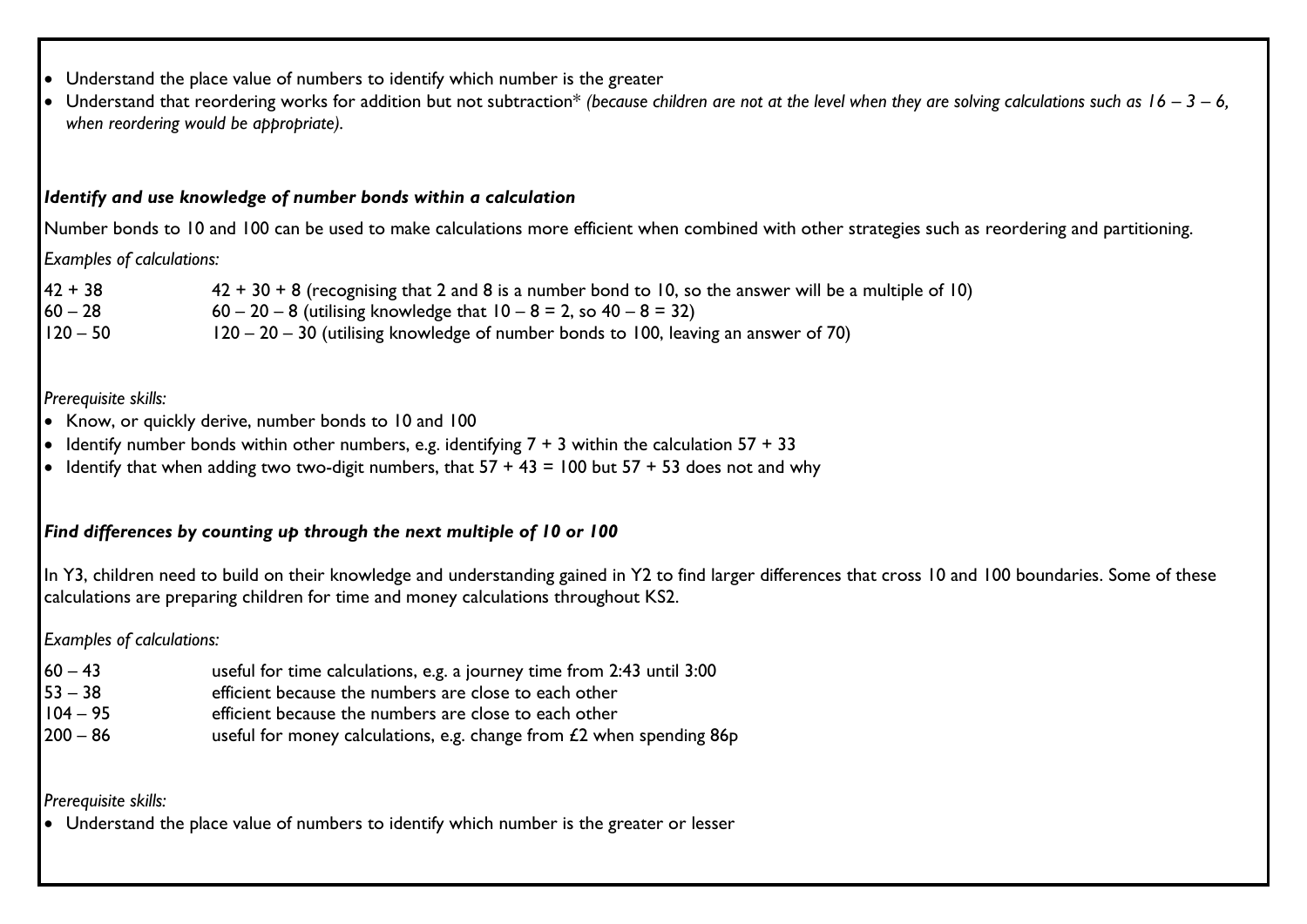

- Place numbers appropriately on an unmarked numberline
- Count forwards and backwards in ones and tens

Children could use empty numberlines to record the calculation.

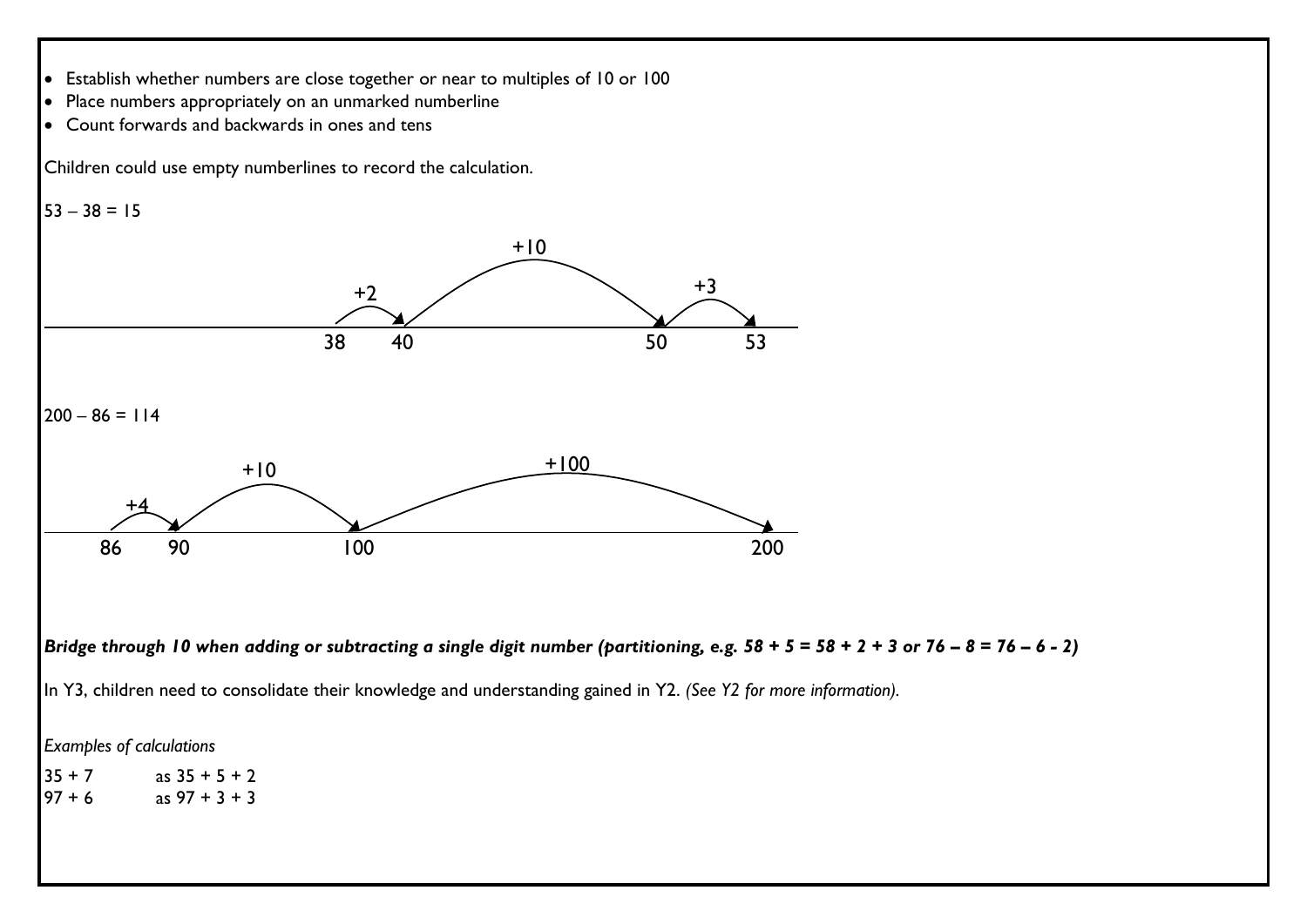$\begin{array}{ccc} |178 + 5 & \text{as } 178 + 2 + 3 \\ 42 - 7 & \text{as } 42 - 2 - 5 \end{array}$  $\begin{cases} 42 - 7 \\ 204 - 6 \end{cases}$  as  $42 - 2 - 5$ <br>as  $204 - 4 - 2$  $\begin{array}{|l|l|} 204 - 6 & \text{as } 204 - 4 - 2 \\ 371 - 5 & \text{as } 371 - 1 - 4 \end{array}$ as  $371 - 1 - 4$ 

*Prerequisite skills:*

- Partition numbers in different ways, e.g. 5 as  $2 + 3$  to enable  $58 + 5$  as  $58 + 2 + 3$
- Know, or quickly derive, number bonds to 10

Children could use empty numberlines to record the calculation.

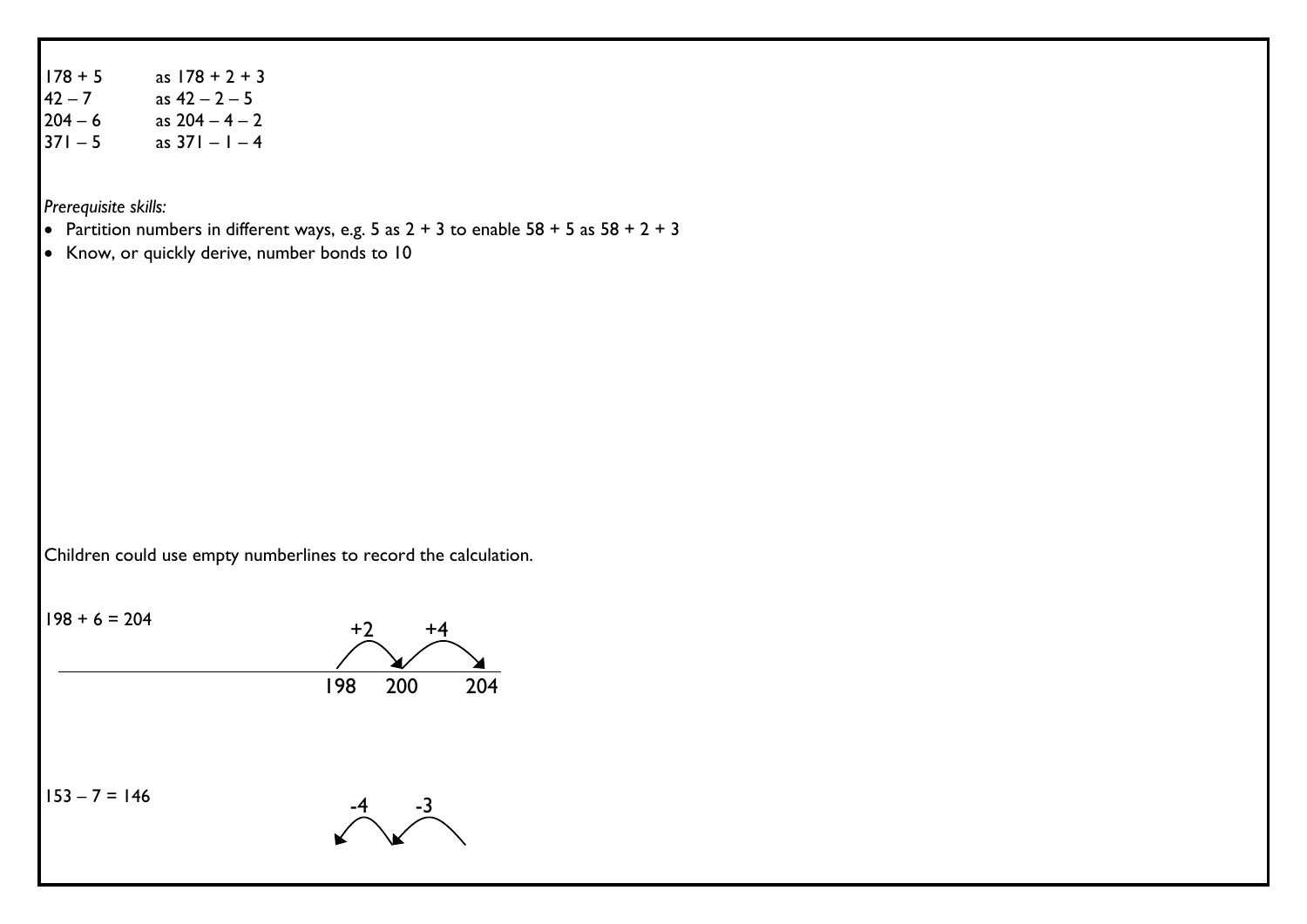# 146 150 153

The bridging strategy can then be linked with the partitioning strategy for efficient addition and subtraction of two two-digit numbers.

#### *Add or subtract 9, 19, 29 etc by rounding and compensating*

In Y3, children need to build on their knowledge and understanding gained in Y2 *(See Y2 for more information)* to add and subtract one less than a multiple of 10 up to 89 to two and three-digit numbers.

*Examples of calculations*

 $34 + 29$  as  $34 + 30 - 1$  $127 + 49$  as  $127 + 50 - 1$  $96 - 39$  as  $96 - 40 + 1$  $273 - 59$  as  $273 - 60 + 1$ 

- Identify the difference between the number being added and subtracted and the multiple of 10
- Understand that the adjustment needs to be the opposite of the operation carried out

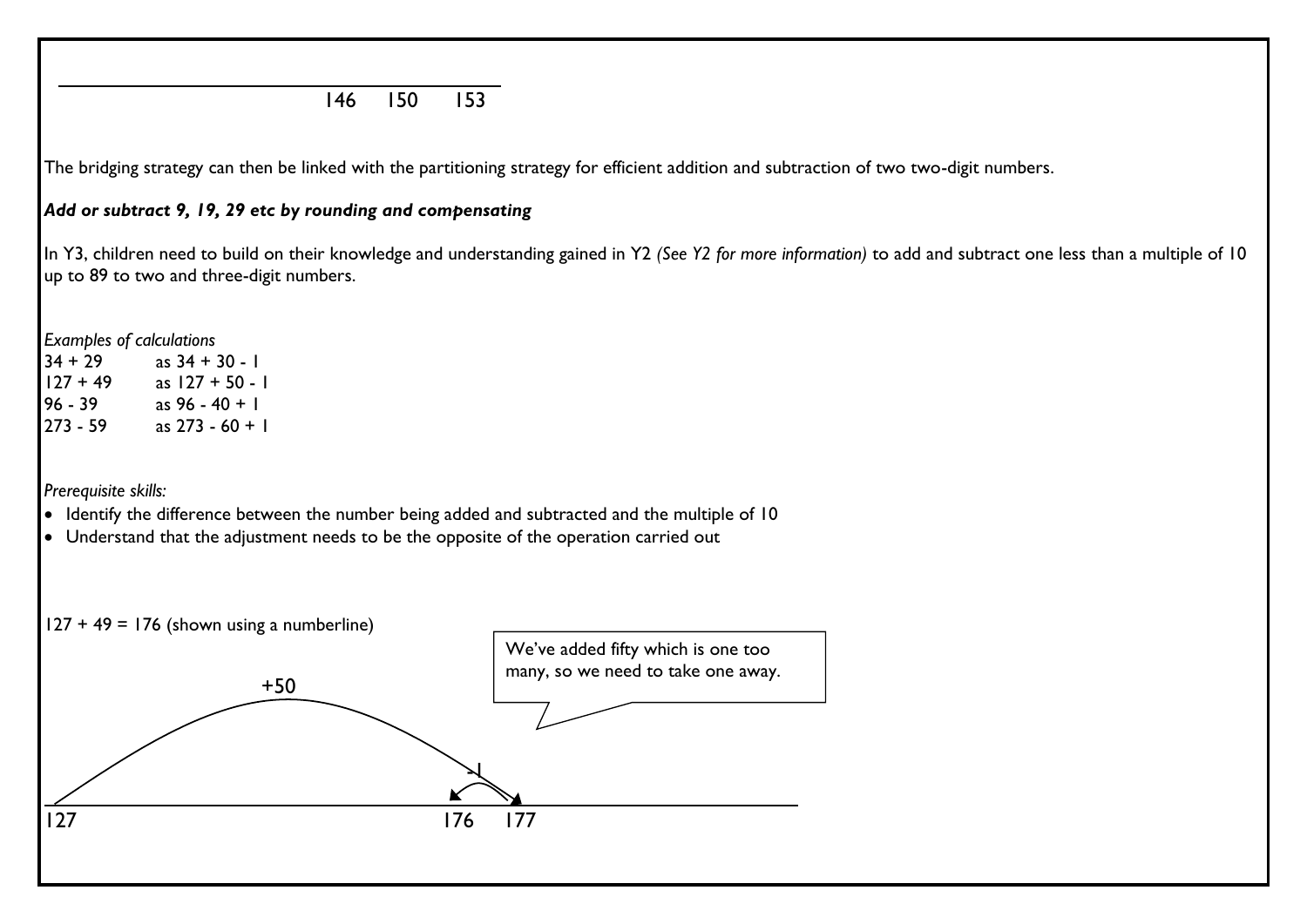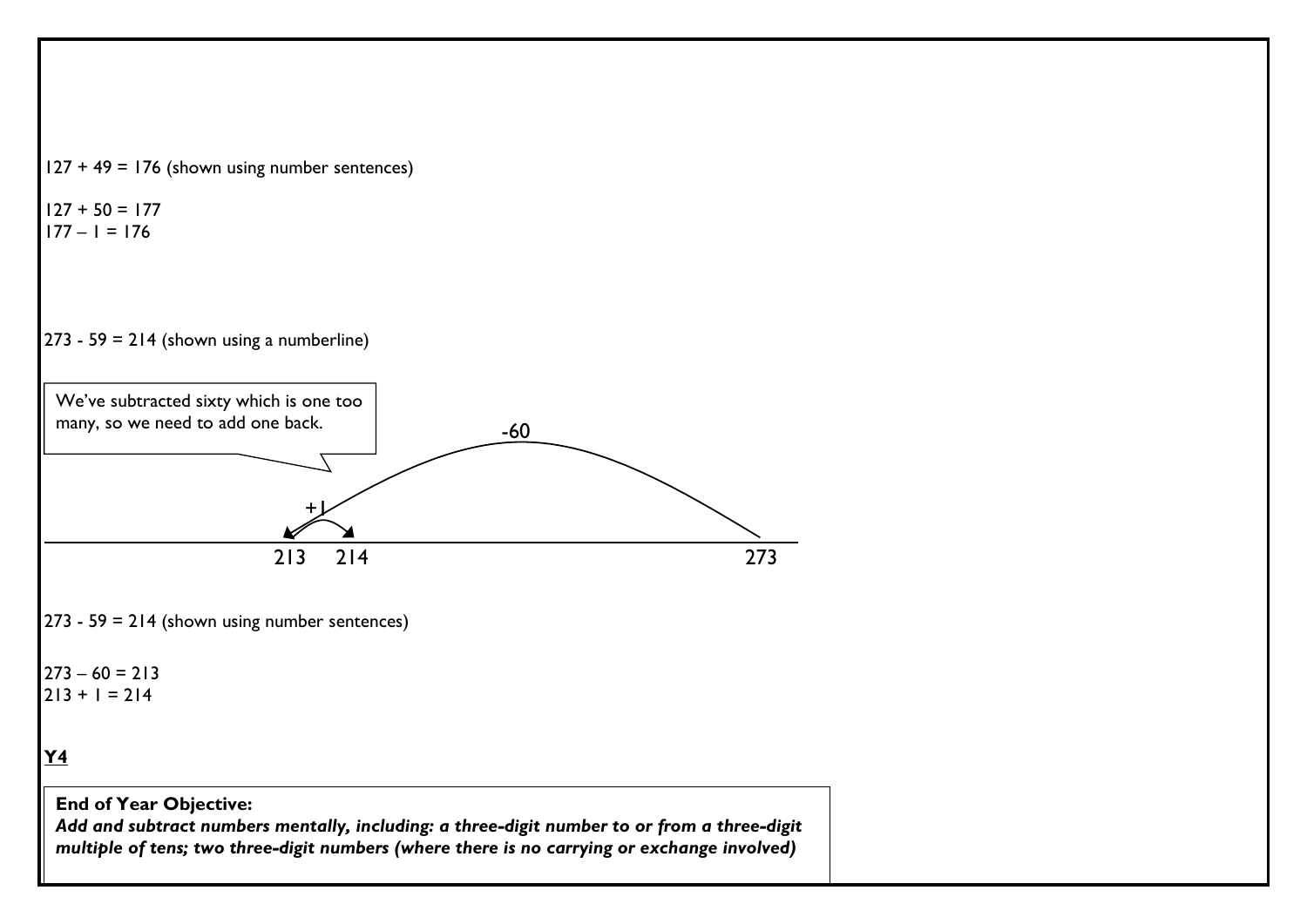# **Rapid Recall:**

Children should be able to:

- recall and use addition and subtraction facts for 100
- recall and use addition and subtraction facts for multiples of 100 that total 1000
- derive and use addition and subtraction facts for 1 and 10 (with decimal numbers to one decimal place)

# **Mental Strategies**

# *Partition and combine multiples of hundreds, tens and ones*

Partitioning numbers is a core strategy for adding and subtracting pairs of numbers. Children can either partition both of the numbers in the calculation, or keep the first number the same and just partition the second. *(See Y2 and Y3 for more information).*

*Examples of calculations:*

| $320+150$   | 320 add 100 and $50 = 320$ add 100 add 50                                                            |
|-------------|------------------------------------------------------------------------------------------------------|
| $243 + 230$ | 243 add 200 and $30 = 243$ add 200 add 30                                                            |
| 460-140     | 460 take away 100 and 40 = 460 take away 100 take away 40                                            |
| 562 -320    | 562 take away 300 and $20 = 562$ take away 300 take away 20                                          |
| $234+125$   | 234 add 100 and 20 and $5 = 234$ add 100 add 20 add 5 (crossing no boundaries)                       |
| 765-241     | 765 take away 200 and 40 and 1 = 765 take away 200 take away 40 take away 1 (crossing no boundaries) |
| 85 + 47     | 85 add 40 and $7 = 84$ add 40 add 7 (crossing hundreds and tens boundaries)                          |
| $122 - 35$  | 122 take away 30 and $5 = 122$ take away 30 take away 5 (crossing hundreds and tens boundaries)      |

- Count forwards and backwards in ones, tens and hundreds from any one-, two- or three-digit number
- Understand place value and understand which digit changes if one, ten or hundred is added or subtracted
- Partition numbers into hundreds, tens and ones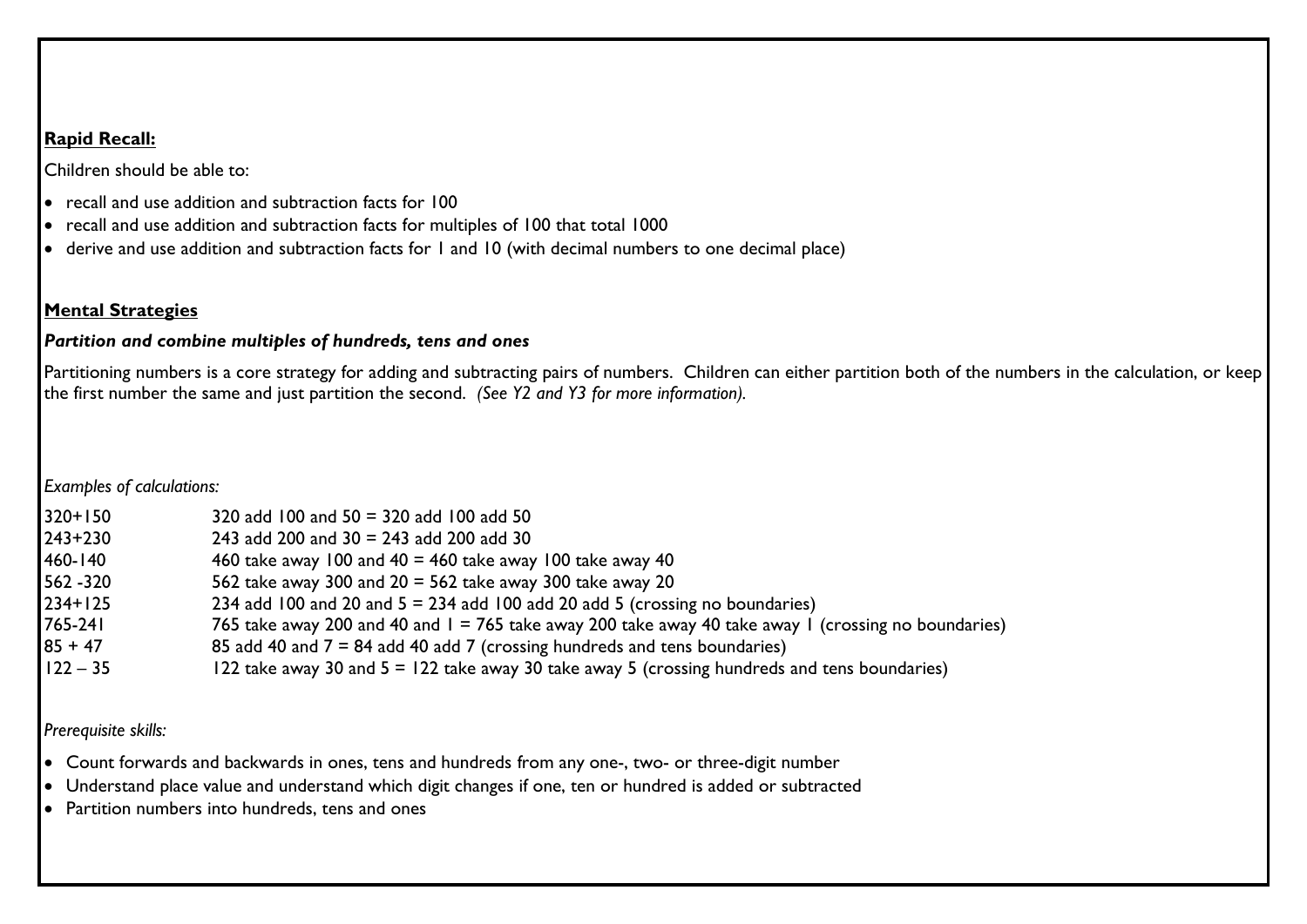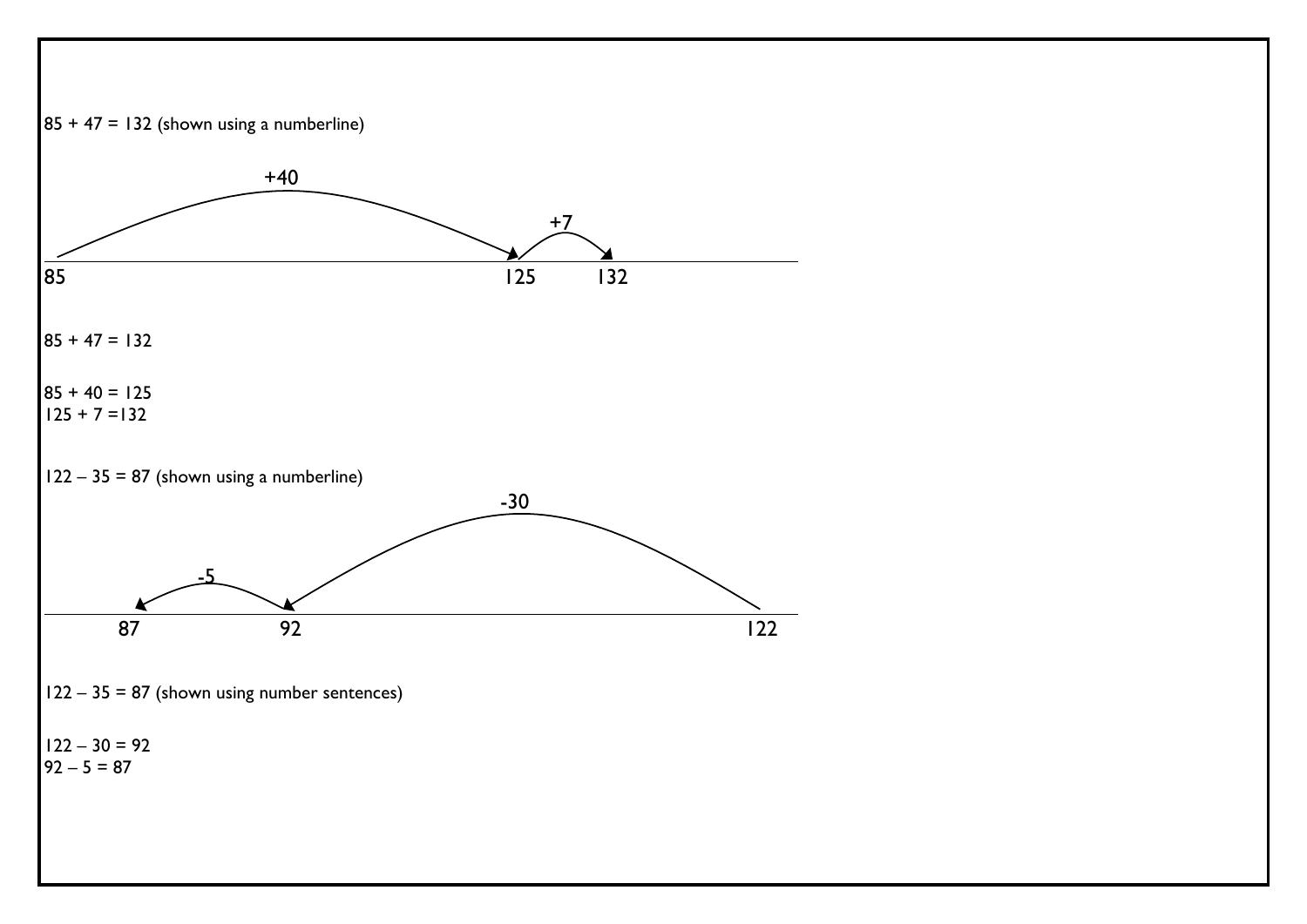#### *Reorder numbers in a calculation*

In Y4, children need to build on their knowledge gained in Y3 and continue to reorder calculations to make them more efficient. They should now be solving calculations involving subtraction such as  $16 - 3 - 6$ , when reordering would be appropriate.

*Examples of calculations:*

| $17 + 12 + 3 + 5$ | $7 + 3 + 12 + 5$                      |
|-------------------|---------------------------------------|
| $118 + 6 - 8$     | $18 - 8 + 6$                          |
| 27 + 75           | 75 + 27 (thinking of 27 as $25 + 2$ ) |

*Prerequisite skills:*

- Understand the place value of numbers to identify which number is the greater
- Understand that reordering works for addition but not subtraction

# *Identify and use knowledge of number bonds within a calculation and identify related facts, e.g. 150 + 270 from 15 + 27*

Children should use their knowledge of the number system to help them use related facts to calculate, e.g. 15 is ten times bigger than 150, 270 is ten times bigger than 27, so the answer to  $150 + 270$  will be ten times bigger than  $15 + 27$ .

*Examples of calculations:*

 $120 + 80$  using knowledge of  $12 + 8 = 20$ 250 + 130 using knowledge of 25 + 13 = 38  $200 - 70$  using knowledge of  $20 - 7 = 13$ 460 – 150 using knowledge of 46 – 15 = 31

- Know, or quickly derive, number bonds to 10, 100 or 1000
- Identify number bonds within other numbers, e.g. identifying  $7 + 3$  within the calculation  $257 + 343$
- Identify that when adding two two-digit numbers, that  $57 + 43 = 100$  but  $57 + 53$  does not and why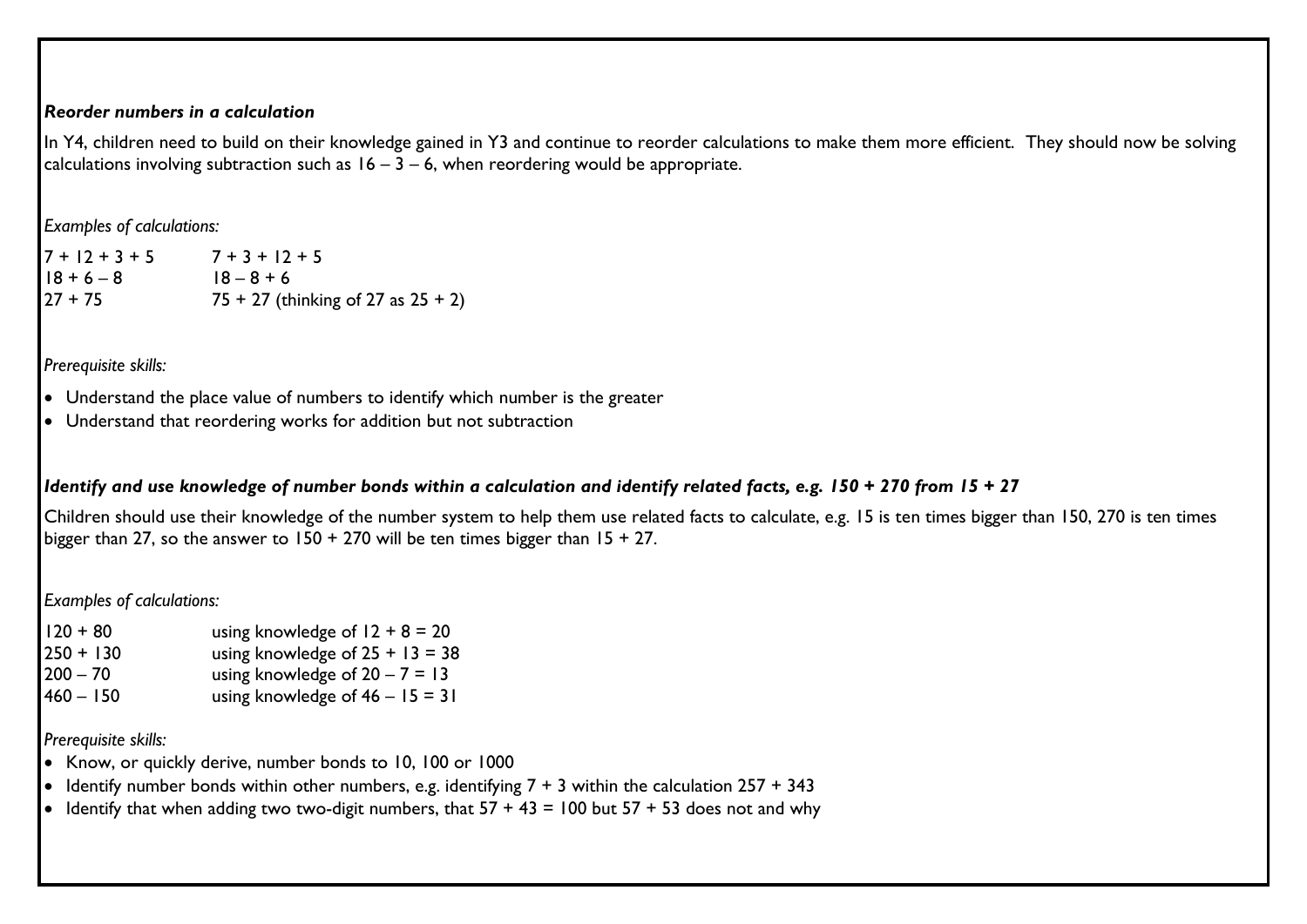# *Find differences by counting up through the next multiple of 10 or 100*

In Y4, children need to build on their knowledge and understanding gained in Y3 to find larger differences that cross 10 and 100 boundaries. When deciding whether to use a mental or a written method for a calculation, **children should be encouraged to select the method which is most efficient**. e.g. 203 – 96 =. It is more efficient to count up from 96 to 203 in three steps  $(+4, +100, +3)$  than to use the formal written method of:

 $2^{9}Q^2$ 3

96

107

which requires a lot of exchanging.

*Examples of calculations:*

 $80 - 43$  $92 - 35$  $203 - 96$  $504 - 180$ 

*Prerequisite skills:*

- Understand the place value of numbers to identify which number is the greater or lesser
- Establish whether numbers are close together or near to multiples of 10 or 100
- Place numbers appropriately on an unmarked numberline
- Count forwards and backwards in ones and tens

Children could use empty numberlines to record the calculation.

 $92 - 35 = 57$ 

 $+50$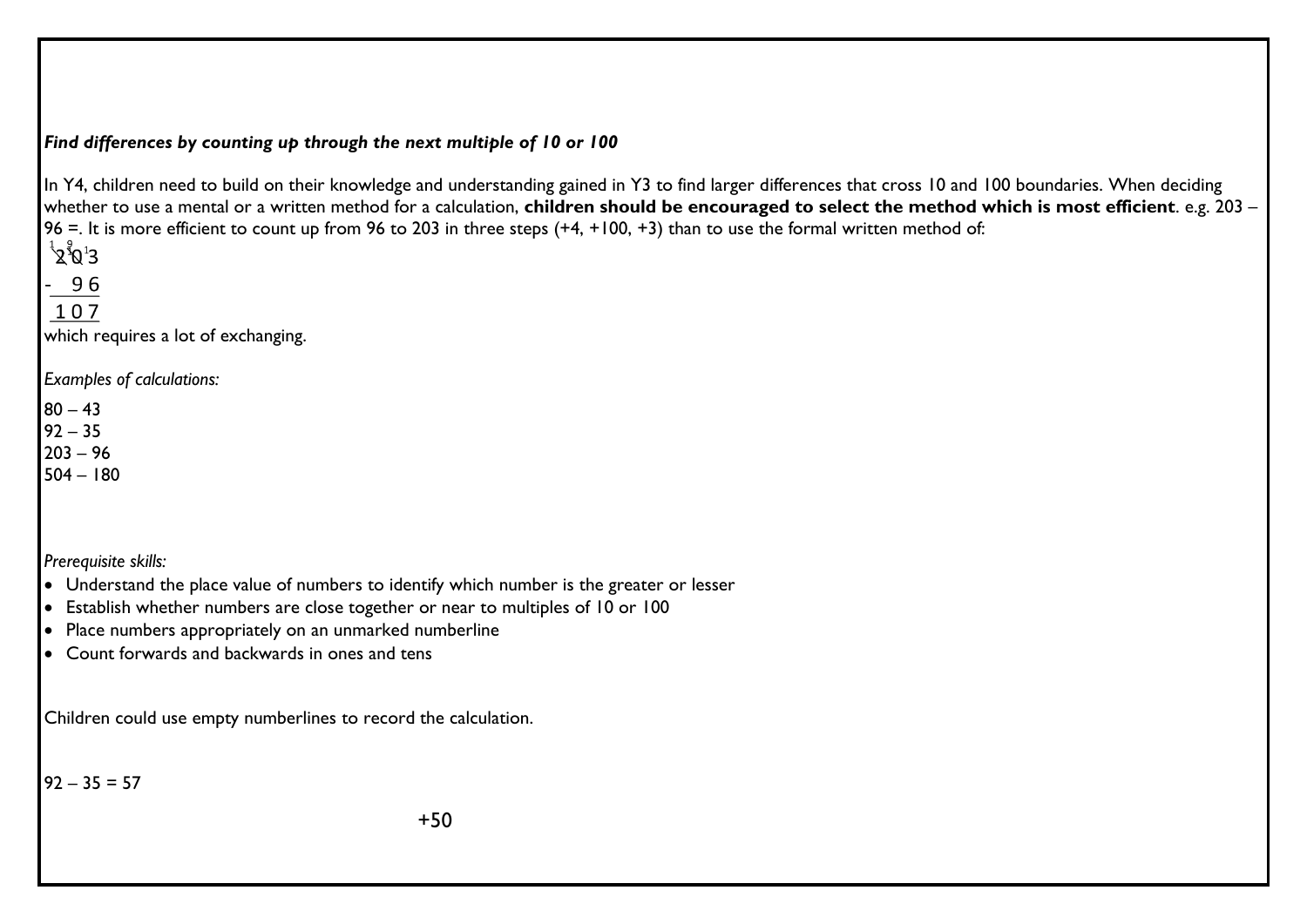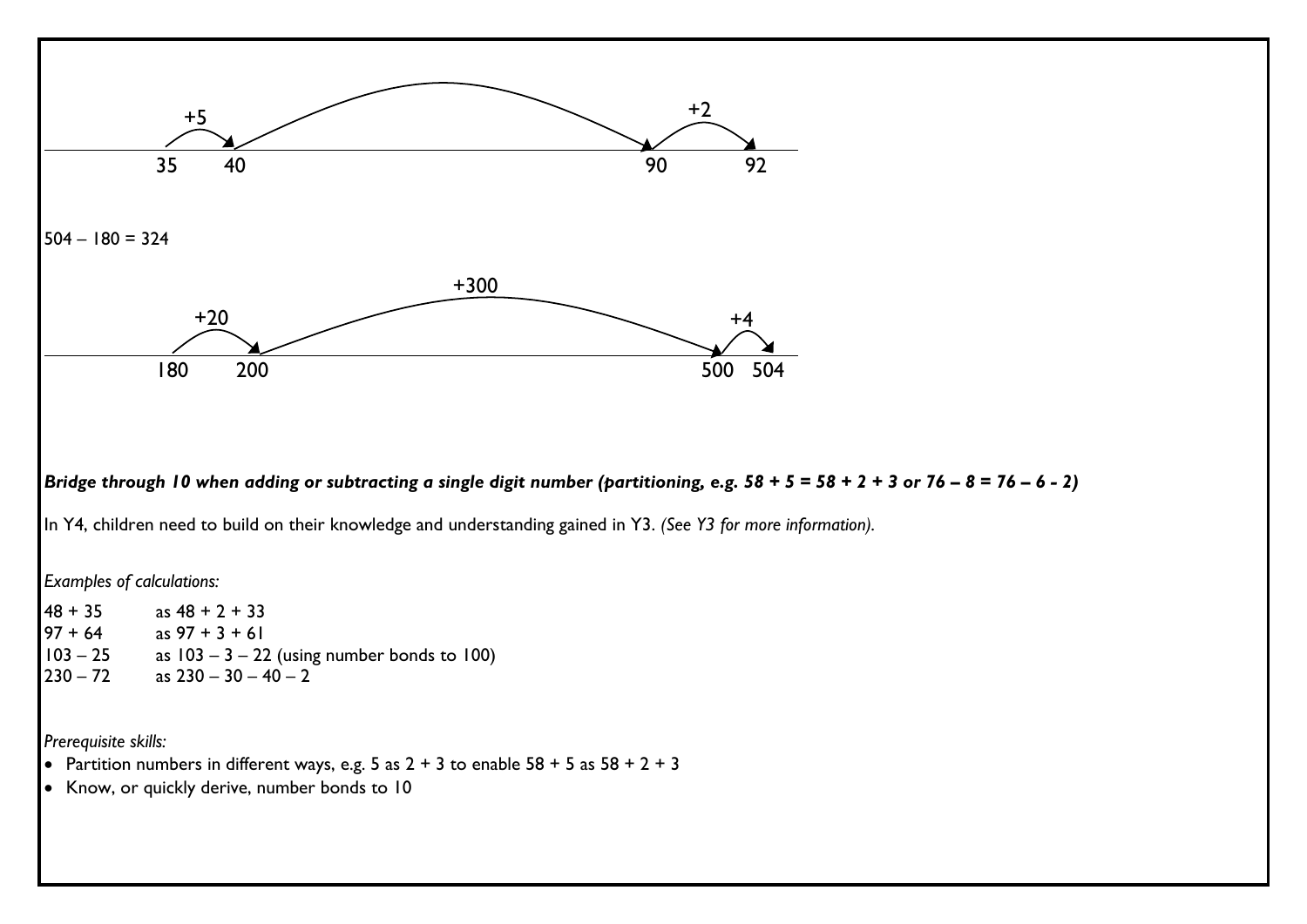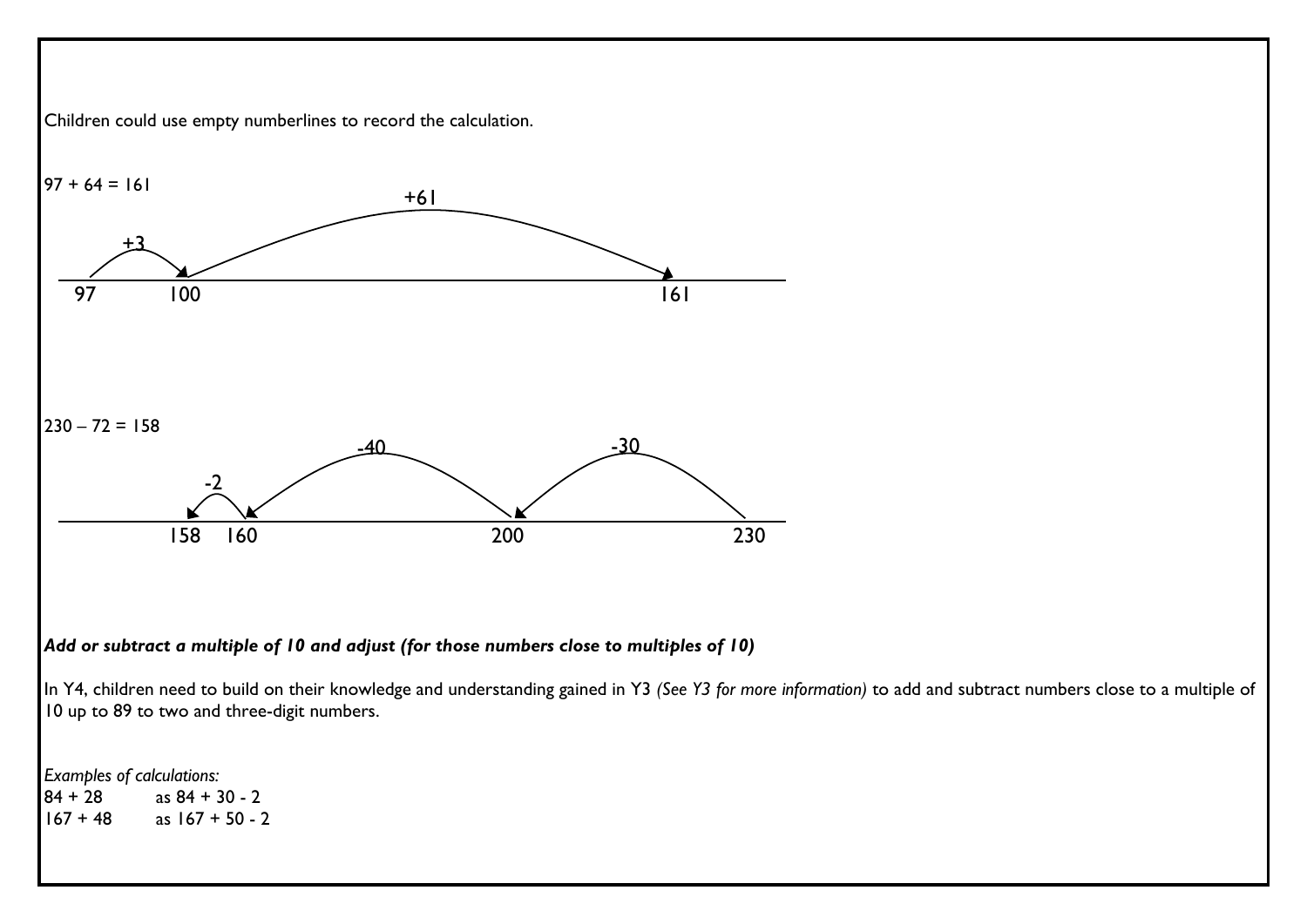# $\begin{array}{|l|l|} 96 - 38 & \text{as } 96 - 40 + 2 \\ 213 - 58 & \text{as } 213 - 60 + 2 \end{array}$  $as$  213 - 60 + 2

- Identify the difference between the number being added and subtracted and the multiple of 10
- Understand that the adjustment needs to be the opposite of the operation carried out

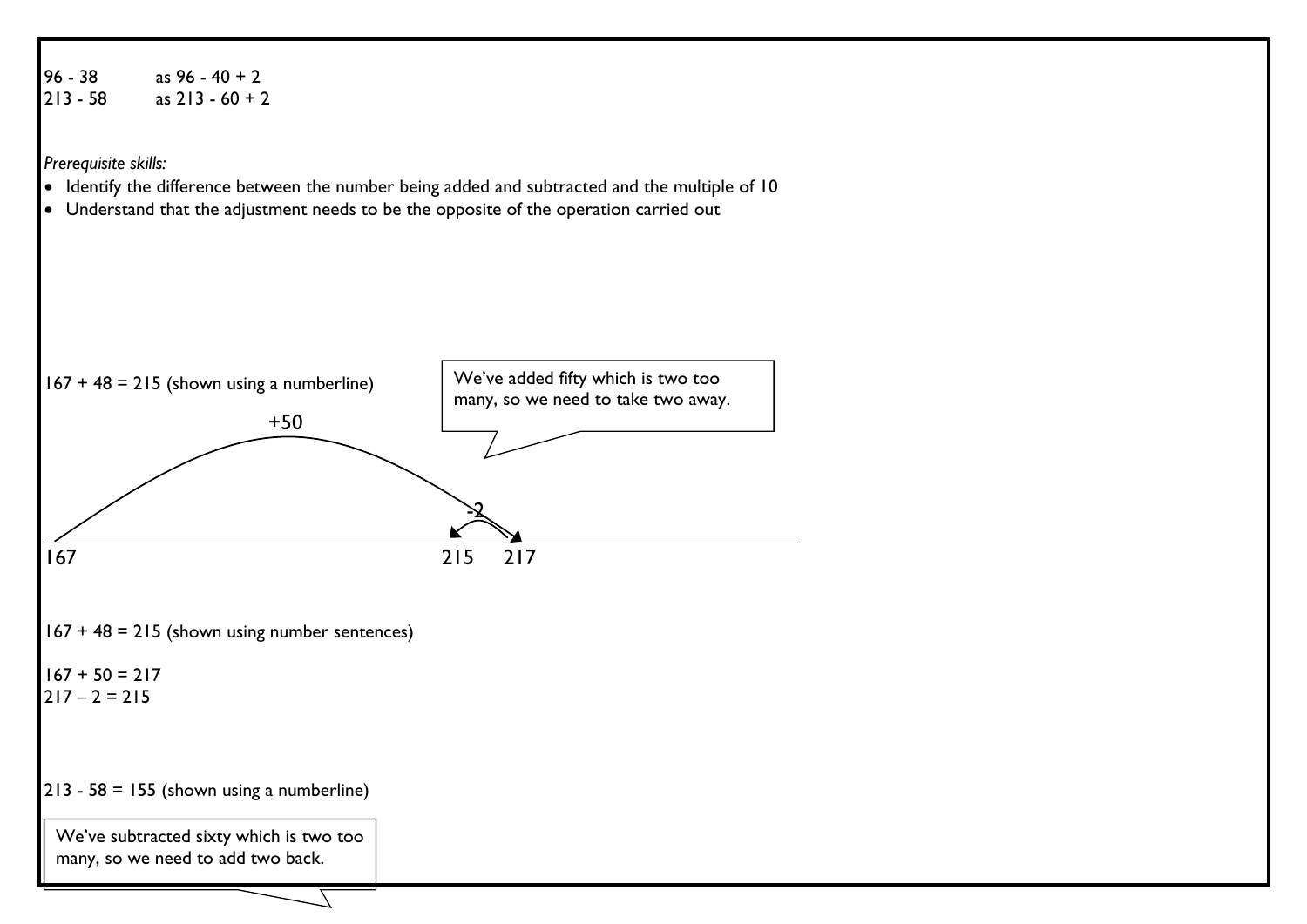



 $153 + 2 = 155$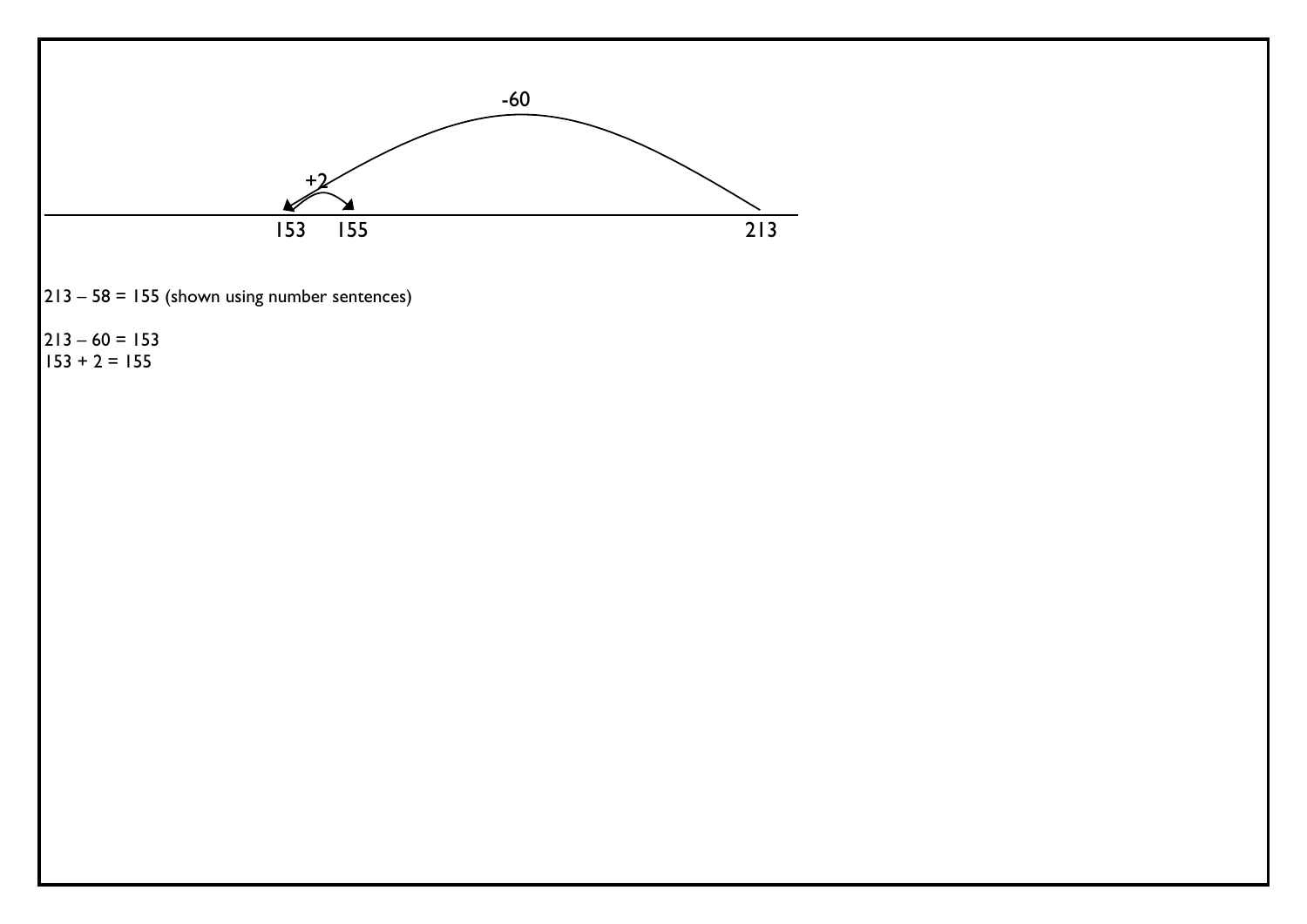# **Y5**

#### **End of Year Objective:**

*Add and subtract numbers mentally, including: two three-digit numbers where one or both are multiples of 10 or 100; two or three-digit numbers to or from a four digit number; two four-digit numbers (where there is no carrying or exchange involved); pairs of decimals to one decimal place*

#### **Rapid Recall:**

Children should be able to:

- Recall and use addition and subtraction facts for 1 and 10 (with decimal numbers to one decimal place)
- Derive and use addition and subtraction facts for 1 (with decimal numbers to two decimal places)

#### **Mental Strategies**

#### *Partition and combine multiples of thousands hundreds, tens and ones*

Partitioning numbers is a core strategy for adding and subtracting pairs of numbers. Children can either partition both of the numbers in the calculation, or keep the first number the same and just partition the second. *(See Y2, Y3 and Y4 for more information).*

#### *Examples of calculations:*

| $4300 + 1400$ | 4300 add 1000 and 400 = 4300 add 1000 add 400                                                                                  |
|---------------|--------------------------------------------------------------------------------------------------------------------------------|
| $364 + 250$   | 364 add 200 and 50 = 364 add 200 add 50                                                                                        |
| 3600 - 1200   | 3600 take away 1000 and $200 = 3600$ take away 1000 take away 200                                                              |
| 432 - 240     | 432 take away 200 and $40 = 432$ take away 200 take away 40                                                                    |
| 5124 + 1352   | 5124 add 1000 and 300 and 50 and $2 = 5124$ add 1000 add 300 add 50 add 2 (crossing no boundaries)                             |
| 7584 - 2351   | 7584 take away 2000 and 300 and 50 and 1 = 7584 take away 2000 take away 300 take away 50 take away I (crossing no boundaries) |

- Count forwards and backwards in ones, tens, hundreds and thousands
- Understand place value and understand which digit changes if one, ten or hundred is added or subtracted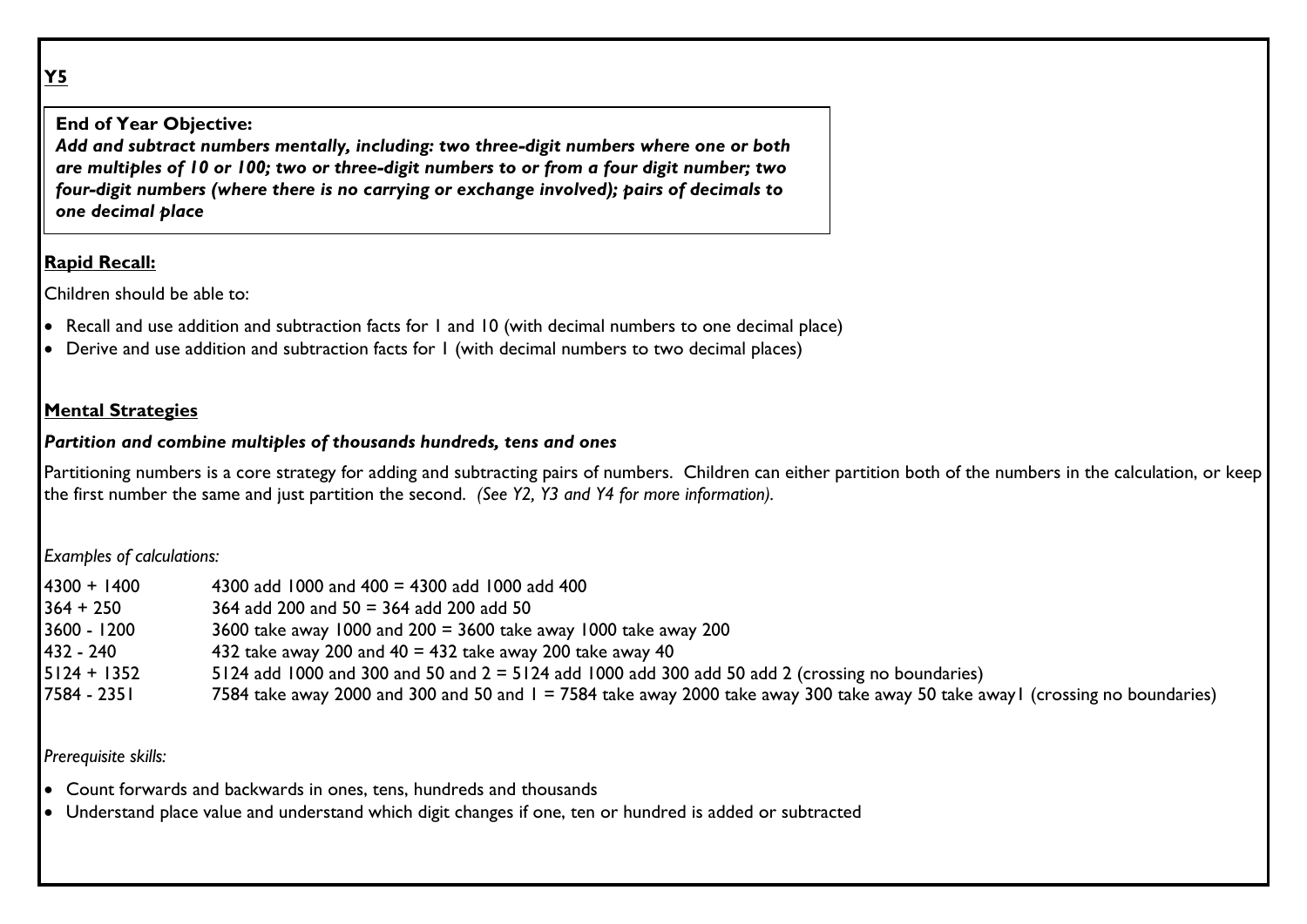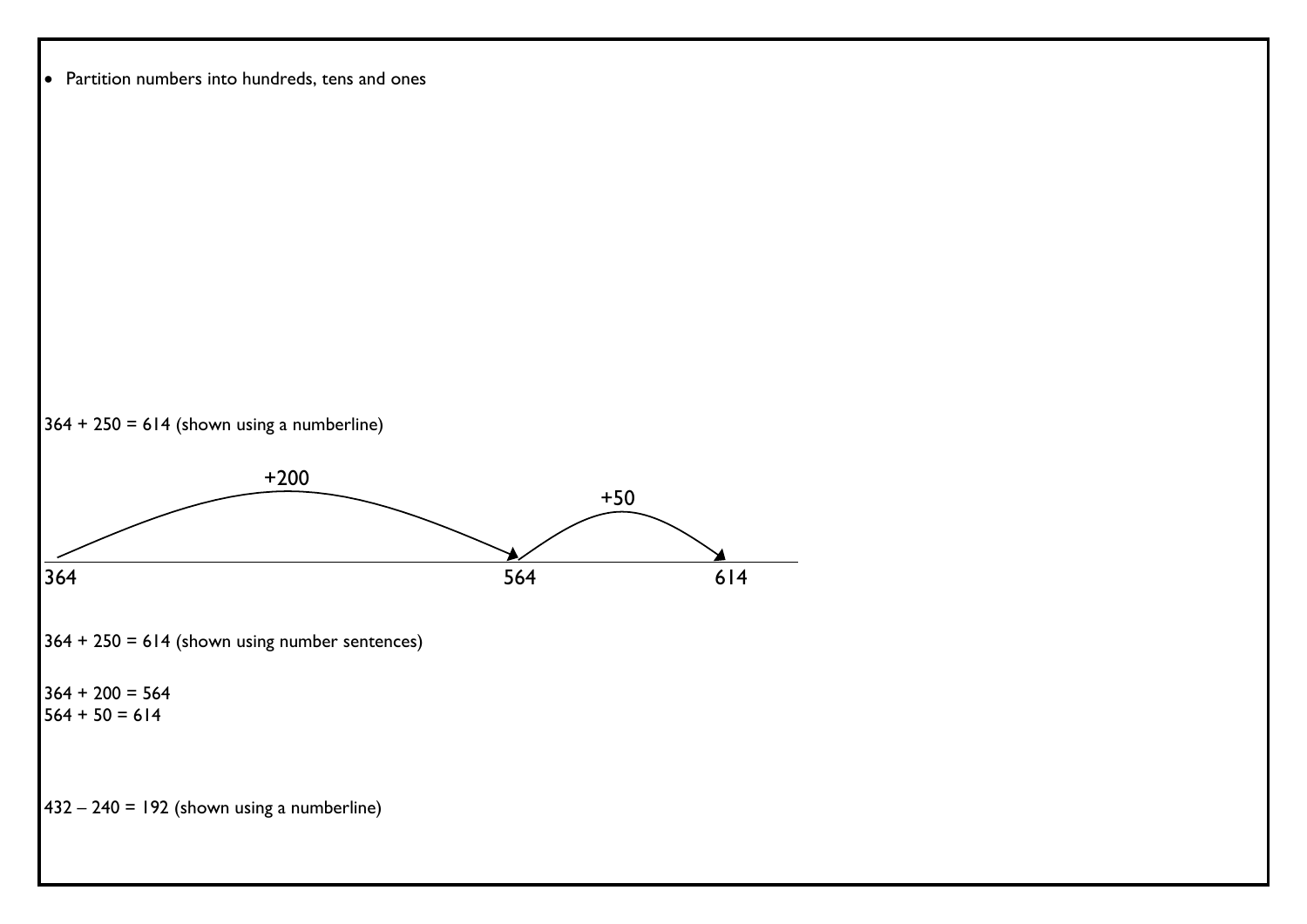

#### *Partition and combine multiples of ones and tenths*

Partitioning numbers is a core strategy for adding and subtracting pairs of numbers. Children can either partition both of the numbers in the calculation, or keep the first number the same and just partition the second. The calculations do not cross ones boundaries.

*Examples of calculations:*

 $5.4 + 3.2$  5.4 add 3 and 0.2 = 5.4 add 3 add 0.2  $4.7 - 2.5$  4.7 take away 2 and 0.5 = 4.7 take away 2 take away 0.5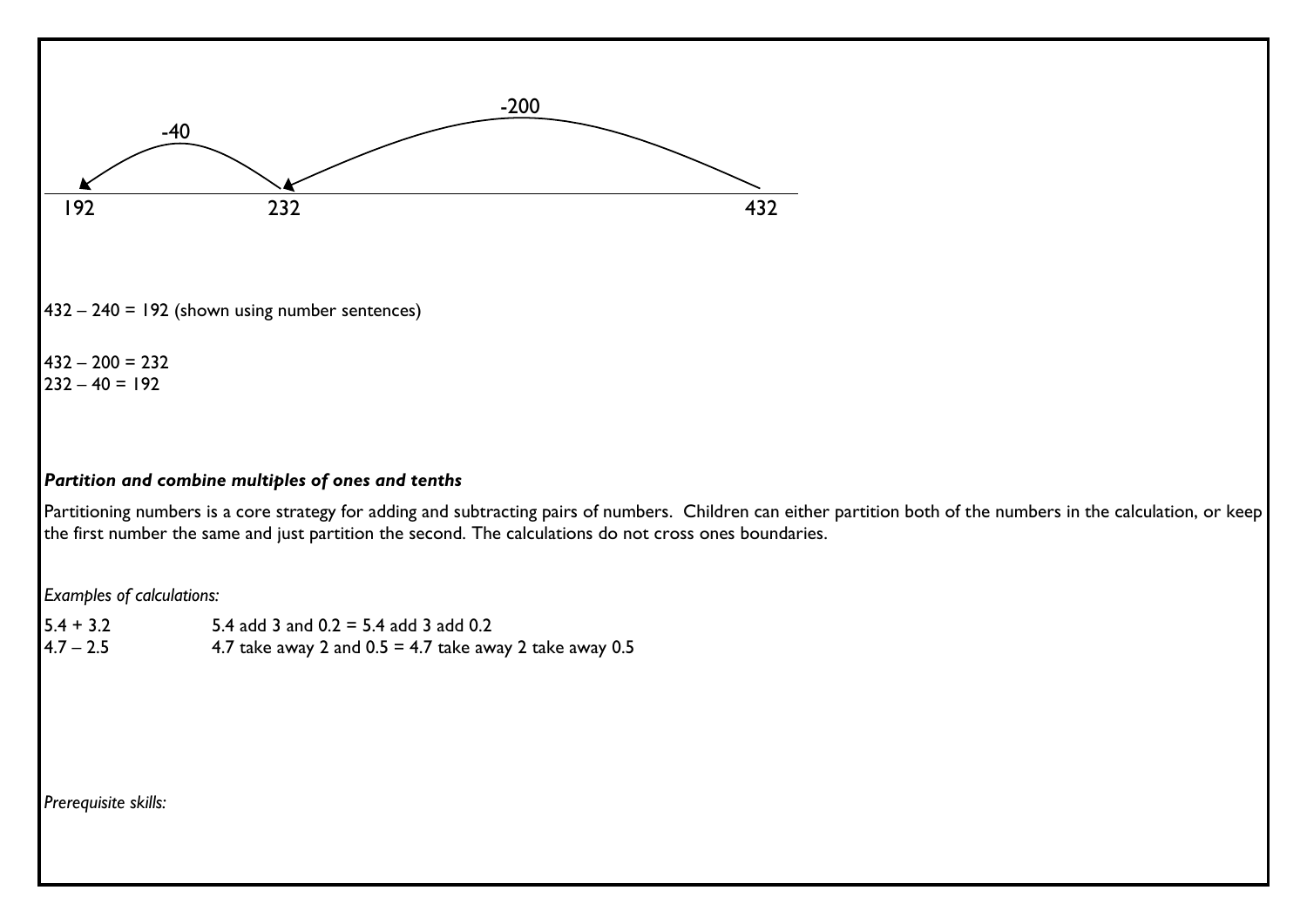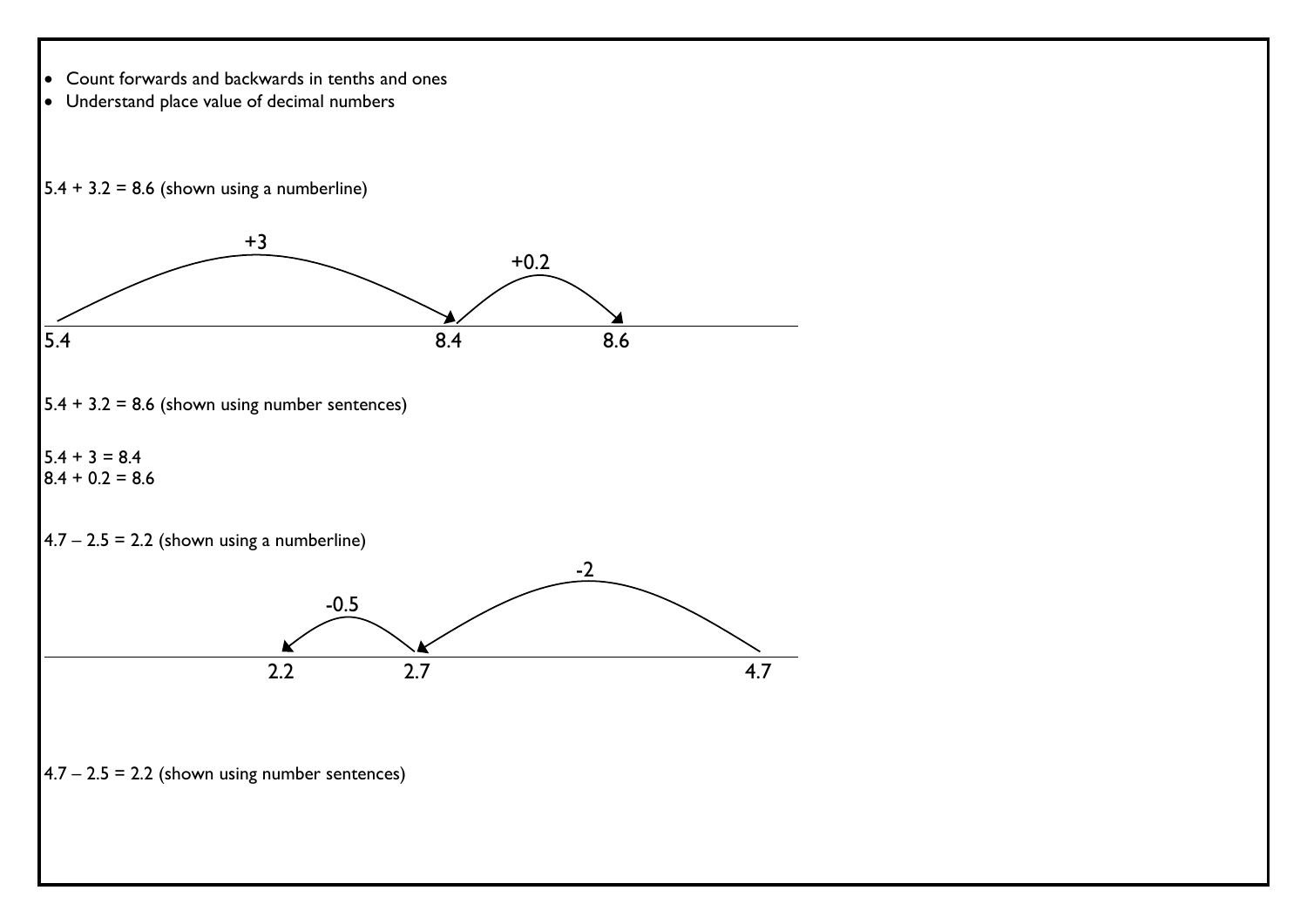$4.7 - 2 = 2.7$  $2.7 - 0.5 = 2.2$ 

#### *Identify and use knowledge of number bonds within a calculation and identify related facts, e.g. 1.5 + 2.7 from 15 + 27*

Children should use their knowledge of the number system to help them use related facts to calculate, e.g. 1.5 is ten times smaller than 15, 2.7 is ten times smaller than 27, so the answer to  $1.5 + 2.7$  will be ten times smaller than  $15 + 27$ .

#### *Examples of calculations:*

| $1.2 + 0.8$ | using knowledge of $12 + 8 = 20$  |
|-------------|-----------------------------------|
| $2.5 + 1.3$ | using knowledge of $25 + 13 = 38$ |
| $3.8 + 4.5$ | using knowledge of $38 + 45 = 83$ |
| $2 - 0.7$   | using knowledge of $20 - 7 = 13$  |
| $4.6 - 1.5$ | using knowledge of $46 - 15 = 31$ |
| $8.3 - 5.4$ | using knowledge of $83 - 54 = 29$ |

- Know, or quickly derive, number bonds to 1, 10, 100 1000
- Identify number bonds within other numbers, e.g. identifying
- $\bullet$  7 + 3 within the calculations 257 + 343 or 1.7 + 2.3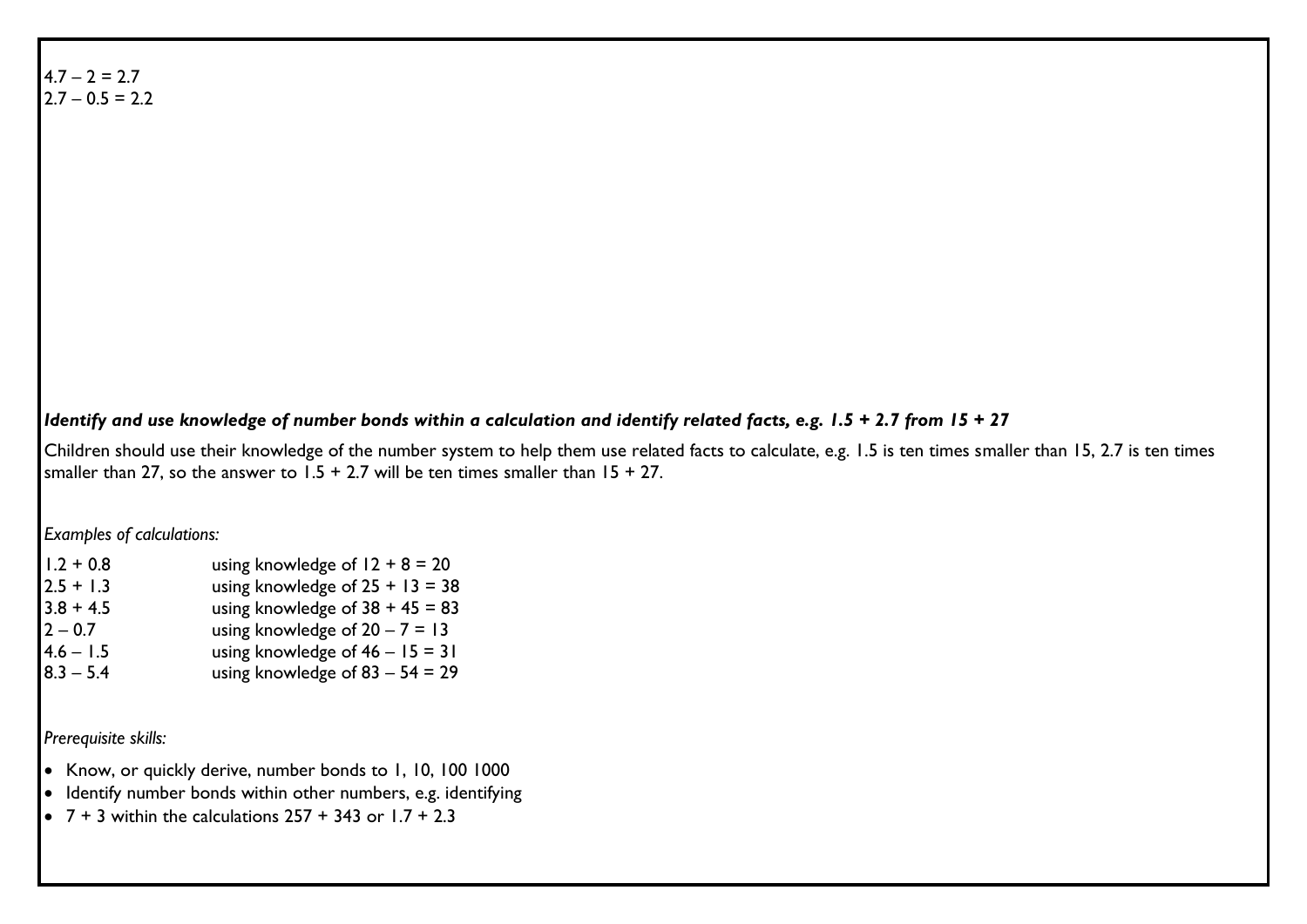# *Find differences by counting up through the next multiple of 1, 10, 100 or 1000*

In Y5, children need to build on their knowledge and understanding gained in Y4 to find differences that cross 1, 10, 100 and 1000 boundaries. When deciding whether to use a mental or a written method for a calculation, **children should be encouraged to select the method which is most efficient**. e.g. 5003 – 1960 =. It is more efficient to count up from 1960 to 5003 in three steps  $(+40, +3000, +3)$  than to use the formal written method of:  $\mathcal{E}$  0<sup>4</sup> $\mathcal{E}^4$  $-1960$ 3043 which requires a lot of exchanging.

*Examples of calculations:*

 $604 - 289$ 523 – 160  $1200 - 785$ 5003 – 1960  $73 - 28$  $20.1 - 6.7$ 

*Prerequisite skills:*

- Understand the place value of numbers to identify which number is the greater or lesser
- Establish whether numbers are close together or near to multiples of 10 or 100
- Place numbers appropriately on an unmarked numberline
- Count forwards and backwards in ones and tens

Children could use empty numberlines to record the calculation.

 $5003 - 1960 = 3043$ 

+3000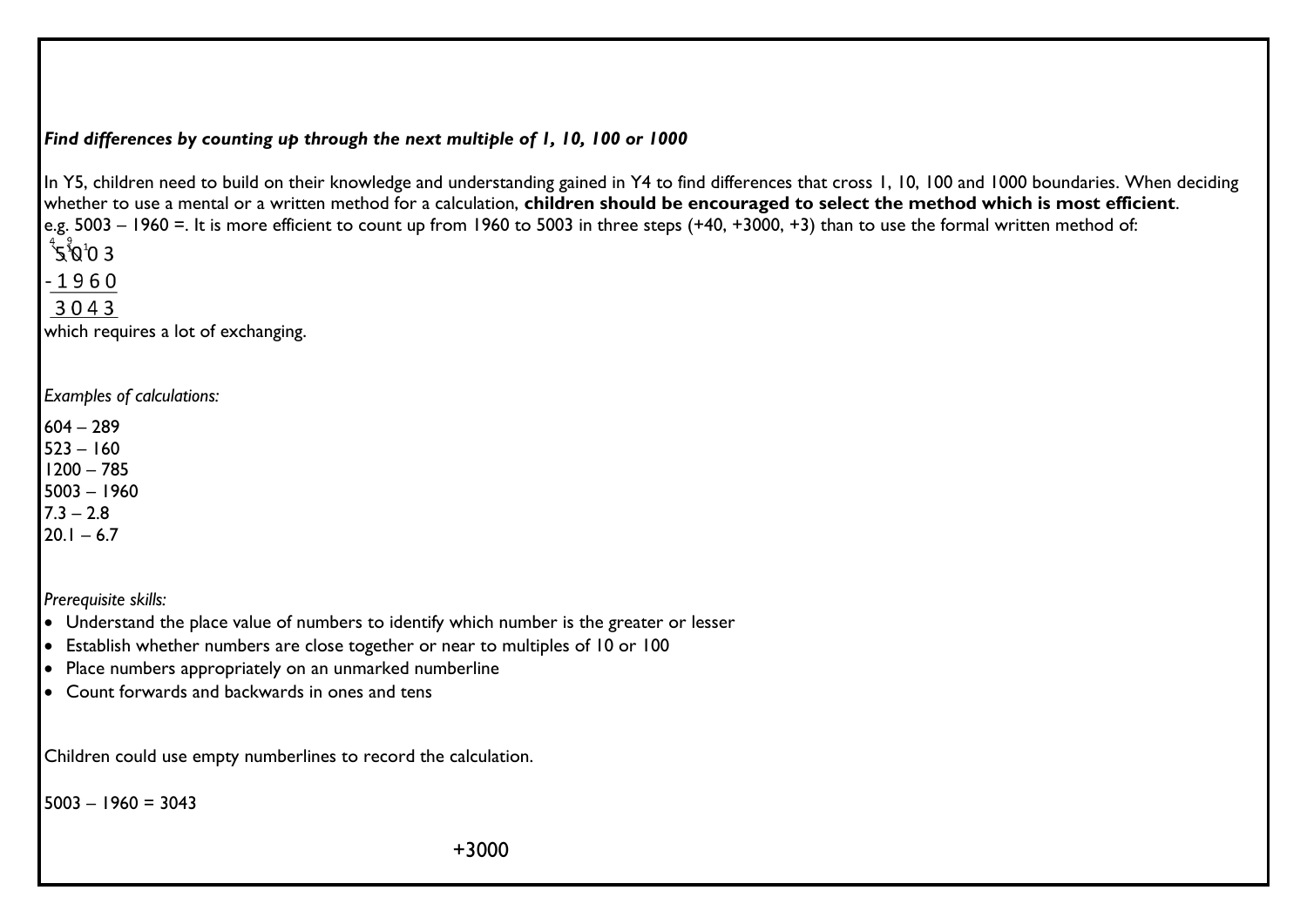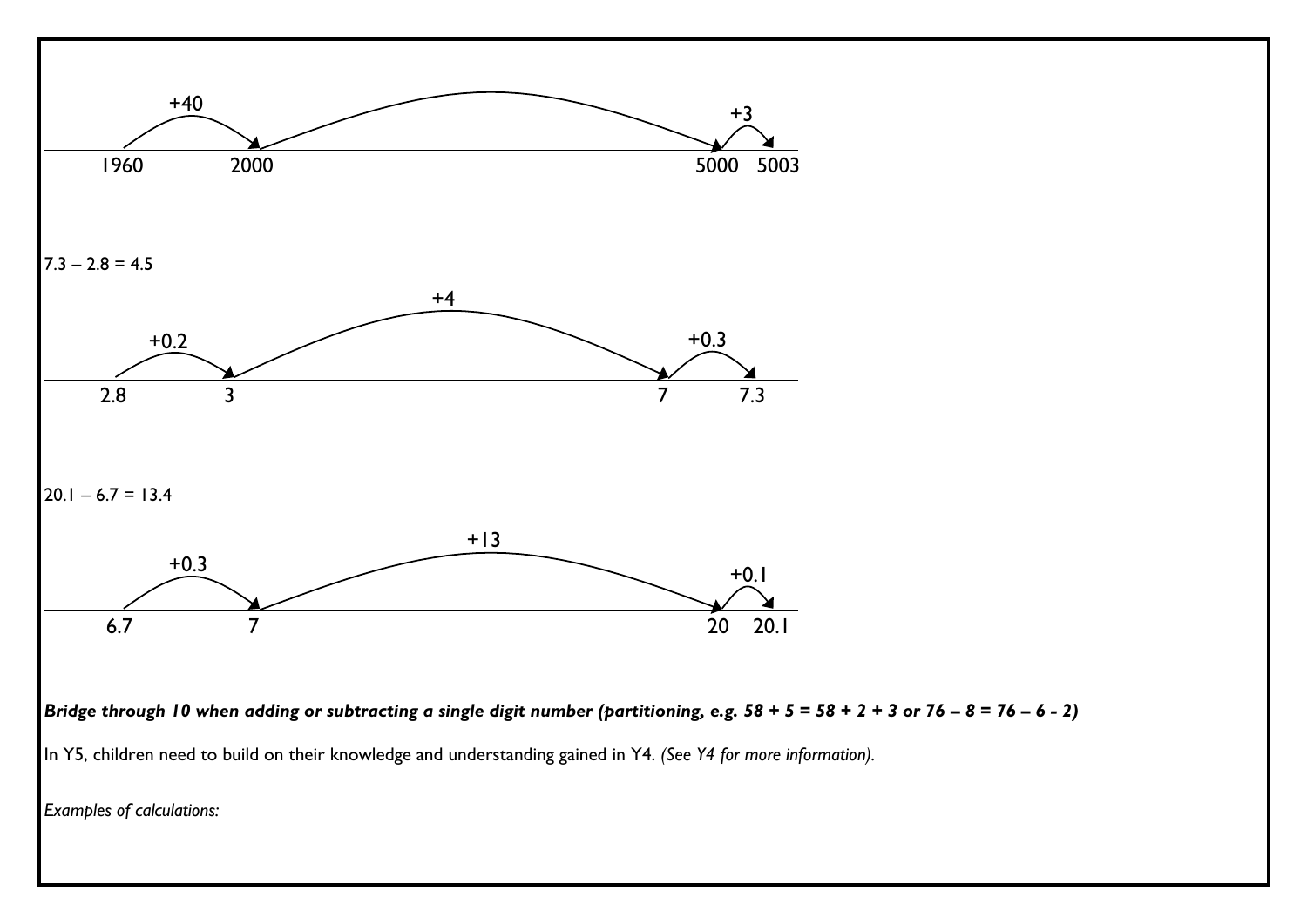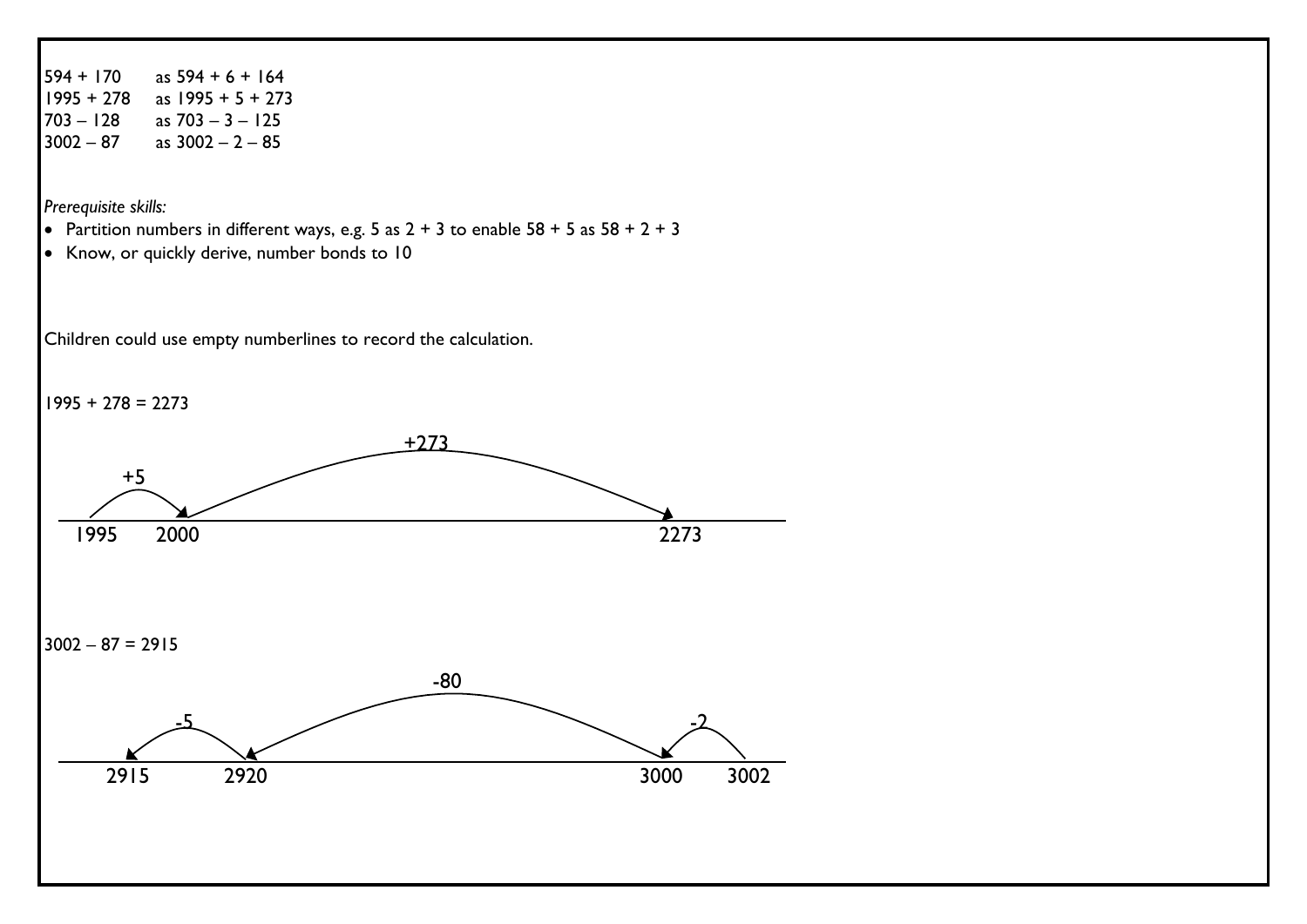## *Add or subtract a multiple of 10 and adjust (for those numbers close to multiples of 10)*

In Y5, children need to build on their knowledge and understanding gained in Y4 *(See Y4 for more information)* to add and subtract numbers close to a multiple of 10.

#### *Examples of calculations:*

 $257 + 68$  as  $257 + 70 - 2$  $325 + 298$  as  $325 + 300 - 2$  $764 - 88$  as  $764 - 90 + 2$  $876 - 397$  as  $876 - 400 + 3$ 

- Identify the difference between the number being added and subtracted and the multiple of 10
- Understand that the adjustment needs to be the opposite of the operation carried out

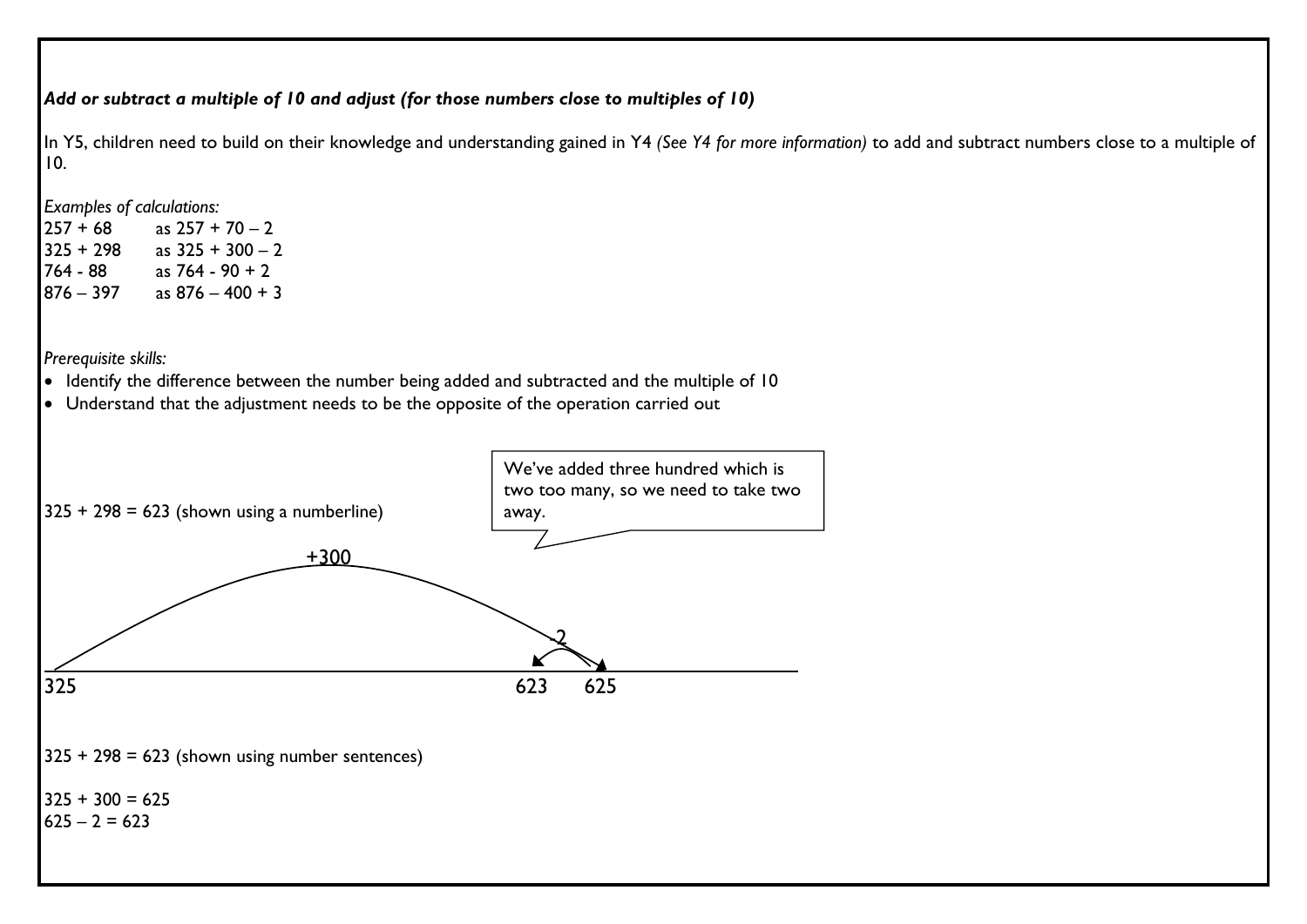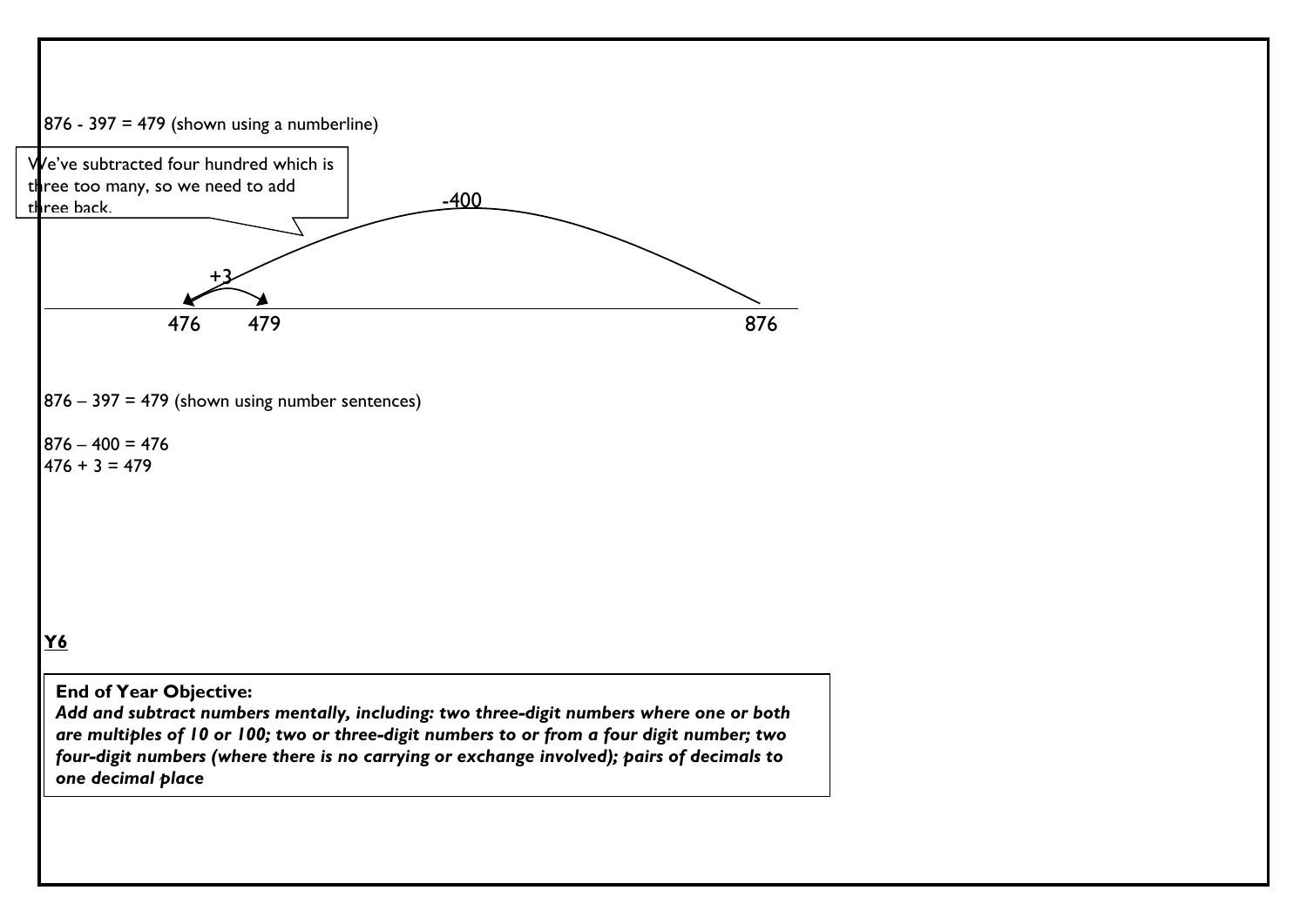# **Rapid Recall:**

Children should be able to:

• Recall and use addition and subtraction facts for 1 (with decimal numbers to two decimal places)

# **Mental Strategies**

## *Partition and combine multiples of thousands hundreds, tens and ones*

Partitioning numbers is a core strategy for adding and subtracting pairs of numbers. Children can either partition both of the numbers in the calculation, or keep the first number the same and just partition the second. *(See Y2, Y3, Y4 and Y5 for more information).*

*Examples of calculations:*

| $5800 + 2400$ | 5800 add 2000 and 400 = 5800 add 2000 add 400                                                                                  |
|---------------|--------------------------------------------------------------------------------------------------------------------------------|
| $873 + 350$   | 873 add 300 and 50 = 873 add 300 add 50                                                                                        |
| 4100 - 1600   | 4100 take away 1000 and $600 = 4100$ take away 1000 take away $600$                                                            |
| 2132 - 440    | 2132 take away 400 and $40 = 2132$ take away 400 take away 40                                                                  |
| $5124 + 1352$ | 5124 add 1000 and 300 and 50 and $2 = 5124$ add 1000 add 300 add 50 add 2 (crossing no boundaries)                             |
| 7584 - 2351   | 7584 take away 2000 and 300 and 50 and 1 = 7584 take away 2000 take away 300 take away 50 take away I (crossing no boundaries) |

*Prerequisite skills:*

- Count forwards and backwards in ones, tens, hundreds and thousands
- Understand place value and understand which digit changes if one, ten or hundred is added or subtracted
- Partition numbers into hundreds, tens and ones

# $873 + 350 = 1223$  (shown using a numberline)

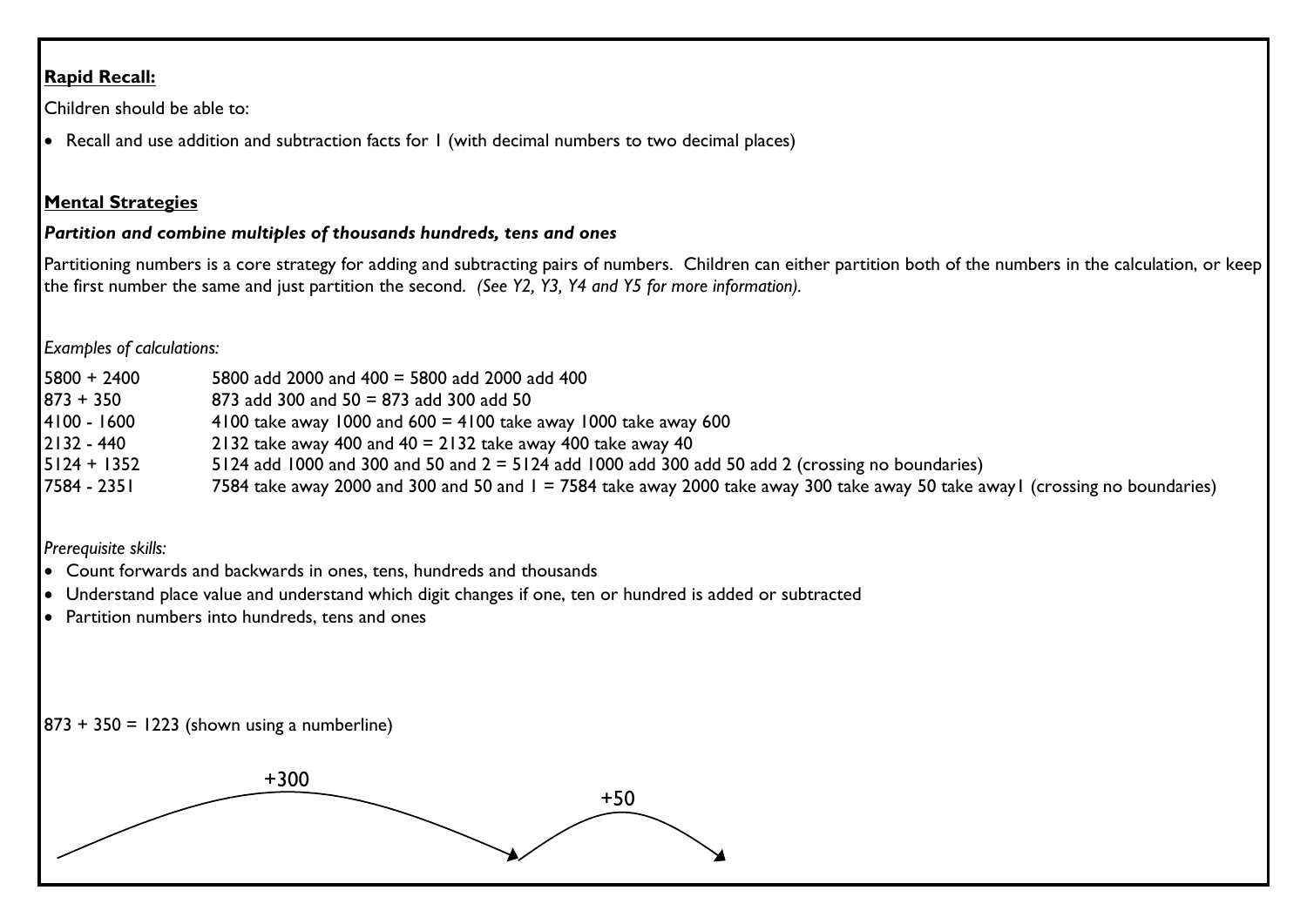

#### *Partition and combine multiples of ones and tenths*

Partitioning numbers is a core strategy for adding and subtracting pairs of numbers. Children can either partition both of the numbers in the calculation, or keep the first number the same and just partition the second. The calculations include crossing ones boundaries. *(See Year 5 for more information)*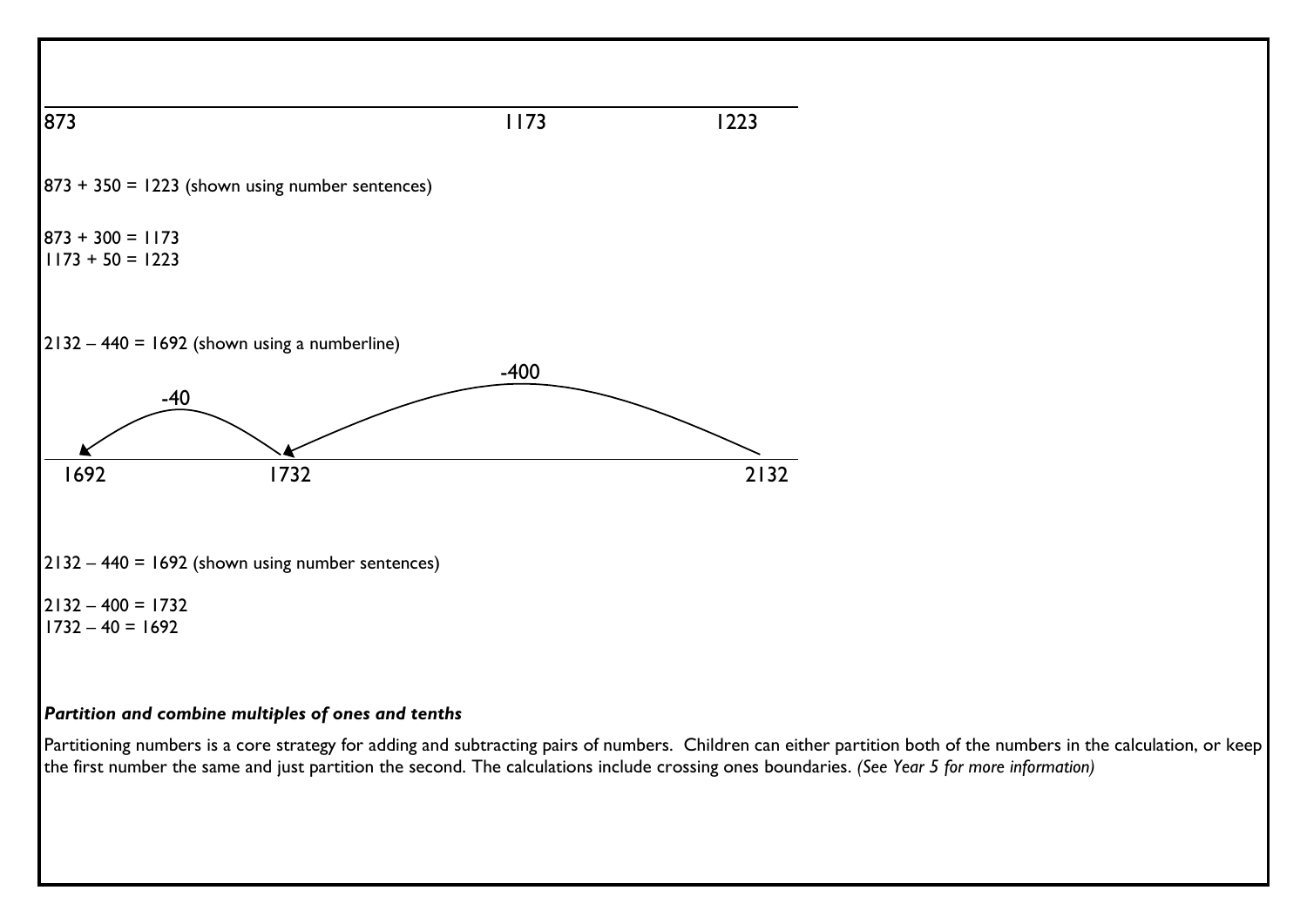*Examples of calculations:*

 $8.4 + 3.8$  8.4 add 3 and 0.8 = 8.4 add 3 add 0.8<br>13.2 – 4.5 13.2 take away 4 and 0.5 = 13.2 take 13.2 take away 4 and  $0.5 = 13.2$  take away 4 take away 0.5

- Count forwards and backwards in tenths and ones
- Understand place value of decimal numbers

 $8.4 + 3.8 = 12.2$  (shown using a numberline)

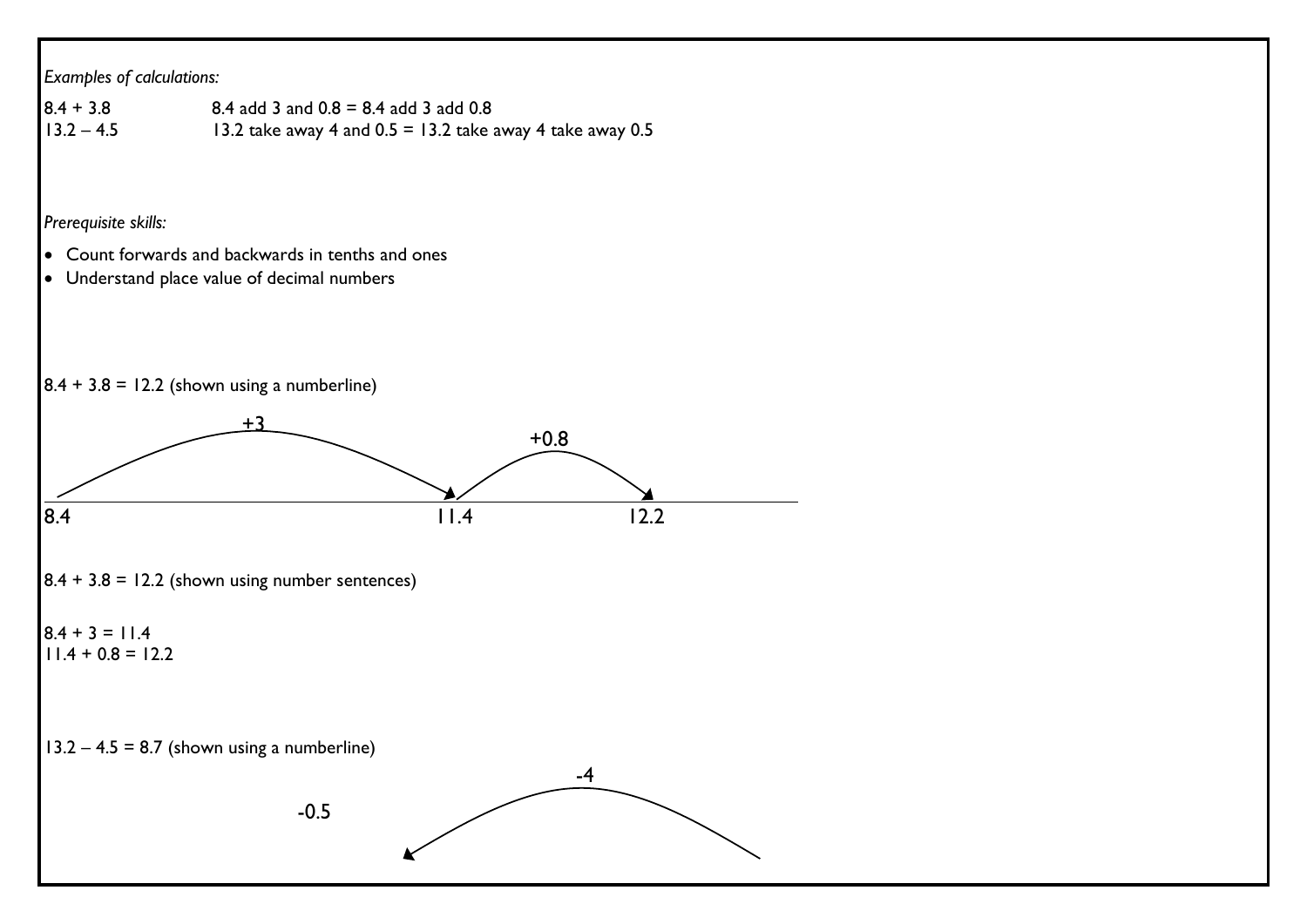

 $13.2 - 4.5 = 8.7$  (shown using number sentences)

 $13.2 - 4 = 9.2$  $9.2 - 0.5 = 8.7$ 

*Identify and use knowledge of number bonds within a calculation and identify related facts, e.g. 680 + 430, 6.8 + 4.3, 0.68 + 0.43 can all be worked out using the related calculation 68 + 43*

In Y6, children need to build on their knowledge and understanding gained in Y5 *(See Y5 for more information)* Children should use their knowledge of the number system to help them use related facts to calculate, e.g. 0.68 is one hundred times smaller than 68, 0.43 is a hundred times smaller than 43, so the answer to  $0.68 + 0.43$  will be a hundred times smaller than  $68 + 43$ .

*Examples of calculations:*

| $0.62 + 0.38$ | using knowledge of $62 + 38 = 100$  |
|---------------|-------------------------------------|
| $0.75 + 0.56$ | using knowledge of $75 + 56 = 131$  |
| $2.8 + 0.43$  | using knowledge of $280 + 43 = 323$ |
| $1 - 0.41$    | using knowledge of $100 - 41 = 59$  |
| $0.92 - 0.35$ | using knowledge of $92 - 35 = 57$   |
| $8.3 - 0.52$  | using knowledge of $830 - 52 = 778$ |

- Know, or quickly derive, number bonds to 1, 10, 100 1000
- Identify number bonds within other numbers, e.g. identifying
- $7 + 3$  within the calculations  $257 + 343$  or  $1.7 + 2.3$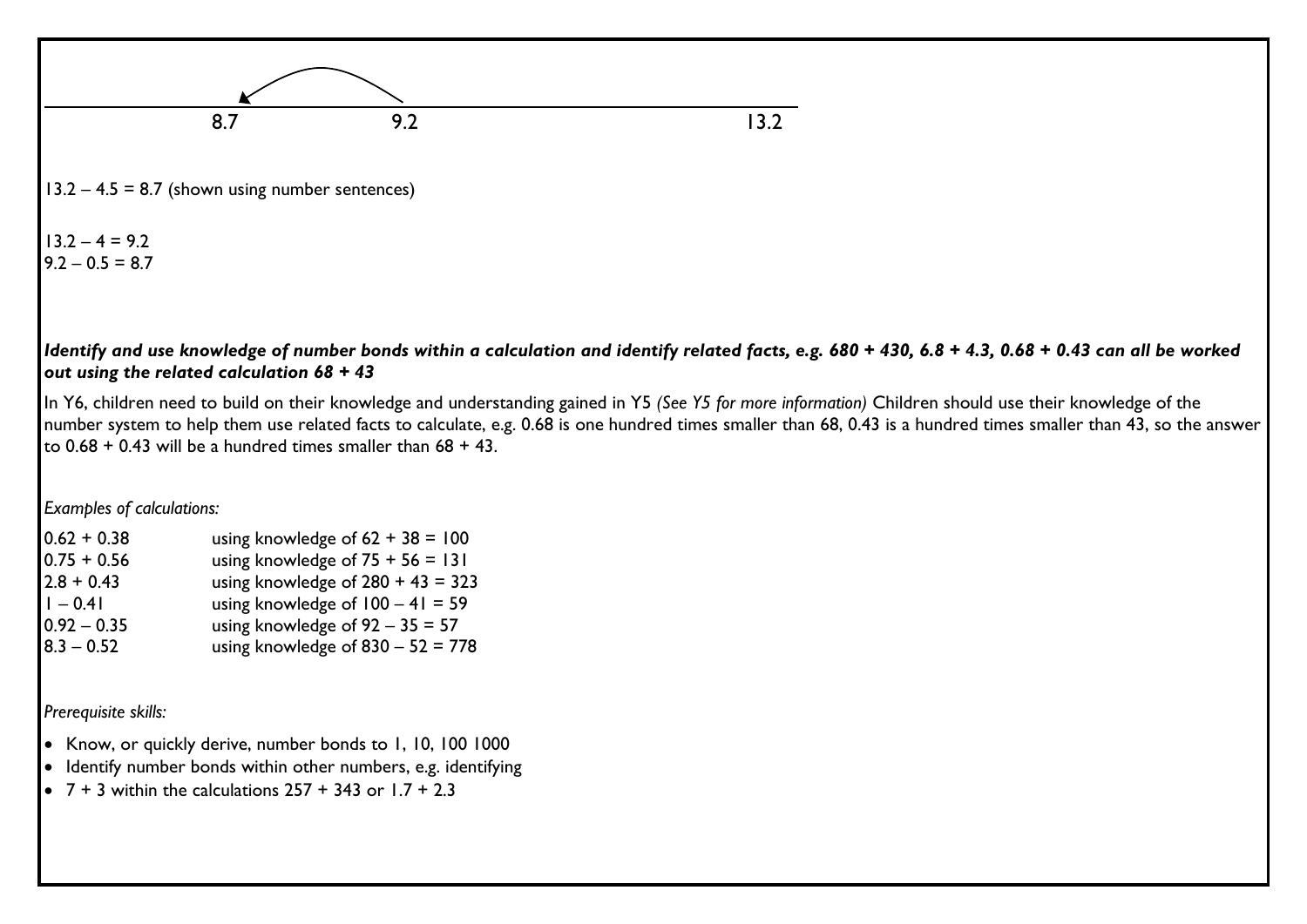#### *Find differences by counting up through the next multiple of 0.1, 1, 10, 100 or 1000*

In Y6, children need to build on their knowledge and understanding gained in Y5 to find differences that cross 0.1, 10, 100 and 1000 boundaries. When deciding whether to use a mental or a written method for a calculation, children should be encouraged to select the method which is most efficient.

*Examples of calculations:*

 $8.2 - 3.46$  $14.23 - 7.58$ 

*Prerequisite skills:*

- Understand the place value of numbers to identify which number is the greater or lesser
- Establish whether numbers are close together or near to multiples of 10 or 100
- Place numbers appropriately on an unmarked numberline
- Count forwards and backwards in ones and tens

Children could use empty numberlines to record the calculation.

 $8.2 - 3.46 = 4.74$ 

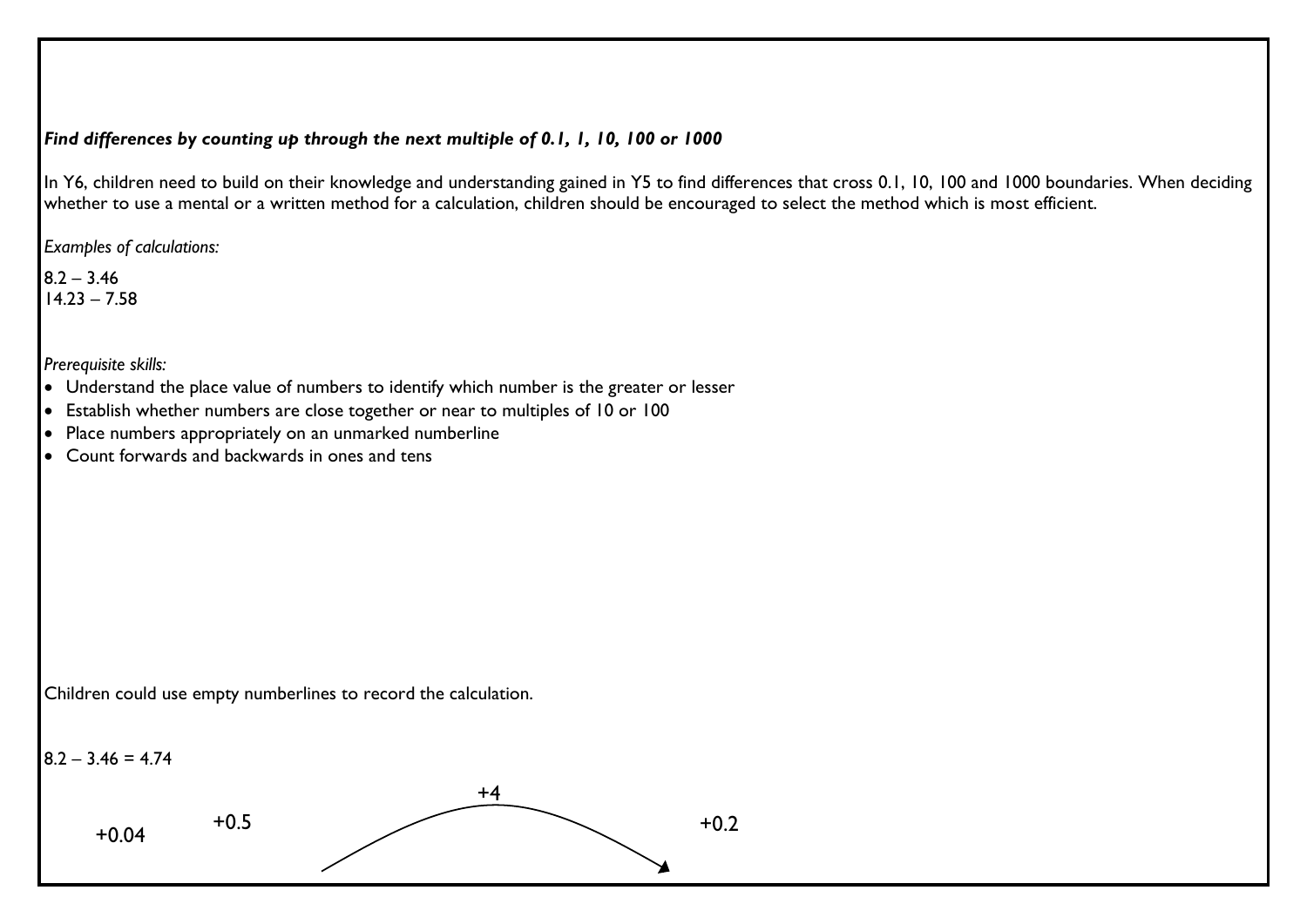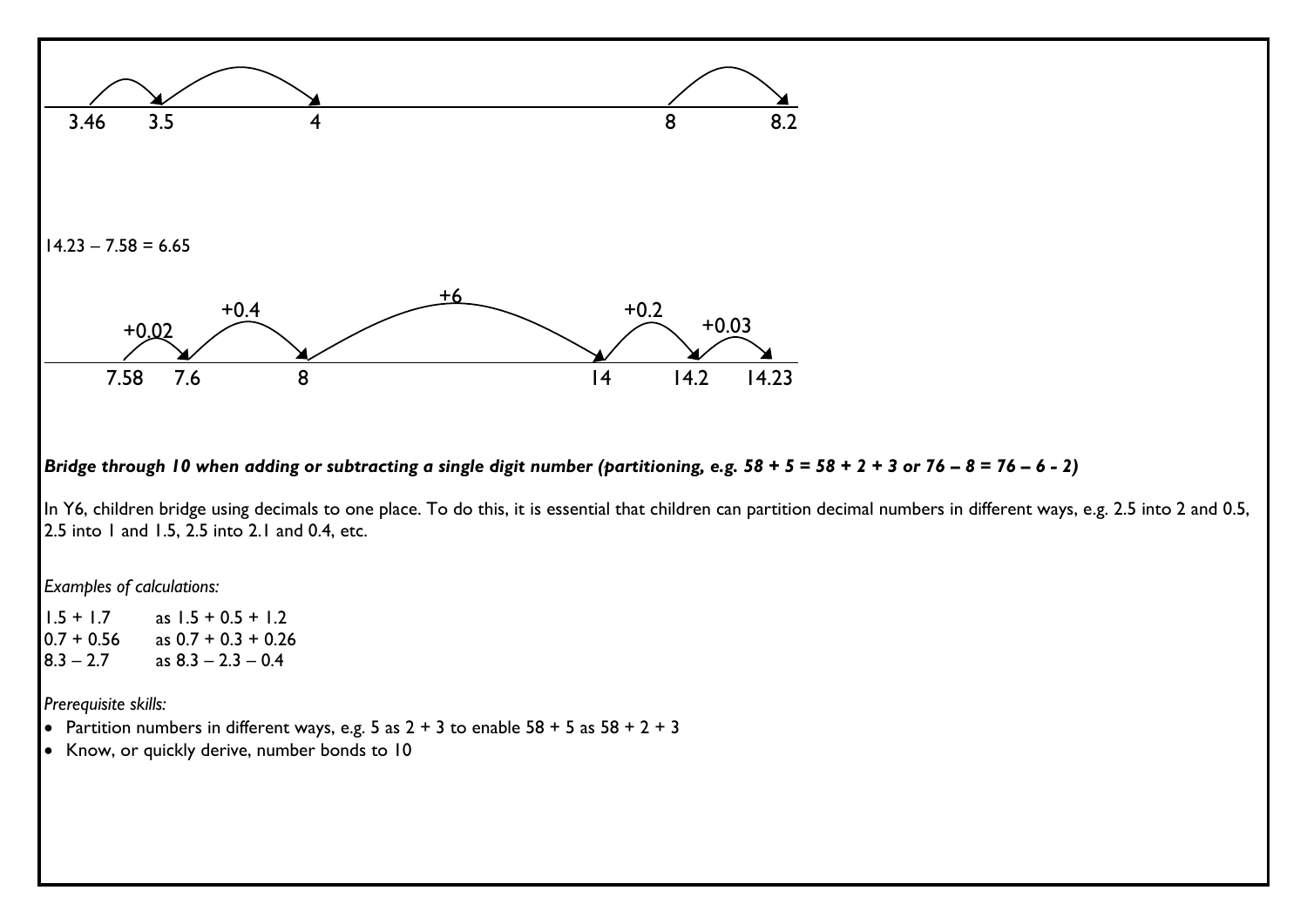

- Identify the difference between the number being added and subtracted and the multiple of 10
- Understand that the adjustment needs to be the opposite of the operation carried out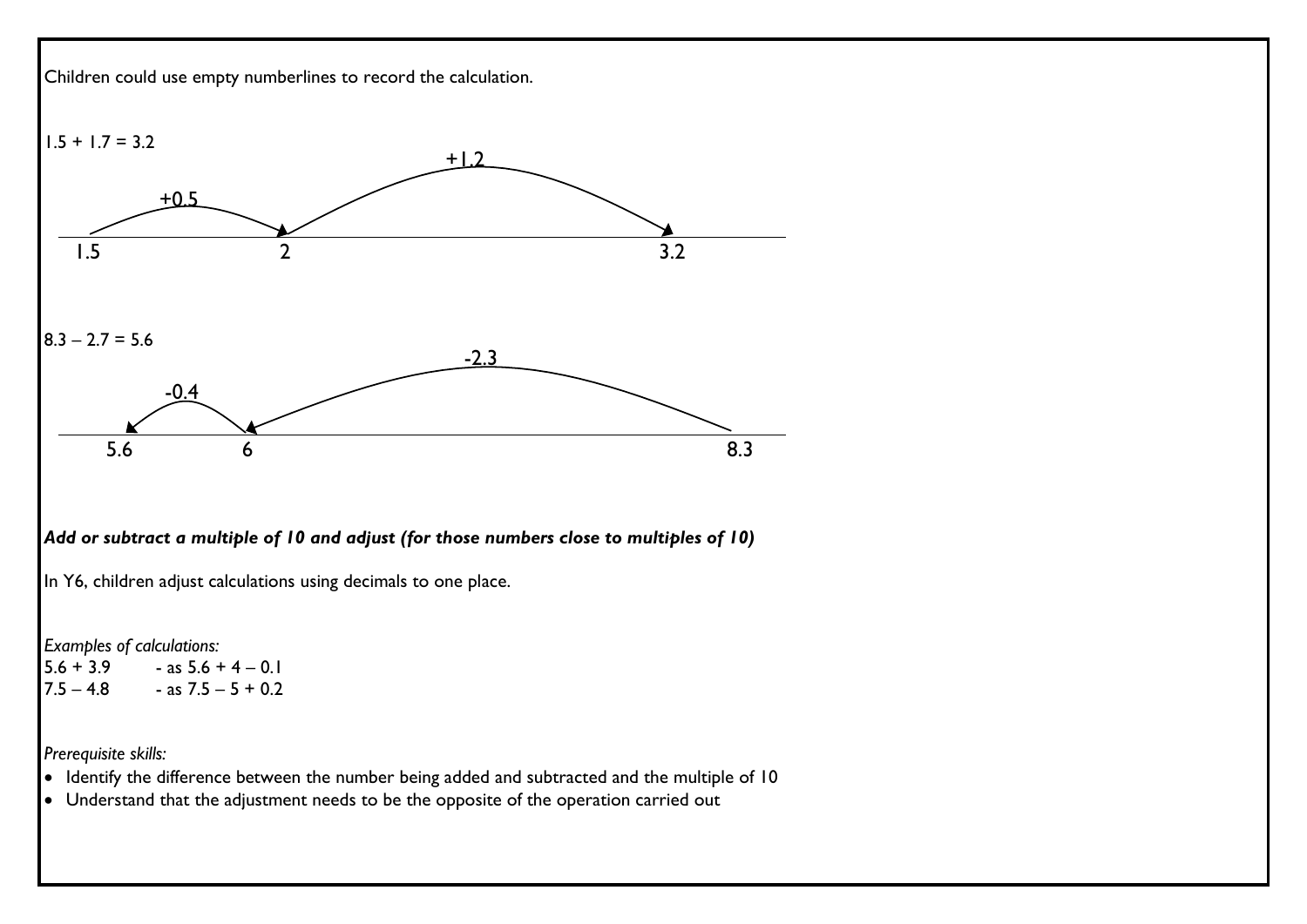